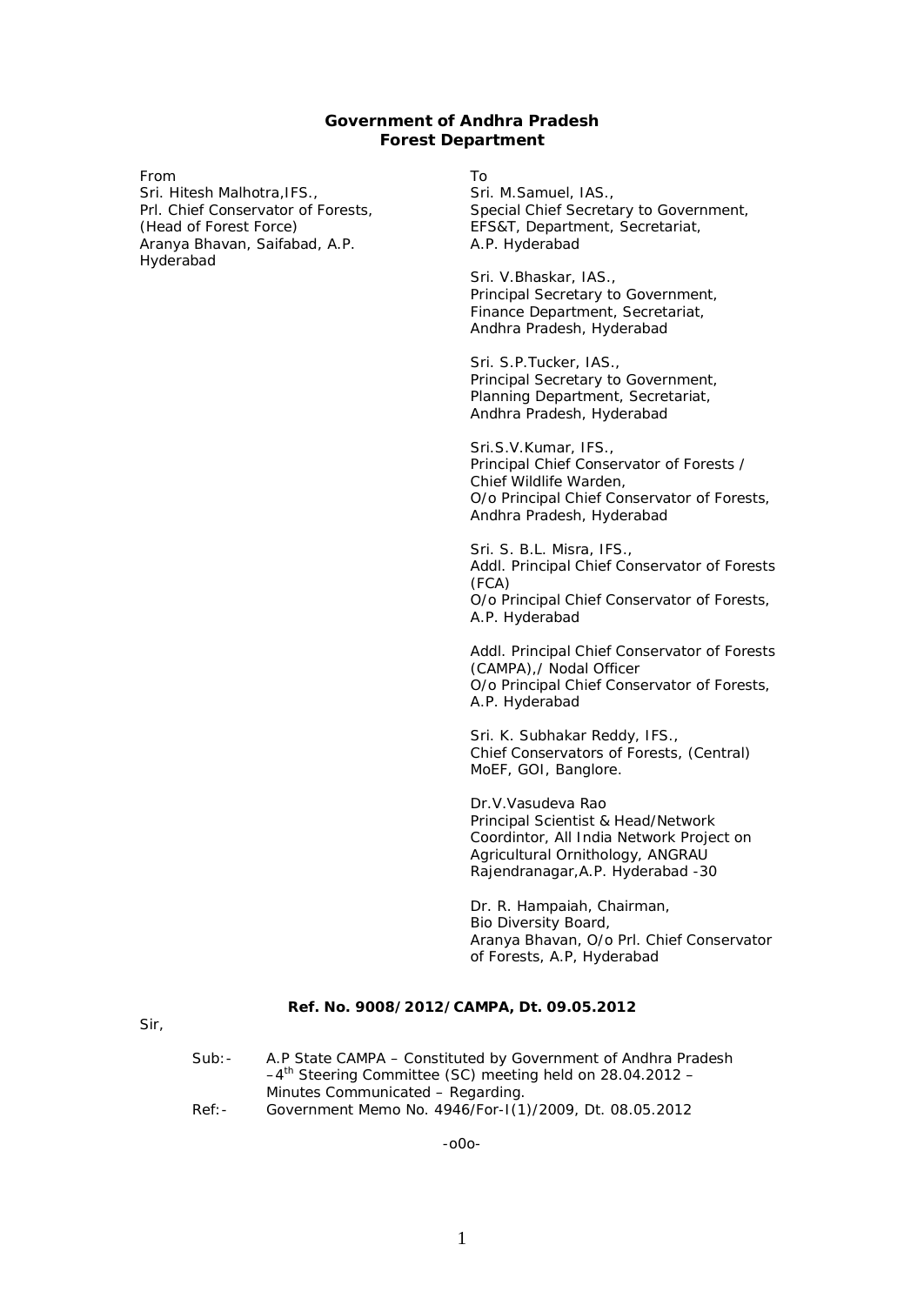Please find enclosed a copy of the Minutes of the  $4<sup>th</sup>$  Steering Committee (SC) meeting of A.P. State CAMPA held on 28.04.2012, under the Chairmanship of the Chief Secretary to Government, for information.

Encl: As above

Yours faithfully,

*Sd/- Hitesh Malhotra* Principal Chief Conservator of Forests (Head of Forest Force)

Copy to the table of Chief Secretary to Government, Andhra Pradesh, Hyderabad for information and kind perusal.

//True Copy//

For Prl. Chief Conservator of Forests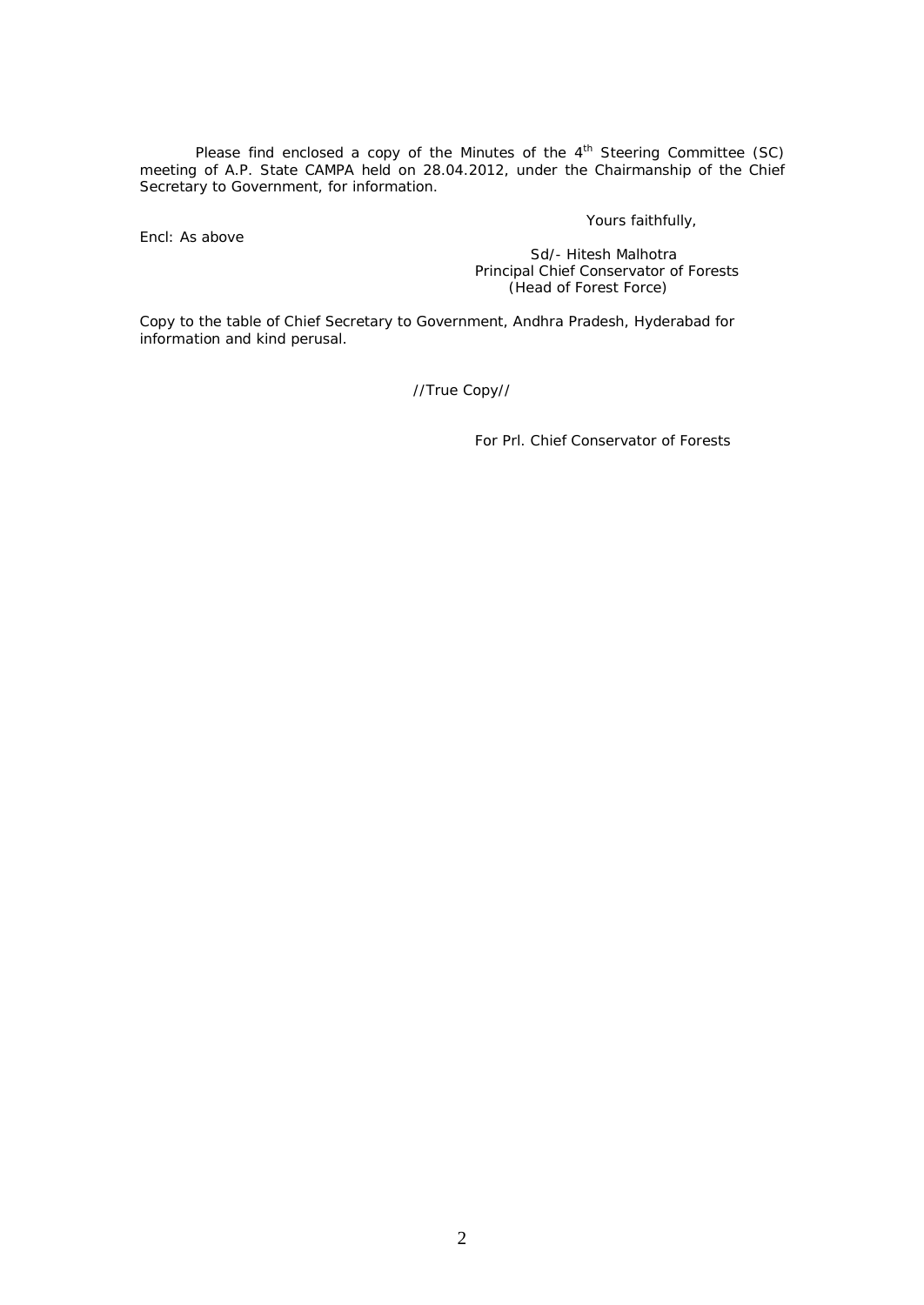#### GOVERNMENT OF ANDHRA PRADESH ENVIRONMENT, FORESTS, SCIENCE AND TECHNOLOGY (For.I) DEPARTMENT

Memo No.4946/For.I(1)/2009, Dated:08.05.2012.

- Sub: A.P. State Compensatory Afforestation Fund Management and Planning Authority (A.P. State CAMPA) – Constituted by Government of Andhra Pradesh – 3rd Steering Committee (SC) meeting held on 03.05.2011- Minutes of the Meeting – Reg.
- Ref: From PCCF, A.P.,Hyderabad Lr.Ref.No. 9008/2011/CAMPA, Dt: 01.05.2012.

\*\*\*\*\*

Approved minutes of the  $4<sup>th</sup>$  Steering Committee (SC) meeting of A.P. State CAMPA held on 28.04.2012 are enclosed. The Principal Chief Conservator of Forests, Andhra Pradesh, Hyderabad is requested to communicate the minutes of the 4<sup>th</sup> Steering Committee (SC) meeting of A.P. State CAMPA to all the concerned in name covers for information and necessary action.

#### M.SAMUEL, SPECIAL CHIEF SECRETARY TO GOVERNMENT

To

The Principal Chief Conservator of Forests, Andhra Pradesh, Hyderabad. (by name cover)

Copy To: The Principal Chief Conservator of Forests, (WL) & Chief Wild Life Warden, Andhra Pradesh, Hyderabad.

The Additional Principal Chief Conservator of Forests, CAMPA, O/o Principal Chief Conservator of Forests, A.P., Hyderabad. (Sri. A.V. Joseph, IFS)

PS to M(FES&T)

PS to Chief Secretary to Government.

 $\frac{1}{2}$  FORWARDED  $\cdot \cdot$  BY ORDER  $\frac{1}{2}$ 

 $SD/-$ SECTION OFFICER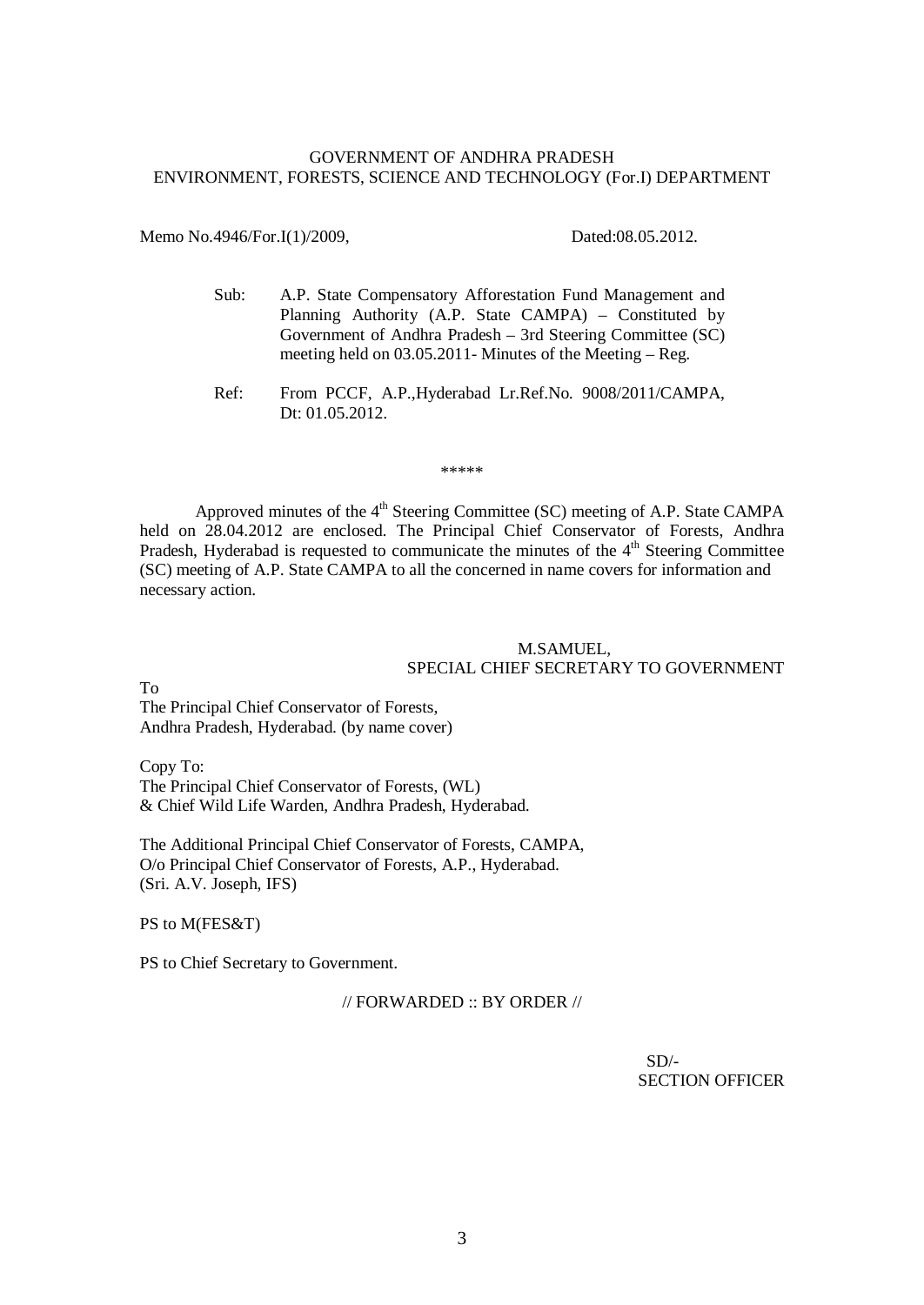## **MINUTES OF THE 4 TH STEERING COMMITTEE MEETING OF ANDHRA PRADESH STATE CAMPA HELD ON 28.04.2012 UNDER THE CHAIRMANSHIP OF THE CHIEF SECRETARY TO GOVERNMENT, ANDHRA PRADESH, HYDERABAD**

#### $\leftarrow 0 \rightarrow 00 \leftarrow 0 \rightarrow 0$

Government had decided to hold the  $4<sup>th</sup>$  Steering Committee meeting of A.P.State CAMPA on 28.04.2012 at 4.30 PM in the chambers of Chief Secretary to Govt. of A.P.

*The following were present:*

| 1. | Sri Pankaj Dwivedi, IAS,<br>Chief Secretary to Government of A.P.<br>General Administration Department.                                              | Chairman                |
|----|------------------------------------------------------------------------------------------------------------------------------------------------------|-------------------------|
| 2. | Sri.M.Samuel, IAS.,<br>Special Chief Secretary to Government<br>EFS&T Department                                                                     | Member                  |
| 3. | Sri V.Bhaskar, IAS.,<br>Prl. Secretary to Government<br><b>Finance Department</b>                                                                    | Member                  |
| 4. | Sri. Hitesh Malhotra, IFS.,<br>Prl.Chief Conservator of Forests, AP, Hyderabad                                                                       | Member                  |
| 5. | Sri S.V.Kumar, IFS<br>Prl.Chief Conservator of Forests (WL) & Chief<br>Wildlife Warden,<br>O/o the Prl.CCF, AP, Hyderabad                            | Member                  |
| 6. | Sri K.Subhakar Reddy, IFS.,<br>Chief Conservator of Forests (Central), Bangalore,<br>Representative of MoEF, GOI                                     | Member                  |
| 7. | Sri S.B.L.Misra, IFS.,<br>Addl. Prl.Chief Conservator of Forests (FCA)<br>O/o Prl.CCF, AP, Hyderabad                                                 | Member                  |
| 8. | Dr.V.Vasudeva Rao,<br>Principal Scientist & Head/Network Coordinator,<br>All India Network Project on Agricultural<br>Ornithology, ANGRAU, Hyderabad | Member                  |
| 9. | Sri.A.V.Joseph, IFS.,<br>Addl. Prl.Chief Conservator of Forests (CAMPA)<br>O/o Prl.CCF, AP, Hyderabad                                                | <b>Member Secretary</b> |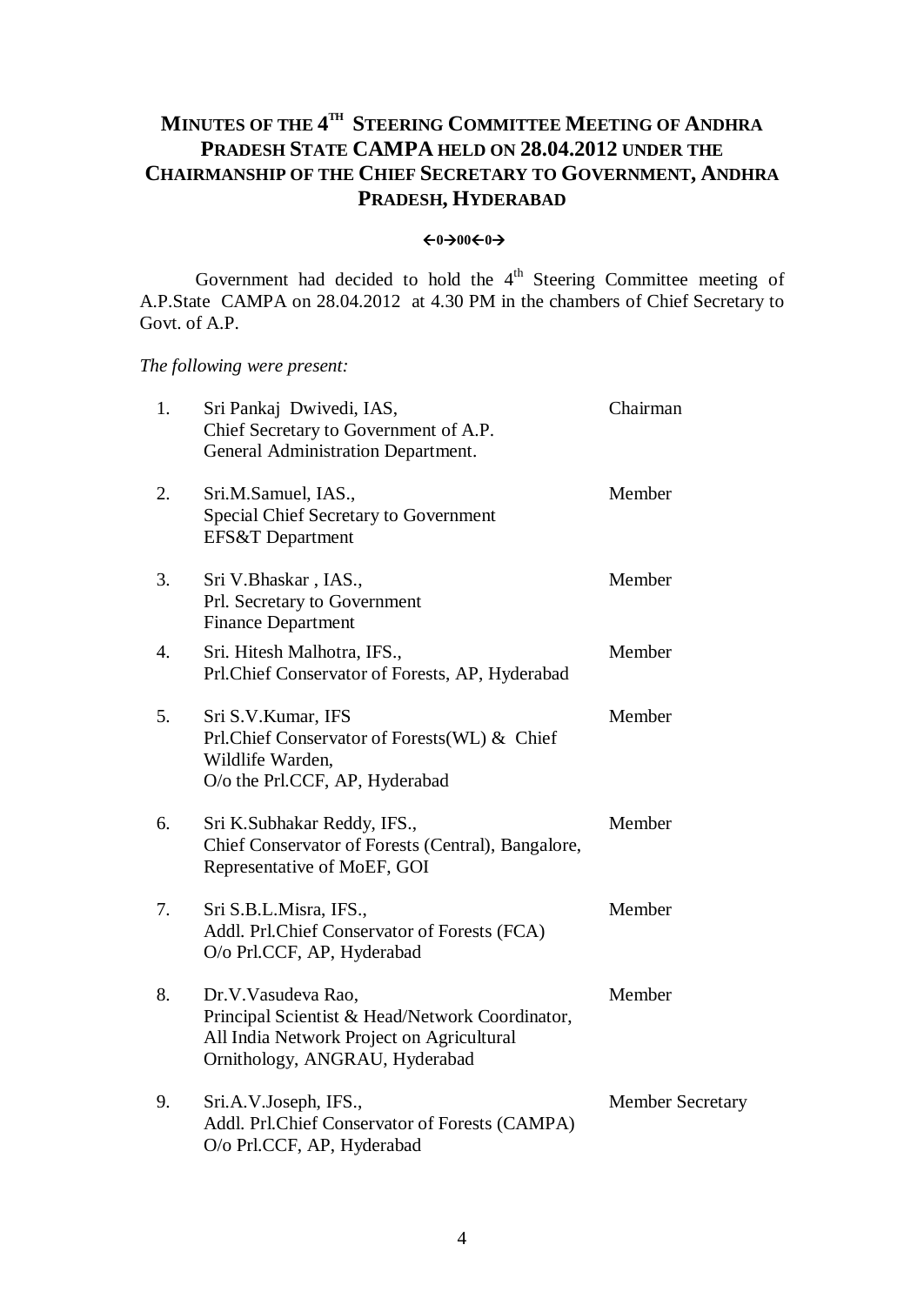#### *Other officers present:*

- 1. Sri K.D.R.Jaya Kumar, IFS Special Secretary to Government (Forests) EFS&T Department.
- 2. Sri.B.S.S.Prasad, IFS Special Secretary to Government (Env.) EFS&T Department.
- 3. Sri.B.S.S. Reddy,IFS Addl.PCCF(HRD) O/o Prl.CCF, AP, Hyderabad
- 4. Sri.B.Muralikrishna,IFS Addl.PCCF(Vig.) O/o Prl.CCF, AP, Hyderabad
- 5. Sri H.C Mishra, IFS., Addl.PCCF(GIS) O/o Prl.CCF, AP, Hyderabad
- 6. Smt. R.Sobha, IFS., Chief Conservator of Forests (CAMPA) O/o Prl.CCF, AP, Hyderabad

The Prl.Chief Conservator of Forests (HoFF) welcomed the members to the  $4<sup>th</sup>$ Steering Committee meeting of A.P.State CAMPA and gave a brief outline on its constitution, guidelines and duties.

The following members of the Steering Committee were given leave of absence due to preoccupancy with another important meeting / official visit abroad:

- 1. Sri S.P.Tucker, IAS, Prl. Secretary, Planning Department, Member of Steering Committee.
- 2. Dr.Hampaiah, Chairman, A.P.Biodiversity Board, NGO Member of the Steering Committee.

The following agenda items were discussed:

- 1. Over view of A.P. State CAMPA.
- 2. Follow up of the Minutes of the  $3<sup>rd</sup>$  Steering Committee Meeting held on 03.05.2011.
- 3. Funds released so far by Ad-hoc CAMPA, New Delhi to A.P. State CAMPA.

#### **Matters for consideration of the Steering Committee:**

- 4. Revision of APO 2011-12 for CA and NPV and its approval.
- 5. Progress of works for the year 2011-12 for CA / Addl.CA / Penal CA / Safety Zone / Extraction of Tree Growth as per revised APO.
- 6. Progress of works for the year 2011-12 for NPV as per revised APO.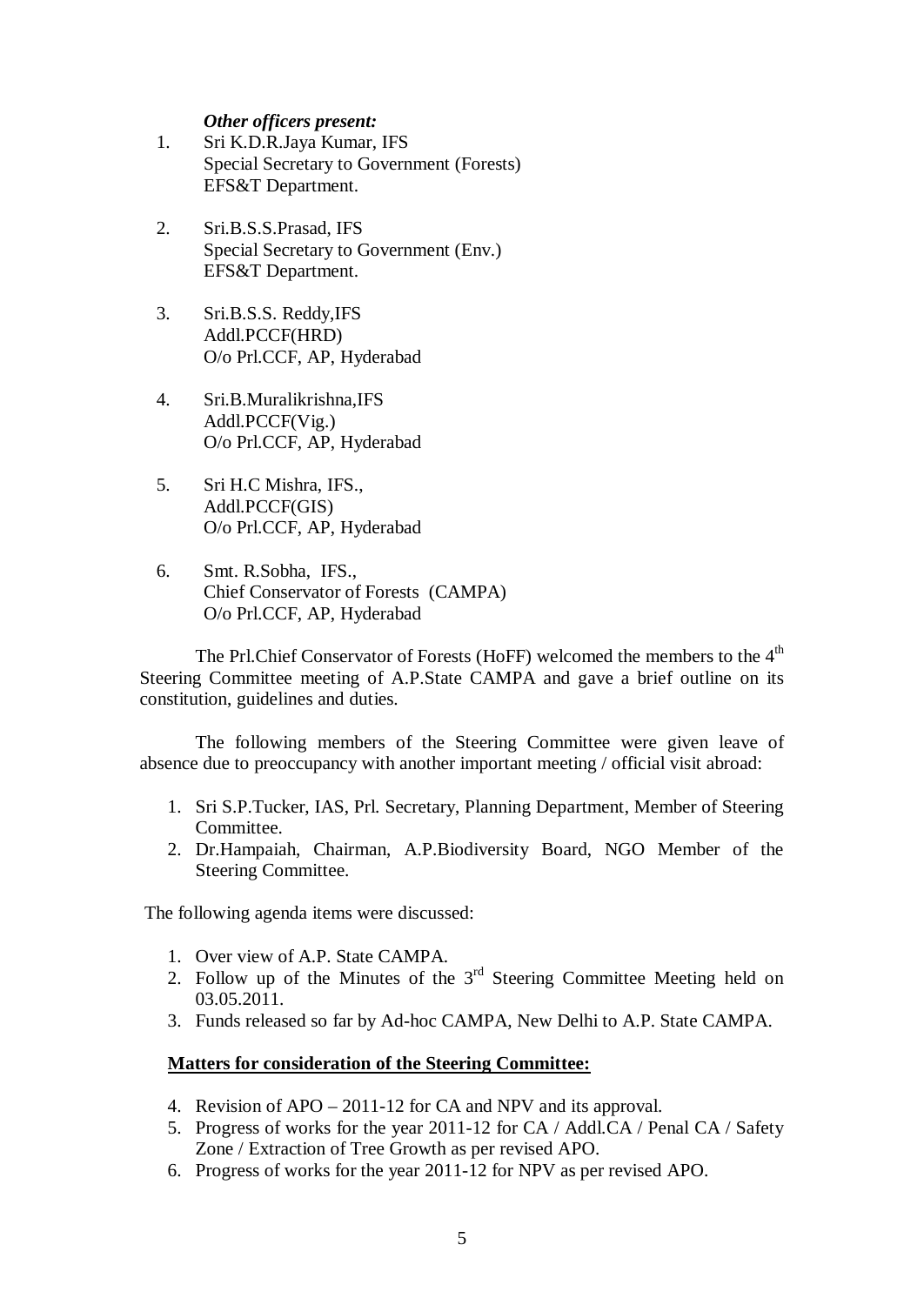- 7. Approval and regularisation of expenditure incurred from interest accrued on CAMPA Funds for the year 2011-2012 in addition to components in approved APO.
- 8. Approval of Annual Plan of Operations for the year 2012-13 for CA / Addl.CA / Penal CA / Safety Zone / Extraction of tree growth/ Catchment Area Treatment Plan.
- 9. Approval of Annual Plan of Operations for the year 2012-13 for NPV.
- 10. Approval of Annual Plan of Operations for the year 2012-13 for A.P.State CAMPA for an amount of Rs.20,500.00 lakhs.
- 11. Appraisal of expenditure 2010-11 audited by the Chartered Accountants after reconciliation.
- 12. Annual Report 2010-11.
- 13. Approval for release of Rs.50.00 lakhs on reimbursement basis from interest accrued on CAMPA funds towards Direct Recruitment.

#### **1. Overview of AP STATE CAMPA**

The Prl.Chief Conservator of Forests (HoFF) appraised the members about the establishment of the AP State CAMPA , its overarching objectives and functioning in detail. The  $3<sup>rd</sup>$  Steering Committee had met in the office of the Chief Secretary to Govt. A.P., Hyderabad on 03.05.2011 and approved the APO for the year 2011-12 (CA and NPV) as finalized by the Executive Committee of A.P.State CAMPA for Rs. 228.00 crores. The minutes of the  $3<sup>rd</sup>$  Steering Committee meeting were communicated to the members vide PCCF's Rc.No.11259/2011/CAMPA, Dt: 09.05.2011.

The Minutes of the 3rd Steering Committee Meeting held on 03.05.2011 are confirmed.

The Prl.CCF (HoFF) briefed the Committee on the decisions taken in the  $4<sup>th</sup>$ meeting of the Executive Committee of A.P.State CAMPA held on 19.03.2012.

The Chief Secretary to Government and Chairman of the Steering Committee suggested that the meetings of the A.P.State CAMPA Steering Committee should be held once in six months without fail, as per the guidelines laid down, to review the implementation of the scheme.

#### **2. Follow up of the Minutes of the 3 rd Steering Committee Meeting held on 03.05.2011.**

The Action taken Report on the issues raised during the 3rd Steering Committee are noted.

Sri K.Subhakar Reddy, IFS, APCCF(Central) representative from MoEF, GOI suggested that the Beat maps and Compartment maps being prepared through DGPS Survey in the State by the Forest Department should be validated with the revenue survey numbers. The Chief Secretary to Govt. of A.P. suggested to the Prl.CCF(HoFF) to nominate senior officers of the rank of Chief Conservator of Forests to each district to co-ordinate with the District Collectors and Divisional Forest Officers and ensure that reconciliation of revenue survey and forest survey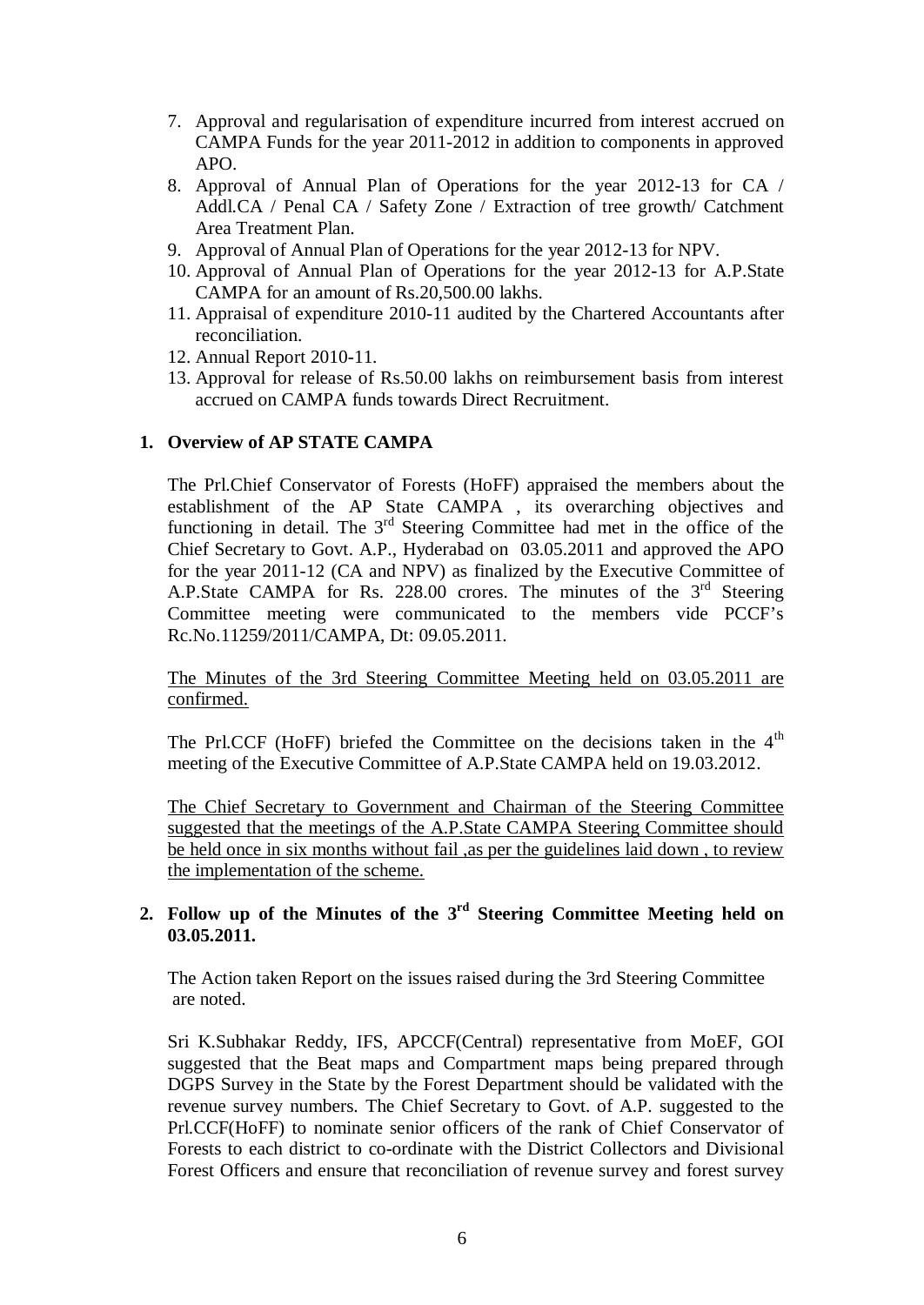is taken up on priority on Forest maps to reduce further encroachments of Reserve forest areas and protect forest land. The Prl.CCF (HoFF) informed that the reconciliation was taken up and completed in Nizamabad district and shall be taken up on priority in all the balance districts.

The Chief Secretary to Govt. of A.P. suggested that the Protection Watchers of Base Camps, Strike Forces etc., under CAMPA engaged through outsourcing agencies may be positioned in different locations/ beats on rotation basis periodically so that they do not claim for regularisation / absorption into Forest Department on the grounds of continuously working in the same place for years.

The Principal Secretary, Finance suggested that the A.P.Forest Department should seek necessary budget annually for revenue earning silvicultural operations like thinning of teak plantations and decongestion of bamboo coupes instead of including them under CAMPA and ploughing back the expenditure on thinning of teak and Bamboo industrial cuts to CAMPA.

The Prl.CCF (HoFF) informed the Committee that necessary allocation has been under the Capacity Building component of Annual Plan of Operations (APO) 2012-13 of CAMPA for furnishing of the FRO Trainees Hostel , Training Centre and other buildings coming up at A.P.Forest Academy, Dulapally. The Committee recommended that the Government should be addressed immediately for obtaining specific prior permission for incurring expenditure towards furnishing of the FRO Trainees Hostel, Training Centre and other buildings at APFA, Dulapally as there is a ban on purchase of furniture etc., by the State Government.

The Chief Secretary to Govt. of A.P. and Chairman , Steering Committee suggested that Symposia may be conducted on activities of A.P. State CAMPA at APFA, Dulapally to officers of all departments to ensure interdepartmental coordination for protection of forests.

### **3. Funds released so far by Ad-hoc CAMPA, New Delhi to A.P. State CAMPA**

The Prl.Chief Conservator of Forests (HoFF) informed that so far an amount of Rs.2016.63 Crores is deposited in the Central Ad-hoc CAMPA account at Government of India, New Delhi, realized from various user agencies in compliance of the conditions stipulated by GOI in the approval orders for diversion of forest land for non forest purposes. The amounts deposited in Central Ad-hoc CAMPA account as on 31.03.2012 is as follows:

|                                                   | (Rs. in crores) |
|---------------------------------------------------|-----------------|
| Net Present Value                                 | 1403.22         |
| Compensatory Afforestation (CA)                   | 193.06          |
| Catchment Area Treatment Plan (CAT)               | 64.75           |
| Others (VSS losses compensation, Biodiversity     | 355.60          |
| Conservation and Rs.313.3845 crores for Veligonda |                 |
| Project)                                          |                 |
| Total:                                            | 2016.63         |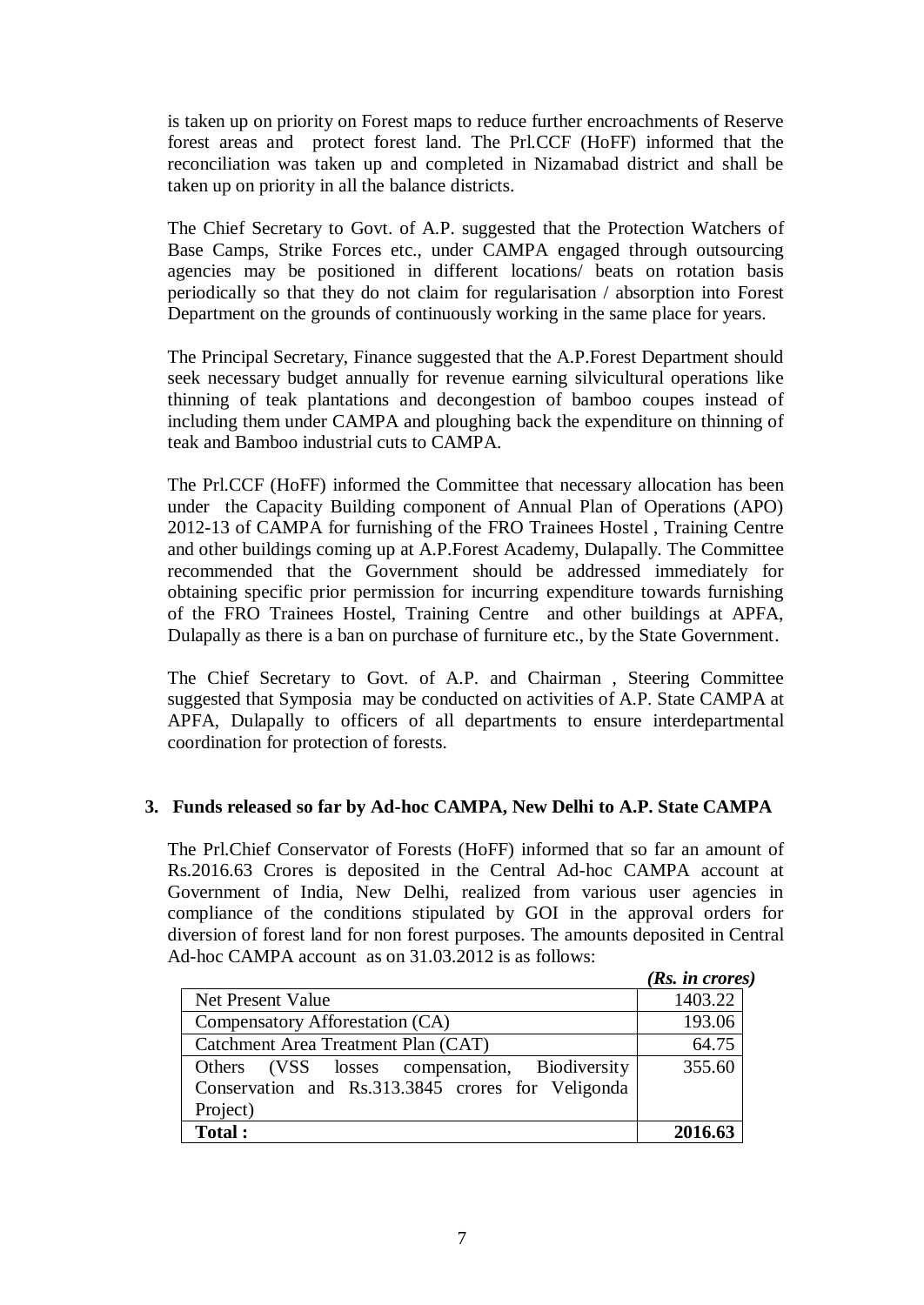The Ministry of Environment and Forests, Government of India vide their D.O.No.13-1/2009/CAMPA, Dt: 30.11.2009 have released an amount of Rs.8,978.32 lakhs and subsequently released an amount of Rs.12,074.44 lakhs to the A.P.State CAMPA in the year 2010. Further an amount of Rs 11,857.00 lakhs was released to the AP State CAMPA for the year 2011 on 23.08.2011.

This amount has been transferred to Union Bank of India, Saifabad branch bearing savings account No.370602010095981. From this amount so far Rs. The amount received from National Ad-hoc CAMPA has been transferred to Union Bank of India, Saifabad branch bearing savings account No.370602010095981 of A.P.State CAMPA.

From this amount so far Rs.27452.88 lakhs was transferred to the zero balance savings accounts of CFs / CCFs (field officers) for implementing CAMPA as per approved APOs of the years 2009-10; 2010-11 and 2011-12. An amount of Rs.1086.965 lakhs was spent during 2009-10 and Rs. 8282.856 lakhs during 2010-11. During the year 2011-12 an amount of Rs 15318.768 lakhs is spent.

A total amount of Rs.246,88.589 lakhs is spent out of the release of Rs.329,09.76 lakhs by the Ad-hoc CAMPA to A.P.State CAMPA, which is 75% of the funds received from Ad-hoc CAMPA.

The balance amount available in A.P.State CAMPA account as on 31.03.2012 is Rs.60,64.869 lakhs which is available for implementing APO 2012-13.

The members of the Steering Committee noted the information.

The Principal Secretary Finance said that the State Government may address the Ad-hoc CAMPA, Ministry of Environment and Forests to release more funds to A.P.State CAMPA immediately for timely implementation of the scheme. 10% of the principal amount deposited as State share in Ad-hoc CAMPA may be released annually instead of only 7% released in 2011-12.The interest earned on the principal amount of the A.P.State share by the Ad-hoc CAMPA should also be released to the A.P.State CAMPA.

#### **4. Revision of APO – 2011-12 for CA and NPV and its approval**

The Prl.CCF(HoFF) informed the committee that while releasing funds to A.P.State CAMPA for implementation of APO 2011-12, the National Ad-hoc CAMPA vide their ref. no.15–2/2011– CAMPA(And.P) dt:23.08.2011, have not permitted certain items for incurring expenditure under the APO, viz., TA, Expenditure on telephones and furniture, Ecotourism component, administrative expenses, POL expdenditure on vehicles (Even if purchased under the CAMPA funds), expenditure on strengthening of infrastructure at head quarters, mobile phone charges for frontline staff, maintenance of rest house and office buildings and establishment of a Geomatic Centre. The IGF, (FC) (I/c) and Chief Executive Officer, Ad-hoc CAMPA also made the observations that "certain issues such as POL expenditure on vehicles (even if purchased under CAMPA funds), mobile phone charges for frontline staff and establishment of Geomatic Centre are to be placed before the Ad-hoc CAMPA and the National CAMPA Advisory Council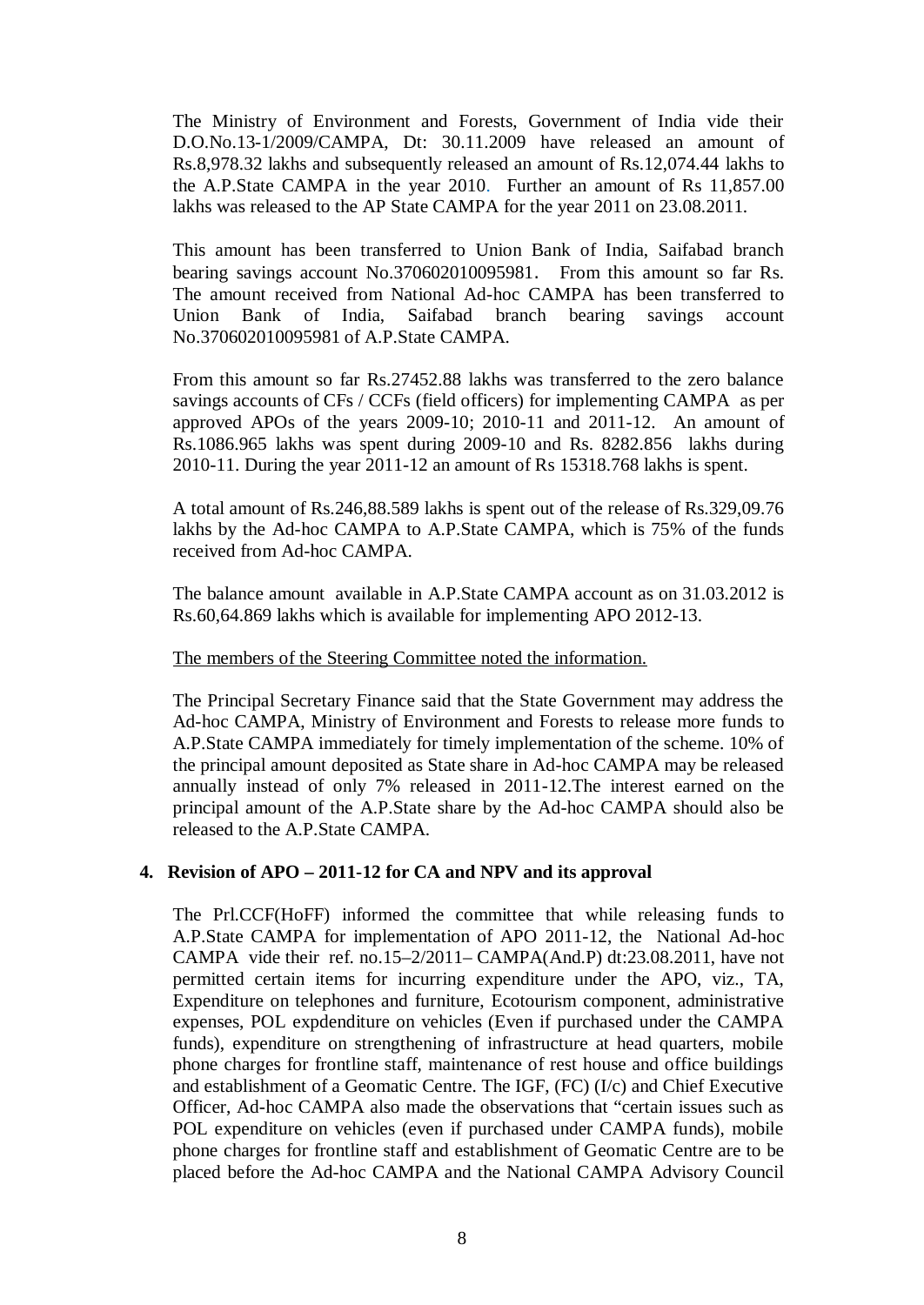for consideration and till such time no expenditure should be financed from CAMPA funds, such activities are, however, permissible from the interest generated by the State CAMPA on the funds released to them".

Accordingly, the item of TA and establishment of a Geomatic centre were deleted from the APO 11-12 and expenditure on other items viz., expenditure on telephones and furniture, Ecotourism, maintenance of rest house and office buildings were restricted to expenditure already incurred upto  $31<sup>st</sup>$  August, 2011. Instructions were also issued to the field officers accordingly. The interest accrued on CAMPA funds is just sufficient to permit only the expenditure towards administrative costs.

Regarding expenditure towards POL and communication charges, Government was informed that in the interest of forests and wildlife protection, the field staff has been instructed to continue incurring expenditure on propulsion charges of frontline staff vehicles and communication charges so as not to compromise on protection aspects.

The issues restricted by Ad-hoc CAMPA were discussed during the recent  $4<sup>th</sup>$ meeting of National CAMPA Advisory Council (NCAC) chaired by the Hon'ble Union Minister for Environment & Forests, on  $25<sup>th</sup>$  January, 2012. The Principal CCF (HoFF) informed the Committee that the Prl.CCF(HoFF) A.P. Forest Department participated in the NCAC meeting as a Special invitee and requested for consideration and inclusion of POL and Communication charges to frontline staff in the APO of A.P.State CAMPA. NCAC while permitting POL and Communication charges in APO 11-12 of CAMPA for frontline staff deferred the decision for other staff.

The Committee recommended and approved the expenditure for propulsion charges and communication charges to frontline forest staff in APO 2011-12 and also provision for the same in APO 2012-13 of A.P.State CAMPA as mobility and communication are essential for patrolling and protection duties.

Keeping in view the instructions of the Ad-hoc CAMPA and due to surrenders and savings in certain items, a detailed revision exercise was taken up component wise in October 2011 and February 2012 and the outlay of APO 2011-12 was revised from Rs.228.00 Cr to Rs. 169.62 Cr, based on the progress of expenditure upto February 2012. The Executive Committee approved the revision of APO 11-12 for Rs.16961.917 lakhs in its  $4<sup>th</sup>$  meeting held on 19.03.2012 based on the progress of works upto February, 2012.

The APO 2011-12 was further revised to Rs. 169.80 Crore as per the progress of works and expenditure incurred upto March 2012. As certain activities like advance operations and raising of primary beds for nursery stock for 2013 planting under Natural Forest Management and payment of wages as per district wage rates to Protection watchers under Forest and Wildlife Protection component were taken up in March 2012, a further amount of Rs.18.904 lakhs is added to Rs. 16961.917 lakhs of APO 2011-12.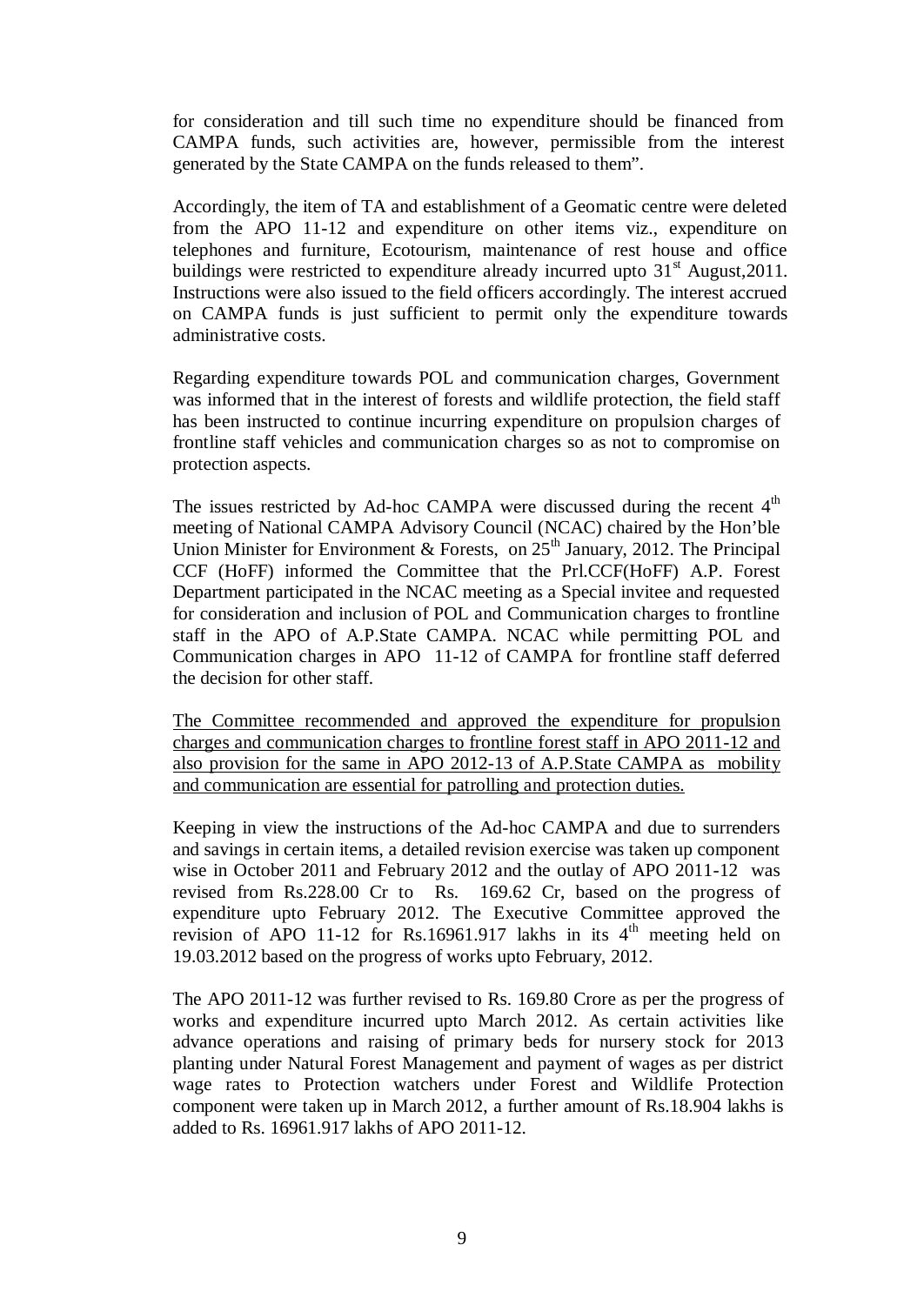The Steering Committee approved the revision of APO 2011-12 from Rs.22800.00 lakhs to Rs. 16980.821 lakhs .

#### **5. Progress of works for the year 2011-12 for CA / Addl.CA / Penal CA / Safety Zone / Extraction of Tree Growth as per revised APO.**

An amount of Rs.1052.431 lakhs was incurred as expenditure under various components under CA 2011-12 APO upto 31.03.2012, which is 93% of the revised outlay of Rs.1127.941 lakhs.

During 2011-12 planting completed in 3824.345 ha. Plantations raised in earlier years were maintained in 2621.448 ha.Advance operations for 2012 planting completed in 70% of target area of 1585.432 ha and 4.496 lakh seedlings raised for 2012 planting. 11,107 number of trees were extracted in diverted forest areas.

*Component wise expenditure under CA for the year 2011-12 upto 31.03.2012*

| <b>CA Component</b>              | <b>Physical</b> | <b>Financial</b><br><b>Rs</b> in<br>Lakhs |
|----------------------------------|-----------------|-------------------------------------------|
| Compensatory Afforestation (CA)  | 3424.347 ha     | 877.648                                   |
| Additional CA/ Penal CA          | 364.728 ha      | 111.678                                   |
| Safety Zone                      | 35.27 ha        | 52.371                                    |
| <b>Extraction of Tree Growth</b> | 11,107 No. of   | 10.374                                    |
|                                  | trees           |                                           |
| <b>Total CA</b>                  |                 | 1052.431                                  |

The Steering Committee noted and approved the expenditure incurred under CA during 2011-12.

### **6. Progress of works for the year 2011-12 for NPV as per revised APO.**

The expenditure under NPV component during 2011-12 is Rs.142.66 Cr out of the revised outlay of Rs.158.52 Cr, which is 90%.

| Component wise expenditure under NPV for the year 2011 - 12 upto 31.03.201 |         |             |
|----------------------------------------------------------------------------|---------|-------------|
| <b>NPV Component</b>                                                       | Phy.    | Expdr.      |
|                                                                            |         | Rs in Lakhs |
| <b>Natural Forest Management</b>                                           | 4604 ha | 4286.415    |
| Forest & Wildlife Protection                                               |         | 5405.566    |
| <b>Forest Fire Management</b>                                              |         | 148.366     |
| <b>Biodiversity Conservation</b>                                           |         | 2042.369    |
| Ecotourism                                                                 |         | 59.757      |
| Research & Development                                                     |         | 456.663     |
| Capacity Building                                                          |         | 497.394     |
| Information Technology & Communication                                     |         | 493.178     |
| Infrastructure Development & Maintenance                                   |         | 876.629     |
| <b>TOTAL NPV</b>                                                           |         | 14266.338   |

*Component wise expenditure under NPV for the year 2011 - 12 upto 31.03.2012*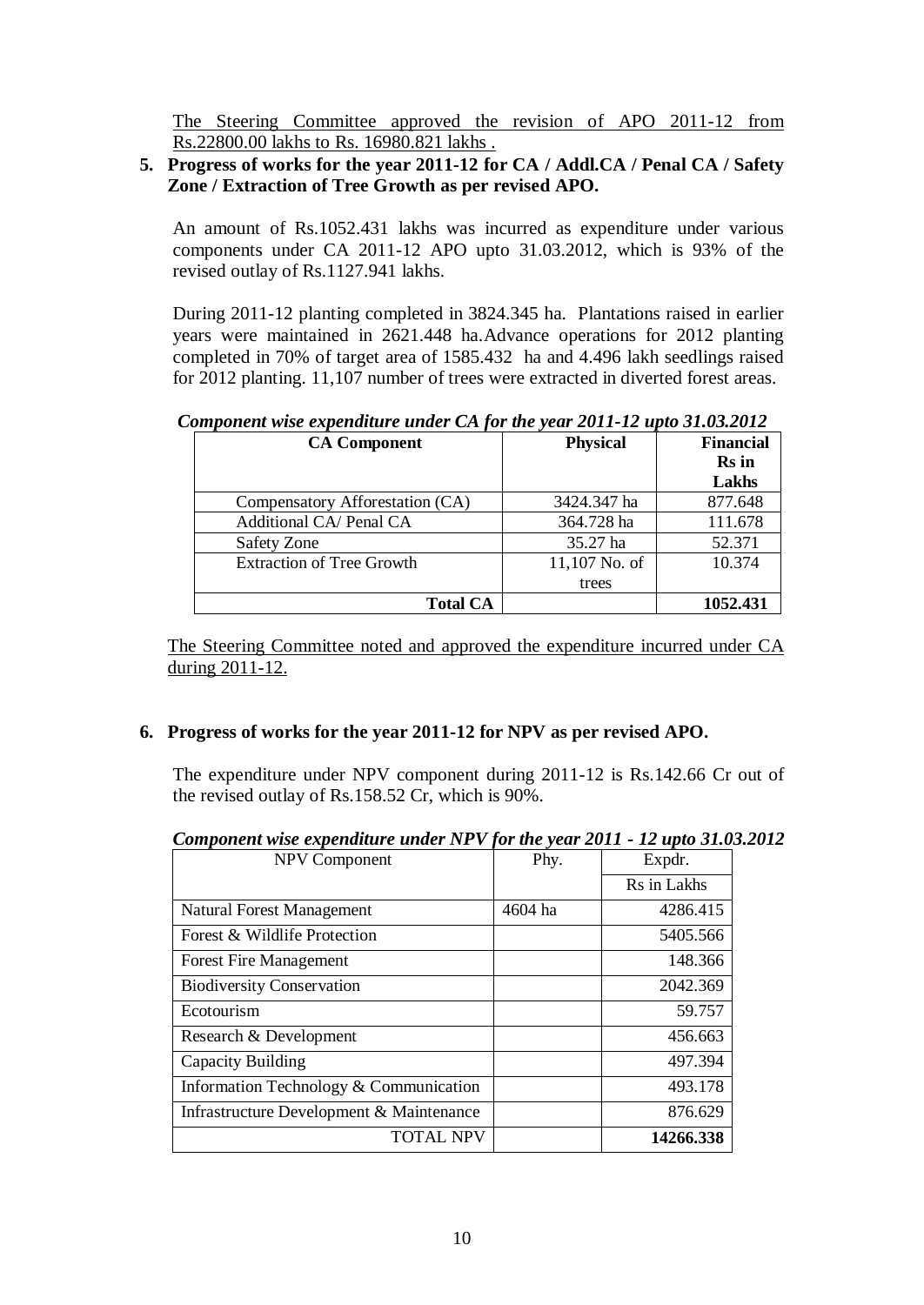The Steering Committee noted and approved the expenditure incurred under NPV in 2011-12.

### **7. Approval and regularization of expenditure incurred from interest accrued on CAMPA funds during 2011-12 in addition to components in approved APO under CAMPA**

The Executive Committee in its  $4<sup>th</sup>$  meeting held on 19.03.2012 approved and ratified the expenditure of Rs.54.475 lakhs incurred from the interest amounts of CAMPA for two million tree plantation in 2011for  $62<sup>nd</sup>$  Vanamahotsava on 9<sup>th</sup> July 2011, Direct recruitment process of frontline staff, medals to staff on martyr's day, Legal charges to Solicitor General, Visit of Advocates Committee to Kolleru, celebration of International day of Bio-diversity and Visit of A.P.Legislative Committee on Environment and Wildlife Protection to Kawal Wildlife Sanctuary, which is in addition to the approved APO of 2011-12. Out of the Rs.45.00 lakhs spent for  $62<sup>nd</sup>$  Vanamahotsava, Rs.43.50 laks has been reimbursed to CAMPA.

The Steering Committee approved the above decision.

#### **8. Approval of Annual Plan of Operations for the year 2012-13 for CA / Addl.CA / Penal CA / Safety Zone / Extraction of tree growth/ Catchment Area Treatment Plan.**

The Executive Committee in its 4th meeting held on 19.03.2012 finalised the Annual Plan of Operations 2012-13 for CA / Addl.CA / Penal CA / Safety Zone / Extraction of Tree Growth / Catchment Area Treatment Plan for an outlay of Rs.1,907.802 lakhs for implementing during the year 2012-13. Component wise details are given below:

| S.<br>No.      | <b>Component</b>                                    | <b>Fin. Outlay</b><br>(Rs. in lakhs) |
|----------------|-----------------------------------------------------|--------------------------------------|
|                | CA                                                  | 1497.851                             |
| $\overline{2}$ | Addl. CA/ Penal CA                                  | 121.881                              |
| 3              | Safety Zone                                         | 27.896                               |
| 4              | Extraction of Tree Growth for diverted forest areas | 77.770                               |
| 5              | Catchment Area Treatment.                           | 188.404                              |
|                | <b>TOTAL</b>                                        | 1907.802                             |

**APO 2012-13 CA Component**

Component wise details of works proposed under CA 2012-13 are enclosed in **Annexures - II (a) to II(e).**

The Steering Committee approved the APO for CA for 2012-13 for an outlay of Rs.1,907.802 lakhs.

### **9. Approval of Annual Plan of Operations for the year 2012-13 for Net Present Value (NPV).**

The Executive Committee in its  $4<sup>th</sup>$  meeting finalized the Annual Plan of Operations for NPV 2012-13 for an amount of Rs.18211.73 lakhs for achieving the objectives of CAMPA. The component –wise outlay for NPV 2012-13 is given below: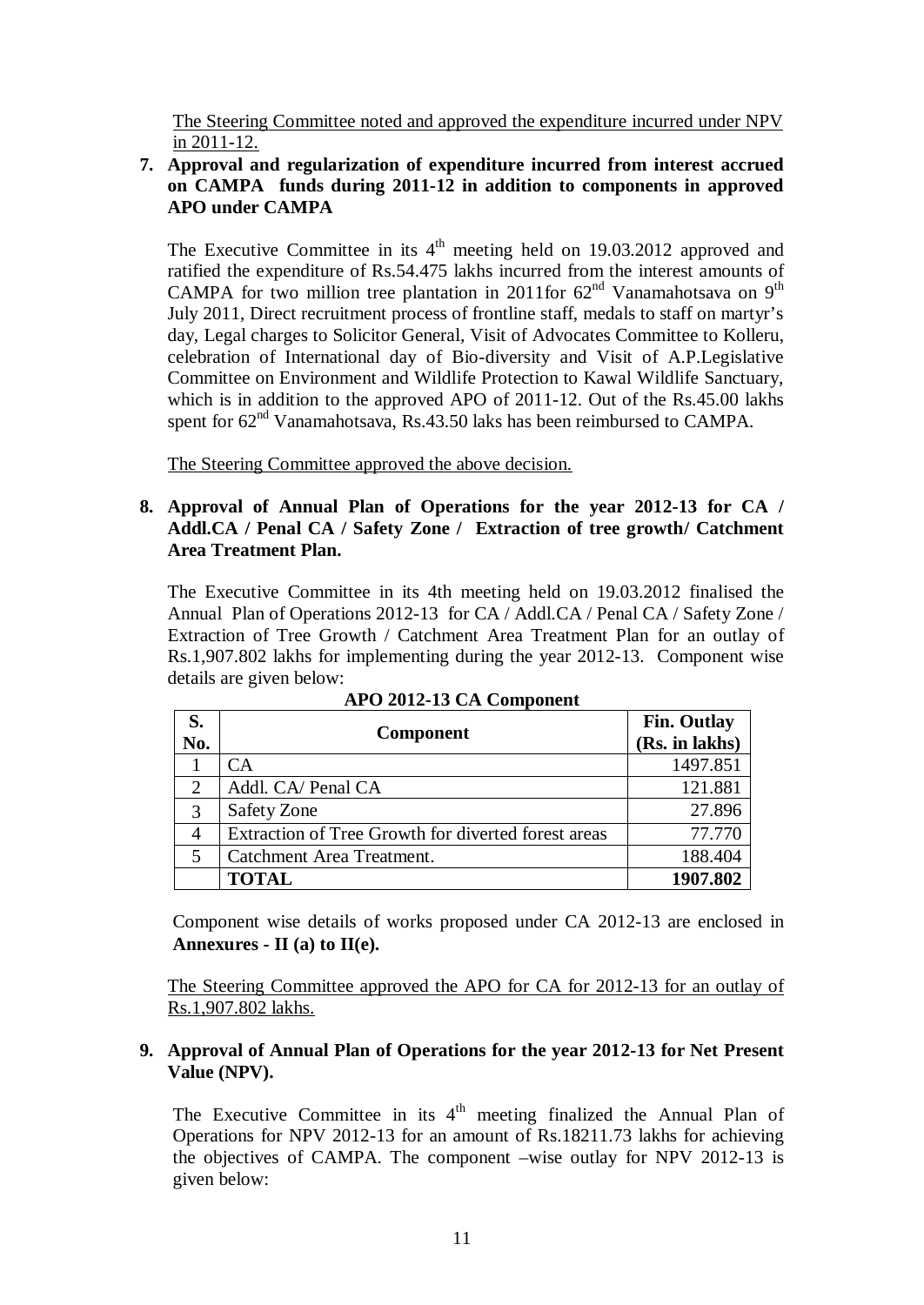| Sl.            | <b>Component</b>                      | <b>Total Amt. for 2012-13</b> |
|----------------|---------------------------------------|-------------------------------|
| No.            |                                       | <b>Rs. In Lakhs</b>           |
|                | Natural Forest Management (NFM)       | 6283.00                       |
| 2              | Forest Protection(FP)                 | 6900.00                       |
| 3              | Forest Fire Management (FFM)          | 240.00                        |
| $\overline{4}$ | <b>Biodiversity Conservation(BDC)</b> | 2500.00                       |
| 5              | Research & Development (R&D)          | 381.97                        |
| 6              | Capacity Building(CB)                 | 1106.76                       |
| 7              | Information Technology and            | 800.00                        |
|                | Communication(IT&C)                   |                               |
|                | <b>TOTAL</b>                          | 18211.73                      |

Component wise details of works proposed for NPV 2012-13 are enclosed in **Annexures - III – XI**

The Steering Committee approved the APO for NPV for 2012-13 for an outlay of Rs.18,211.73 lakhs.

#### **10. Approval of Annual Plan of Operations for the year 2012-1 for A.P.State CAMPA for an amount of Rs.20,500.00 lakhs.**

The total APO CAMPA 2012-13 is approved for an amount of Rs.20500.00 lakhs. (**Annexure - I**) by the Executive Committee in its  $4<sup>th</sup>$  meeting held on 19.03.2012. The proposed outlay of APO 2012-13 includes 2% of annual outlay of CA and NPV towards monitoring and evaluation of implementation of CAMPA in the state (as per the Guidelines for implementation of CAMPA).Component wise details are:

|     |                                | Rs. In lakhs          |
|-----|--------------------------------|-----------------------|
| SI. | <b>Component</b>               | <b>Total Amt. for</b> |
| No. |                                | 2012-13               |
|     | CА                             | 1907.80               |
| 2   | <b>NPV</b>                     | 18211.73              |
| 3   | 2% of Annual outlay for        | 380.47                |
|     | Monitoring and Evaluation      |                       |
|     | <b>GRAND TOTAL APO 2012-13</b> | 20500.00              |

The APO 2012-13 will be implemented as per the funds released by Ad-hoc CAMPA, suitably prioritizing the activities and components that achieve the objectives of CAMPA.

The Steering Committee approved the APO – 2012-13 for A.P.State CAMPA for an amount of Rs.20,500.00 lakhs.

The Chief Secretary to Govt. and Chairman, Steering Committee directed that a comprehensive project for Protection and Conservation of Redsanders in the State be prepared under CAMPA in addition to the above outlay. The project should include provision of latest vehicles and technical equipment for intensive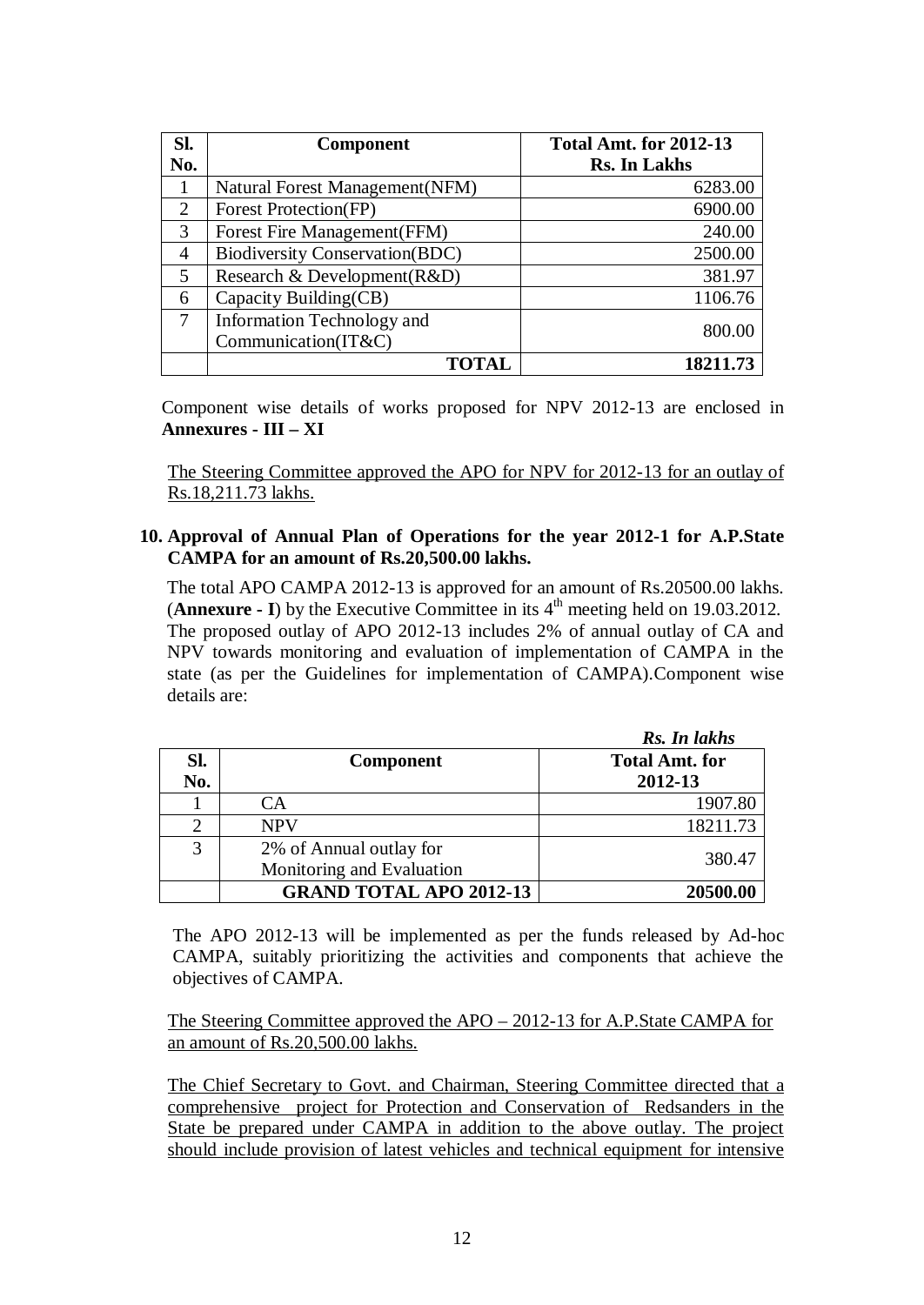patrolling by forest staff, arms and ammunition and establishment of additional Base Camps, Strike Forces, Check-posts and Police Parties in Redsanders area.

### **11. Appraisal of expenditure 2010-11 audited by the Chartered Accountants after reconciliation.**

The Steering Committee noted the information of finalisation of audit report for 2010-11.

#### **12. Annual Report 2010-11.**

The Steering Committee noted the preparation and publication of A.P.State CAMPA Annual Report – 2010-11 for distribution to all concerned. The Chief Secretary to Govt. and Chairman of Steering Committee of A.P.State CAMPA released the report.

#### **13. Release of Rs. 50.00 lakhs on reimbursement basis from interest accrued on CAMPA Funds towards Direct Recruitment.**

The Steering Committee approved the proposal for release of Rs. 50.00 lakhs from interest accrued on CAMPA Funds on reimbursement basis towards Direct Recruitment Process of A.P.Forest Department during 2012-13.

The Chief Secretary to Govt. and Chairman, Steering Committee suggested that the process of recruitment of VROs entrusted to JNTU, Hyderabad was fool proof and A.P.Forest Department may study the same and adopt the good practices implemented.

#### **14. Suggestions from other members.**

Dr.V.Vasudeva Rao, nominated NGO Member suggested that more tubers and bulb plants eaten by wild boars and fruit and fodder species for other animals that destroy agricultural crops may be planted in habitat improvement to reduce mananimal conflict and conserve the animals. The Prl.CCF (WL) and Chief Wildlife Warden informed the committee that the item is included in habitat improvement in Biodiversity Conservation and Development component of NPV 2012-13.

The meeting ended with vote of thanks from the Addl.Prl.CCF(CAMPA), to all the Steering Committee members for participating in the meeting.

> Sd/-Pankaj Dwivedi Chief Secretary to Govt. of A.P. and Chairman, Steering Committee, A.P.State CAMPA

// True Copy//

 Sd/- SECTION OFFICER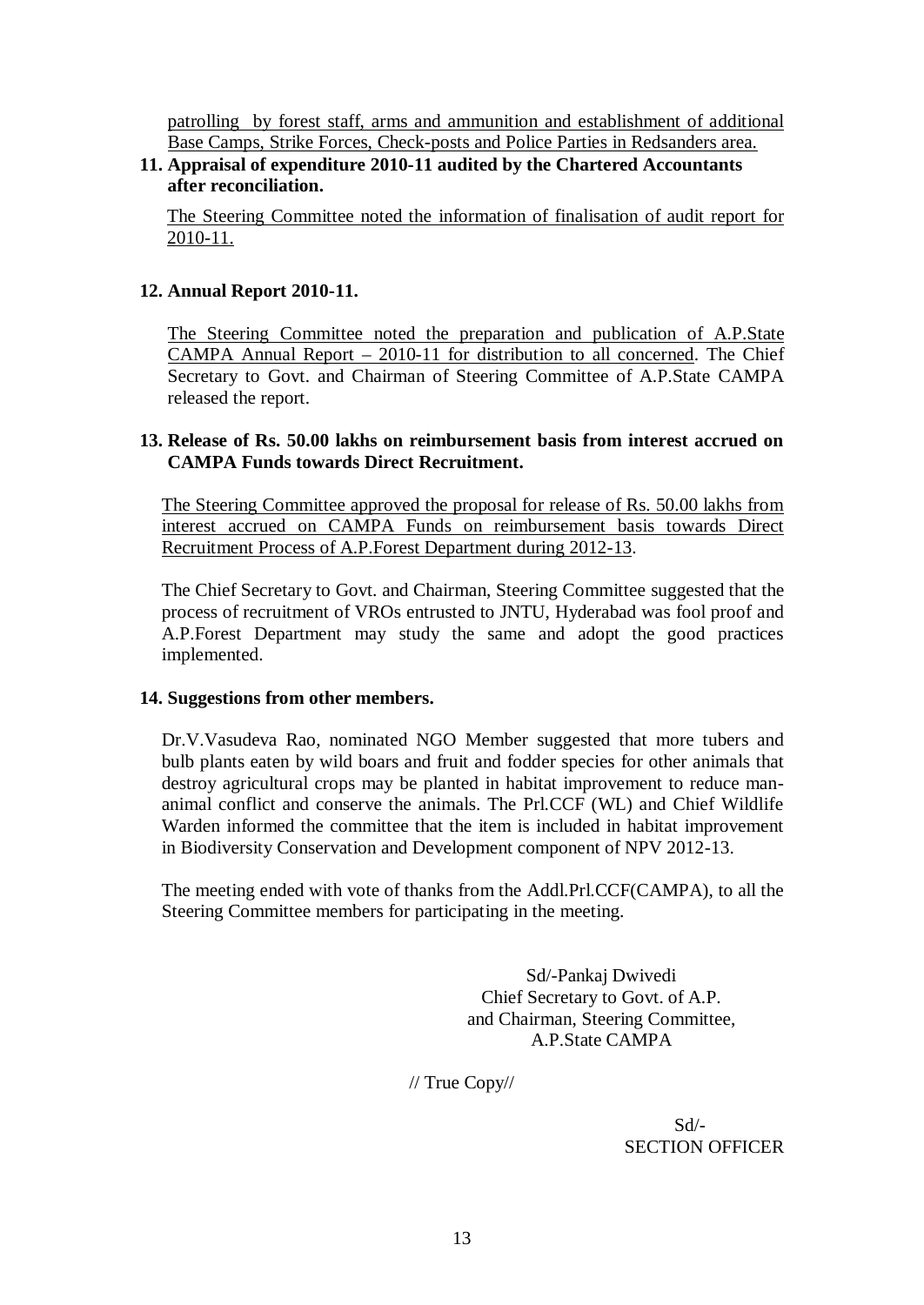## **ANNEXURE – I**

# **COMPONENT WISE REQUIREMENT OF FUNDS UNDER CAMPA –FOR THE YEAR 2012-13**

| Sl.<br>No.     | <b>Components</b>                      | <b>Financial outlay</b><br>Rs. in Lakhs. |
|----------------|----------------------------------------|------------------------------------------|
|                | <b>Compensatory Afforestation (CA)</b> | 1907.802                                 |
| $\overline{2}$ | <b>Net Present Value (NPV)</b>         | 18211.730                                |
| 3              | <b>Monitoring and Evaluation</b>       | 380.468                                  |
|                | <b>Total</b>                           | 20500.000                                |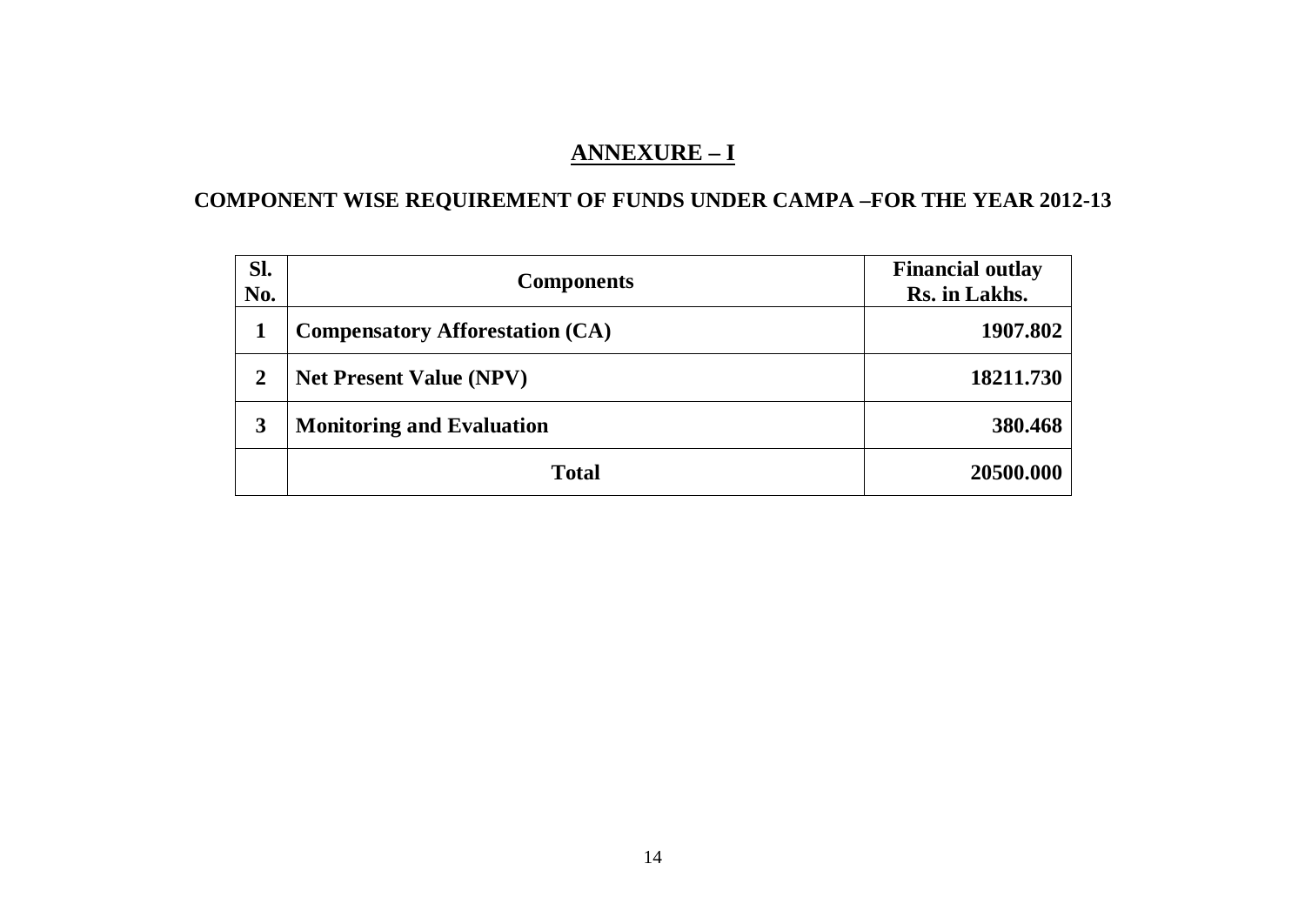# **ANNEXURE – II**

# **CATEGORY WISE REQUIREMENT OF FUNDS UNDER CAMPA – CA FOR**

| SI.                     | <b>Components</b>                                           | $\bm{R}$      |
|-------------------------|-------------------------------------------------------------|---------------|
| No.                     |                                                             | <b>Phy</b> in |
| $\mathbf{1}$            | <b>Compensatory Afforestation</b>                           | 1482.28       |
| $\overline{2}$          | <b>Addl.CA/Penal CA.</b>                                    | 80.7          |
| 3                       | <b>Safety Zone.</b>                                         | 22.43         |
| $\overline{\mathbf{4}}$ | <b>Extraction of tree growth from diverted forest areas</b> | 2,05,859      |
| 5                       | <b>Catchment Area Treatment Plan</b>                        |               |
|                         | <b>Total</b>                                                | 1585.43       |

*Details in Annexures – II (a) to II (e)*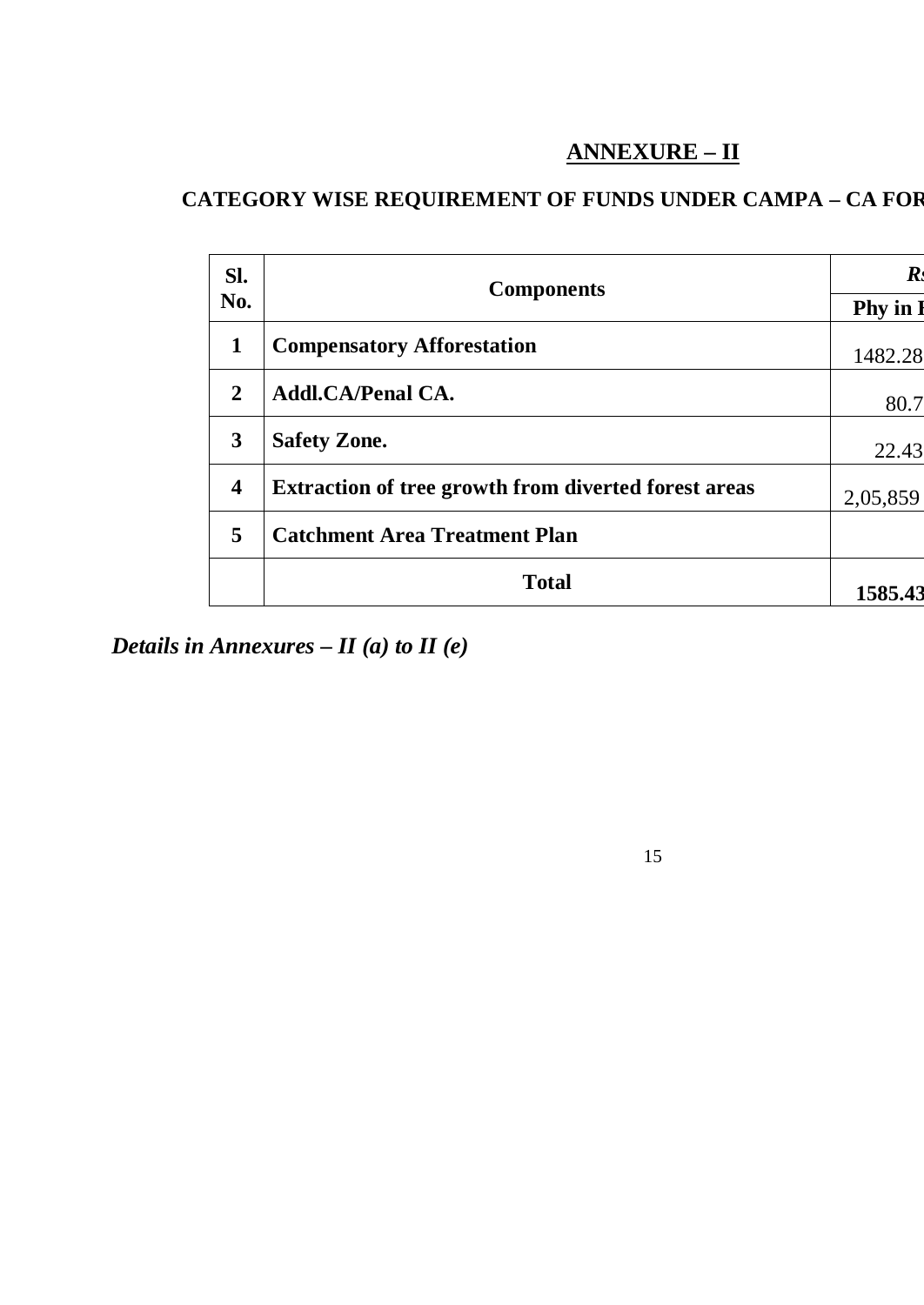| Sl.<br>N <sub>0</sub>   | Name of the<br><b>Circle</b> | Name of the<br><b>Division</b> | CA<br>Forest<br><b>Stipulatio</b><br>Area |          | CA<br><b>Plantation</b><br>raised upto | CA<br><b>Proposed</b> |       | <b>Maintenance of</b><br><b>Nurseries 2012-13</b> |  |  |
|-------------------------|------------------------------|--------------------------------|-------------------------------------------|----------|----------------------------------------|-----------------------|-------|---------------------------------------------------|--|--|
|                         |                              |                                | diverted                                  | n        | 2011-12                                | for 2012-13           | Phy   | <b>Fin</b>                                        |  |  |
| $\mathbf{1}$            | $\overline{2}$               | $\overline{\mathbf{3}}$        | 4                                         | 5        | 6                                      | $\overline{7}$        | 8     | 9 <sup>°</sup>                                    |  |  |
|                         |                              | Adilabad.                      | 81.590                                    | 164.000  | 120.000                                | 44.000                | 0.600 | 1.950                                             |  |  |
| 1                       | Adilabad.                    | Mancherial.                    | 42.072                                    | 77.102   | 77.102                                 | 0.000                 | 0.000 | 0.000                                             |  |  |
|                         |                              | <b>Adialabad Circle Total.</b> | 123.662                                   | 241.102  | 197.102                                | 44.000                | 0.600 | 1.950                                             |  |  |
|                         |                              | Ananthapur.                    | 146.200                                   | 1435.550 | 590.300                                | 113.880               | 1.180 | 3.310                                             |  |  |
| $\overline{2}$          | Ananthapur.                  | Chittoor (West).               | 72.720                                    | 99.450   | 55.350                                 | 0.000                 | 0.010 | 0.030                                             |  |  |
|                         |                              | <b>Ananthapur Circle.</b>      | 218.920                                   | 1535.000 | 645.650                                | 113.880               | 1.190 | 3.340                                             |  |  |
|                         |                              | Guntur.                        | 23.913                                    | 35.752   | 31.070                                 | 4.682                 | 0.035 | 0.070                                             |  |  |
| $\mathbf{3}$            | Guntur.                      | Giddalur.                      | 43.535                                    | 1248.743 | 566.791                                | 272.706               | 0.170 | 0.562                                             |  |  |
|                         |                              | Nellore.                       | 166.800                                   | 358.922  | 110.540                                | 0.000                 | 0.096 | 0.388                                             |  |  |
|                         |                              | <b>Guntur Circle Total:</b>    | 234.248                                   | 1643.417 | 708.401                                | 277.388               | 0.301 | 1.020                                             |  |  |
|                         |                              | Hyderabad.                     | 0.000                                     | 0.000    | 0.000                                  | 0.000                 | 0.000 | 0.000                                             |  |  |
| $\overline{\mathbf{4}}$ | Hyderabad.                   | Mahabubnagar.                  | 0.000                                     | 186.710  | 0.000                                  | 0.000                 | 0.000 | 0.000                                             |  |  |
|                         |                              | Nalgonda.                      | 94.710                                    | 224.002  | 125.909                                | 0.000                 | 0.000 | 0.000                                             |  |  |
|                         |                              | <b>Hyderabad Circle Total.</b> | 94.710                                    | 410.712  | 125.909                                | 0.000                 | 0.000 | 0.000                                             |  |  |
|                         |                              | Khammam.                       | 5.650                                     | 5.650    | 5.650                                  | 0.000                 | 0.000 | 0.000                                             |  |  |
|                         |                              | Kothagudem.                    | 43.400                                    | 51.530   | 9.030                                  | 0.000                 | 0.000 | 0.000                                             |  |  |
| 5                       | Khammam.                     | Paloncha.                      | 1336.690                                  | 1352.720 | 1233.920                               | 118.800               | 0.000 | 1.800                                             |  |  |
|                         |                              | Bhadrachalam (N).              | 335.690                                   | 335.660  | 335.660                                | 0.000                 | 0.000 | 0.000                                             |  |  |
|                         |                              | Bhadrachalam (S).              | 475.960                                   | 165.520  | 165.520                                | 0.000                 | 0.000 | 0.000                                             |  |  |
|                         |                              | <b>Khammam Circle Total</b>    | 2197.390                                  | 1911.080 | 1749.780                               | 118.800               | 0.000 | 1.800                                             |  |  |

**Division wise CA -2012-13 – Annexure –II(a)** *(Rs.in Lakhs, Area in Ha.& Seedlings in Lakhs)*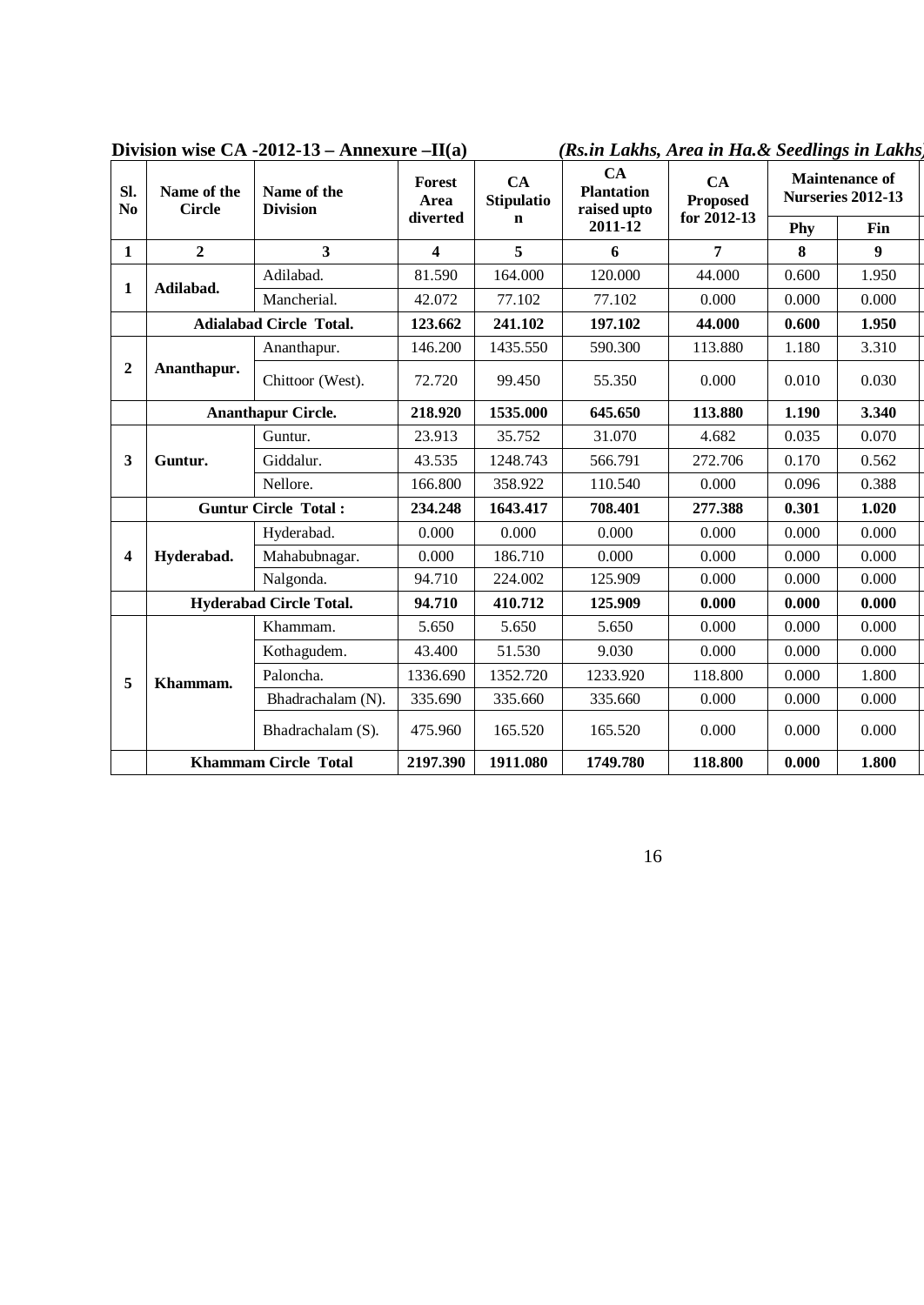| Sl.<br>N <sub>0</sub> | Name of the<br><b>Circle</b> | Name of the Division           | <b>Maintenance of already</b><br>raised Plantations of all<br>Years |         | <b>Advance Operations for</b><br>2013 planting |         | <b>Nursery Raising</b><br>2013 plantin |                  |
|-----------------------|------------------------------|--------------------------------|---------------------------------------------------------------------|---------|------------------------------------------------|---------|----------------------------------------|------------------|
|                       |                              |                                | Phy                                                                 | Fin     | Phy                                            | Fin     | Phy                                    | $\mathbf{F}$     |
| 1                     | $\overline{2}$               | $\overline{\mathbf{3}}$        | 12                                                                  | 13      | 14                                             | 15      | 16                                     | $\mathbf{1}$     |
|                       |                              | Adilabad.                      | 120.000                                                             | 13.580  | 0.000                                          | 0.000   | 0.000                                  | 0.0              |
| 1                     | Adilabad.                    | Mancherial.                    | 77.102                                                              | 10.429  | 0.000                                          | 0.000   | 0.000                                  | 0.0              |
|                       |                              | <b>Adialabad Circle Total.</b> | 197.102                                                             | 24.009  | 0.000                                          | 0.000   | 0.000                                  | 0.0              |
| $\overline{2}$        | Ananthapur.                  | Ananthapur.                    | 587.300                                                             | 98.460  | 301.370                                        | 127.100 | 1.370                                  | 16.              |
|                       |                              | Chittoor (West).               | 55.550                                                              | 6.280   | 44.100                                         | 19.940  | 0.250                                  | 5.5              |
|                       | <b>Ananthapur Circle.</b>    |                                | 642.850                                                             | 104.740 | 345.470                                        | 147.040 | 1.620                                  | 21.              |
|                       | Guntur.                      | Guntur.                        | 31.070                                                              | 2.306   | 0.000                                          | 0.000   | 0.000                                  | 0.0              |
| 3                     |                              | Giddalur.                      | 566.791                                                             | 24.253  | 278.165                                        | 12.848  | 0.176                                  | 1 <sub>0</sub>   |
|                       |                              | Nellore.                       | 110.540                                                             | 7.196   | 249.300                                        | 259.161 | 1.735                                  | 13.3             |
|                       |                              | <b>Guntur Circle Total:</b>    | 708.401                                                             | 33.755  | 527.465                                        | 272.009 | 1.911                                  | 14.              |
|                       |                              | Hyderabad.                     | 0.000                                                               | 0.000   | 0.000                                          | 0.000   | 0.000                                  | 0.0              |
| 4                     | Hyderabad.                   | Mahabubnagar.                  | 0.000                                                               | 0.000   | 97.000                                         | 23.583  | 0.760                                  | 9.5              |
|                       |                              | Nalgonda.                      | 102.000                                                             | 10.866  | 105.000                                        | 37.678  | 0.084                                  | $1.\overline{3}$ |
|                       |                              | <b>Hyderabad Circle Total.</b> | 102.000                                                             | 10.866  | 202.000                                        | 61.261  | 0.844                                  | 10.              |
|                       |                              | Khammam.                       | 5.650                                                               | 0.520   | 0.000                                          | 0.000   | 0.000                                  | 0.0              |
|                       |                              | Kothagudem.                    | 9.030                                                               | 0.831   | 0.000                                          | 0.000   | 0.000                                  | 0.0              |
| 5                     | Khammam.                     | Paloncha.                      | 1233.920                                                            | 65.474  | 0.000                                          | 0.000   | 0.000                                  | 0.0              |
|                       |                              | Bhadrachalam (N).              | 297.180                                                             | 23.156  | 0.000                                          | 0.000   | 0.000                                  | 0.0              |
|                       |                              | Bhadrachalam (S).              | 165.520                                                             | 6.550   | 0.000                                          | 0.000   | 0.000                                  | 0.0              |
|                       | <b>Khammam Circle Total</b>  |                                | 1711.300                                                            | 96.531  | 0.000                                          | 0.000   | 0.000                                  | 0.0              |

**Division wise CA -2012-13 – Annexure –II(a)** *(Rs.in Lakhs, Area in Ha.& Seedlings in Lakhs)*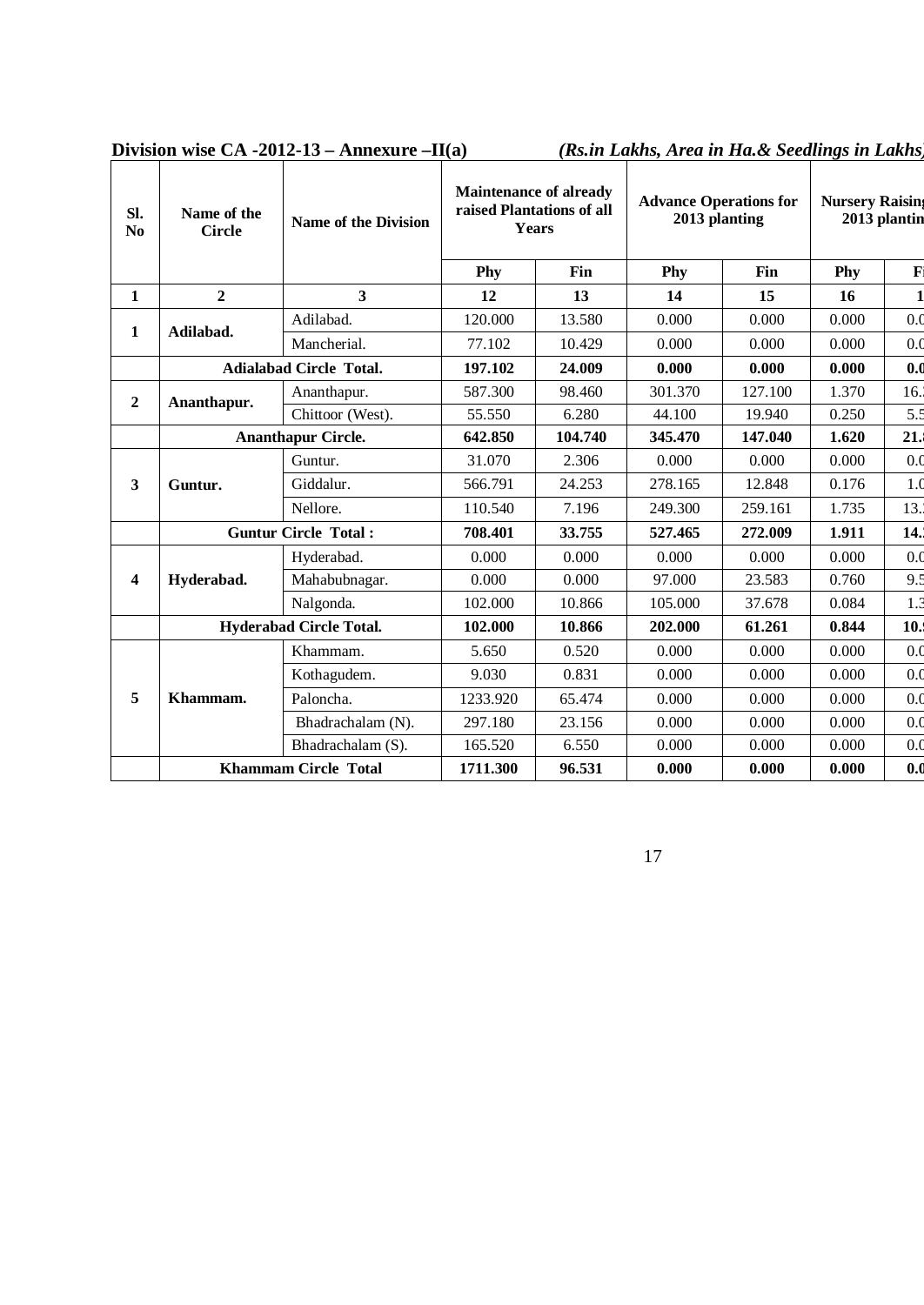| Sl.<br>$\mathbf{N}\mathbf{0}$ | Name of the<br><b>Circle</b>       | Name of the<br><b>Division</b> | <b>Forest</b><br>Area<br>diverted | CA<br><b>Stipulation</b> | CA<br><b>Plantation</b><br>raised<br>upto 2011- | CA<br><b>Proposed</b><br>for 2012-<br>13 |       | <b>Maintenance of</b><br><b>Nurseries 2012-13</b> |  |
|-------------------------------|------------------------------------|--------------------------------|-----------------------------------|--------------------------|-------------------------------------------------|------------------------------------------|-------|---------------------------------------------------|--|
|                               |                                    |                                |                                   |                          | 12                                              |                                          | Phy   | Fin                                               |  |
| 1                             | $\overline{2}$                     | 3                              | $\overline{\mathbf{4}}$           | 5                        | 6                                               | $\overline{7}$                           | 8     | 9                                                 |  |
|                               |                                    | Kurnool                        | 132.660                           | 165.070                  | 106.570                                         | 58.500                                   | 0.400 | 0.850                                             |  |
| 6                             | Kurnool.                           | Kadapa                         | 237.550                           | 216.050                  | 37.610                                          | 108.440                                  | 0.700 | 0.649                                             |  |
|                               |                                    | Proddatur.                     | 290.950                           | 425.270                  | 342.320                                         | 56.900                                   | 1.035 | 1.137                                             |  |
|                               | <b>Kurnool Circle Grand Total.</b> |                                | 661.160                           | 806.390                  | 486.500                                         | 223.840                                  | 2.135 | 2.636                                             |  |
|                               |                                    | Nizamabad.                     | 13.808                            | 13.808                   | 14.000                                          | 2.250                                    | 0.000 | 0.000                                             |  |
| 7                             | <b>Nizamabad</b>                   | Kamareddy.                     | 15.970                            | 31.940                   | 31.940                                          | 0.000                                    | 0.150 | 0.774                                             |  |
|                               |                                    | Medak.                         | 27.030                            | 36.400                   | 18.740                                          | 17.660                                   | 0.100 | 0.430                                             |  |
|                               | <b>Nizamabad Circle Total</b>      |                                | 56.808                            | 82.148                   | 64.680                                          | 19.910                                   | 0.250 | 1.204                                             |  |
|                               |                                    | Kakinada.                      | 573.777                           | 1620.374                 | 1163.484                                        | 135.000                                  | 0.000 | 0.000                                             |  |
| 8                             | Rajahmundry                        | Eluru.                         | 173.080                           | 1791.820                 | 656.570                                         | 365.000                                  | 0.500 | 0.500                                             |  |
|                               |                                    | Krishna.                       | 1.140                             | 2.364                    | 2.364                                           | 0.000                                    | 0.000 | 0.000                                             |  |
|                               | <b>Rajahmundry Circle Total</b>    |                                | 747.997                           | 3414.558                 | 1822.418                                        | 500.000                                  | 0.500 | 0.500                                             |  |
|                               |                                    | Visakhapatnam.                 | 121.660                           | 487.760                  | 19.760                                          | 0.000                                    | 0.000 | 0.000                                             |  |
| 9                             | <b>Visakhapatnam</b>               | Narsipatnam.                   | 19.670                            | 457.020                  | 29.350                                          | 0.000                                    | 0.000 | 0.000                                             |  |
|                               |                                    | Vizianagaram.                  | 39.600                            | 39.600                   | 39.600                                          | 0.000                                    | 0.000 | 0.000                                             |  |
|                               |                                    | Srikakuklam.                   | 37.500                            | 37.500                   | 37.500                                          | 0.000                                    | 0.000 | 0.000                                             |  |
|                               | Visakhapatnam Cirlce Total.        |                                | 218.430                           | 1021.880                 | 126.210                                         | 0.000                                    | 0.000 | 0.000                                             |  |

**Division wise CA -2012-13 – Annexure –II(a)** *(Rs.in Lakhs, Area in Ha.& Seedlings in Lakhs)*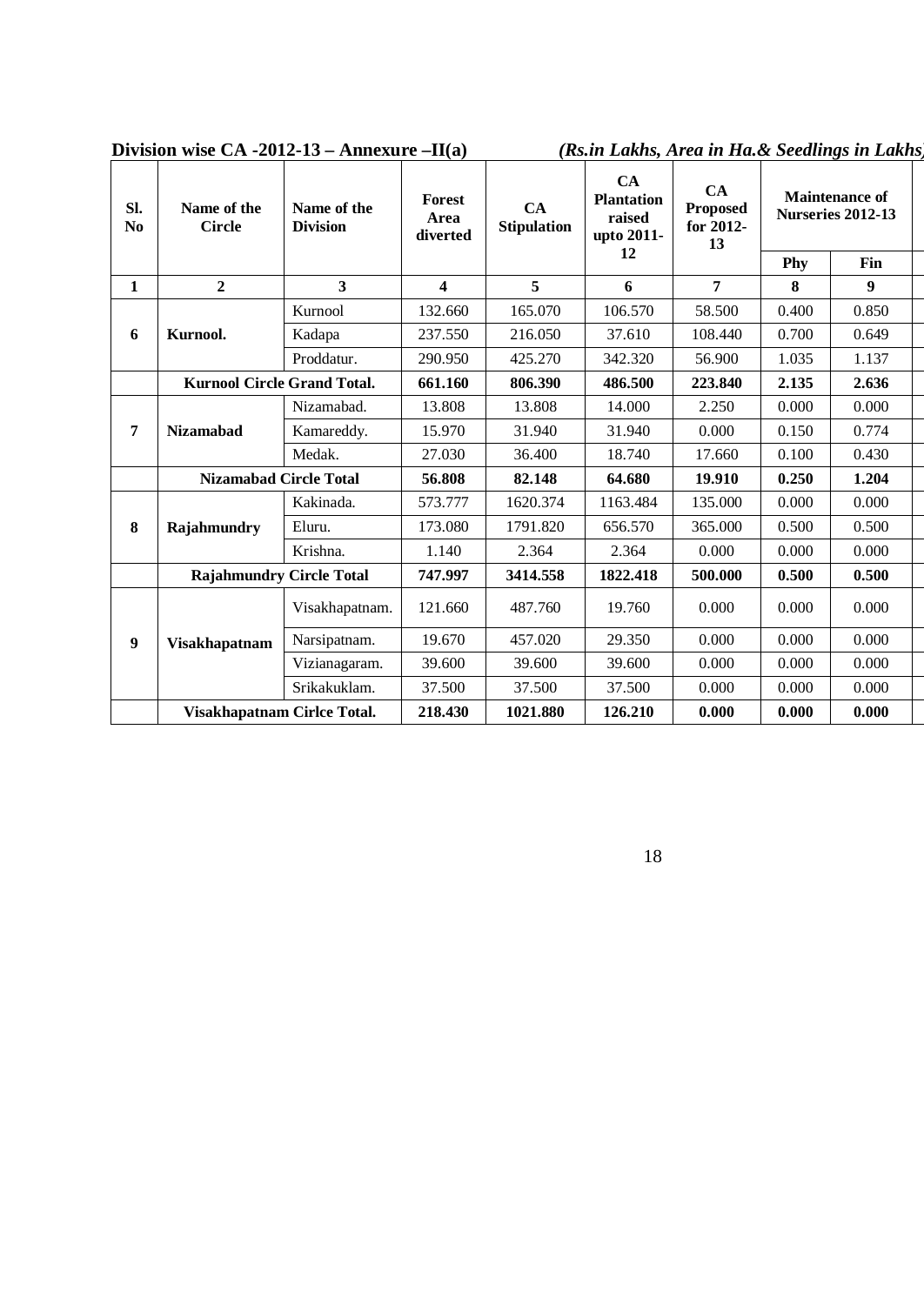| SI.<br>N <sub>0</sub> | Name of the<br><b>Circle</b>    | Name of the<br><b>Division</b>     | <b>Maintenance of already</b><br>raised Plantations of all<br><b>Years</b> |        | <b>Advance Operations for</b><br>2013 planting |         | <b>Nursery Raising fo</b><br>2013 planting |       |  |
|-----------------------|---------------------------------|------------------------------------|----------------------------------------------------------------------------|--------|------------------------------------------------|---------|--------------------------------------------|-------|--|
|                       |                                 |                                    | Phy                                                                        | Fin    | Phy                                            | Fin     | Phy                                        | Fin   |  |
| $\mathbf{1}$          | $\overline{2}$                  | 3                                  | 12                                                                         | 13     | 14                                             | 15      | 16                                         | 17    |  |
|                       |                                 | Kurnool                            | 106.570                                                                    | 20.546 | 0.000                                          | 0.000   | 0.000                                      | 0.000 |  |
| 6                     | Kurnool.                        | Kadapa                             | 37.610                                                                     | 3.011  | 70.000                                         | 38.080  | 0.445                                      | 2.900 |  |
|                       |                                 | Proddatur.                         | 239.320                                                                    | 27.147 | 26.050                                         | 7.930   | 0.714                                      | 4.996 |  |
|                       |                                 | <b>Kurnool Circle Grand Total.</b> | 383.500                                                                    | 50.704 | 96.050                                         | 46.010  | 1.159                                      | 7.896 |  |
|                       |                                 | Nizamabad.                         | 14.000                                                                     | 1.500  | 0.000                                          | 0.000   | 0.000                                      | 0.000 |  |
| 7                     | <b>Nizamabad</b>                | Kamareddy.                         | 31.940                                                                     | 10.659 | 0.000                                          | 0.000   | 0.000                                      | 0.000 |  |
|                       |                                 | Medak.                             | 18.740                                                                     | 2.093  | 0.000                                          | 0.000   | 0.000                                      | 0.000 |  |
|                       |                                 | <b>Nizamabad Circle Total</b>      | 64.680                                                                     | 14.252 | 0.000                                          | 0.000   | 0.000                                      | 0.000 |  |
|                       |                                 | Kakinada.                          | 1163.484                                                                   | 12.200 | 0.000                                          | 0.000   | 0.000                                      | 0.000 |  |
| 8                     | Rajahmundry                     | Eluru.                             | 656.570                                                                    | 16.949 | 150.000                                        | 3.795   | 0.000                                      | 0.000 |  |
|                       |                                 | Krishna.                           | 0.100                                                                      | 0.126  | 0.000                                          | 0.000   | 0.000                                      | 0.000 |  |
|                       | <b>Rajahmundry Circle Total</b> |                                    | 1820.154                                                                   | 29.275 | 150.000                                        | 3.795   | 0.000                                      | 0.000 |  |
|                       |                                 | Visakhapatnam.                     | 10.771                                                                     | 1.000  | 468.000                                        | 61.940  | 0.150                                      | 0.630 |  |
| 9                     | Visakha-                        | Narsipatnam.                       | 29.350                                                                     | 0.640  | 427.700                                        | 95.360  | 0.060                                      | 0.900 |  |
|                       | patnam                          | Vizianagaram.                      | 39.600                                                                     | 0.470  | 0.000                                          | 0.000   | 0.000                                      | 0.000 |  |
|                       |                                 | Srikakuklam.                       | 37.500                                                                     | 0.520  | 0.000                                          | 0.000   | 0.000                                      | 0.000 |  |
|                       | Visakhapatnam Cirlce Total.     |                                    | 117.221                                                                    | 2.630  | 895.700                                        | 157.300 | 0.210                                      | 1.530 |  |

### Division wise CA -2012-13 – Annexure –II(a) *(Rs.in Lakhs, Area in Ha.& Seed*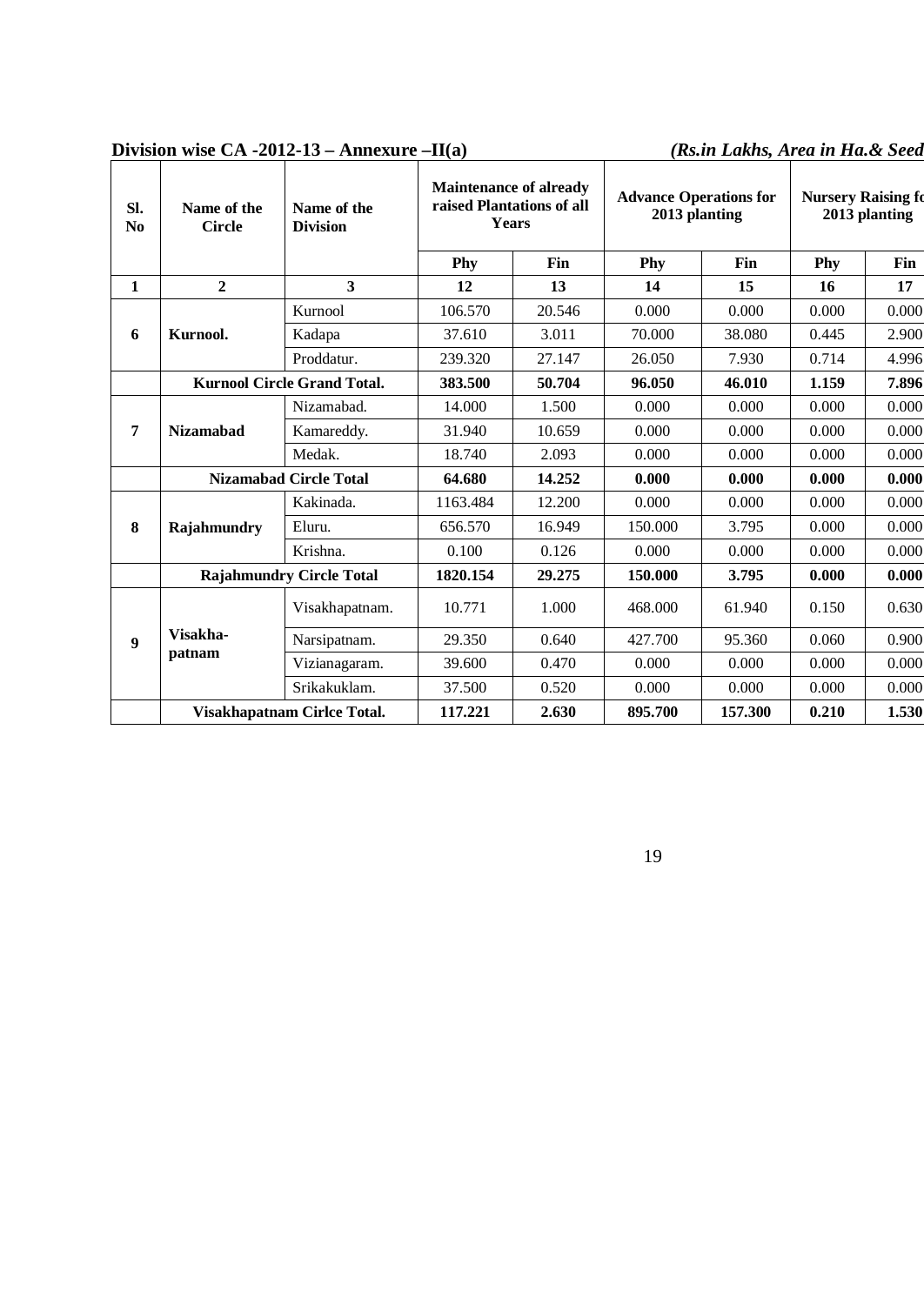## **Division wise CA -2012-13 – Annexure –II(a)** *(Rs.in Lakhs, Area in Ha.*

| SI.<br>$\mathbf{N}\mathbf{0}$ | Name of the<br><b>Circle</b>               | Name of the<br><b>Division</b>  | <b>Forest</b><br>Area<br>diverted | CA<br><b>Stipulation</b> | CA<br><b>Plantation</b><br>raised<br>upto 2011- | CA<br><b>Proposed</b><br>for 2012-<br>13 | <b>Maintenance of</b><br>Nurseries 2012-13 |        |  |
|-------------------------------|--------------------------------------------|---------------------------------|-----------------------------------|--------------------------|-------------------------------------------------|------------------------------------------|--------------------------------------------|--------|--|
|                               |                                            |                                 |                                   |                          | 12                                              |                                          | Phy                                        | Fin    |  |
| $\mathbf{1}$                  | $\overline{2}$                             | $\overline{\mathbf{3}}$         | $\overline{\mathbf{4}}$           | 5                        | 6                                               | 7                                        | 8                                          | 9      |  |
|                               |                                            | Warangal North                  | 4.600                             | 4.600                    | 4.600                                           | 0.000                                    | 0.000                                      | 0.000  |  |
| 10                            | Warangal                                   | Karimnagar (E)                  | 4.000                             | 4.000                    | 4.000                                           | 0.000                                    | 0.000                                      | 0.000  |  |
|                               |                                            | Karimnagar (W)                  | 1.250                             | 2.500                    | 0.000                                           | 2.500                                    | 0.000                                      | 0.000  |  |
|                               |                                            | <b>Warangal Circle Total.</b>   | 9.850                             | 11.100                   | 8.600                                           | 2.500                                    | 0.000                                      | 0.000  |  |
|                               |                                            | WLM, Achampet.                  | 3.890                             | 252.000                  | 207.000                                         | 0.000                                    | 0.000                                      | 0.000  |  |
| 11                            | FD,PT<br><b>Srisailam</b><br><b>Circle</b> | WLM, Nagarjuna<br>Sagar.        | 81.000                            | 232.589                  | 106.030                                         | 6.639                                    | 0.100                                      | 0.760  |  |
|                               |                                            | WLM, Markapur.                  | 0.000                             | 26.646                   | 26.646                                          | 0.000                                    | 0.000                                      | 0.000  |  |
|                               |                                            | FD,PT Srisailam Circle Total.   | 84.890                            | 511.235                  | 339.676                                         | 6.639                                    | 0.100                                      | 0.760  |  |
|                               |                                            | Chittoor (East).                | 293.710                           | 461.580                  | 223.040                                         | 139.370                                  | 0.687                                      | 2.014  |  |
| 12                            | WLM,<br>Tirupathi<br>Circle.               | WLM, Rajampet.                  | 22.380                            | 490.640                  | 395.500                                         | 35.960                                   | 1.715                                      | 3.940  |  |
|                               |                                            | WLM, Sullurpet.                 | 3.240                             | 6.480                    | 6.480                                           | 0.000                                    | 0.000                                      | 0.000  |  |
|                               |                                            | WLM, Tirupathi Circle Total.    | 319.330                           | 958.700                  | 625.020                                         | 175.330                                  | 2.402                                      | 5.954  |  |
|                               |                                            | <b>All Cirlces Grand Total.</b> | 4967.395                          | 12547.322                | 6899.946                                        | 1482.287                                 | 7.478                                      | 19.164 |  |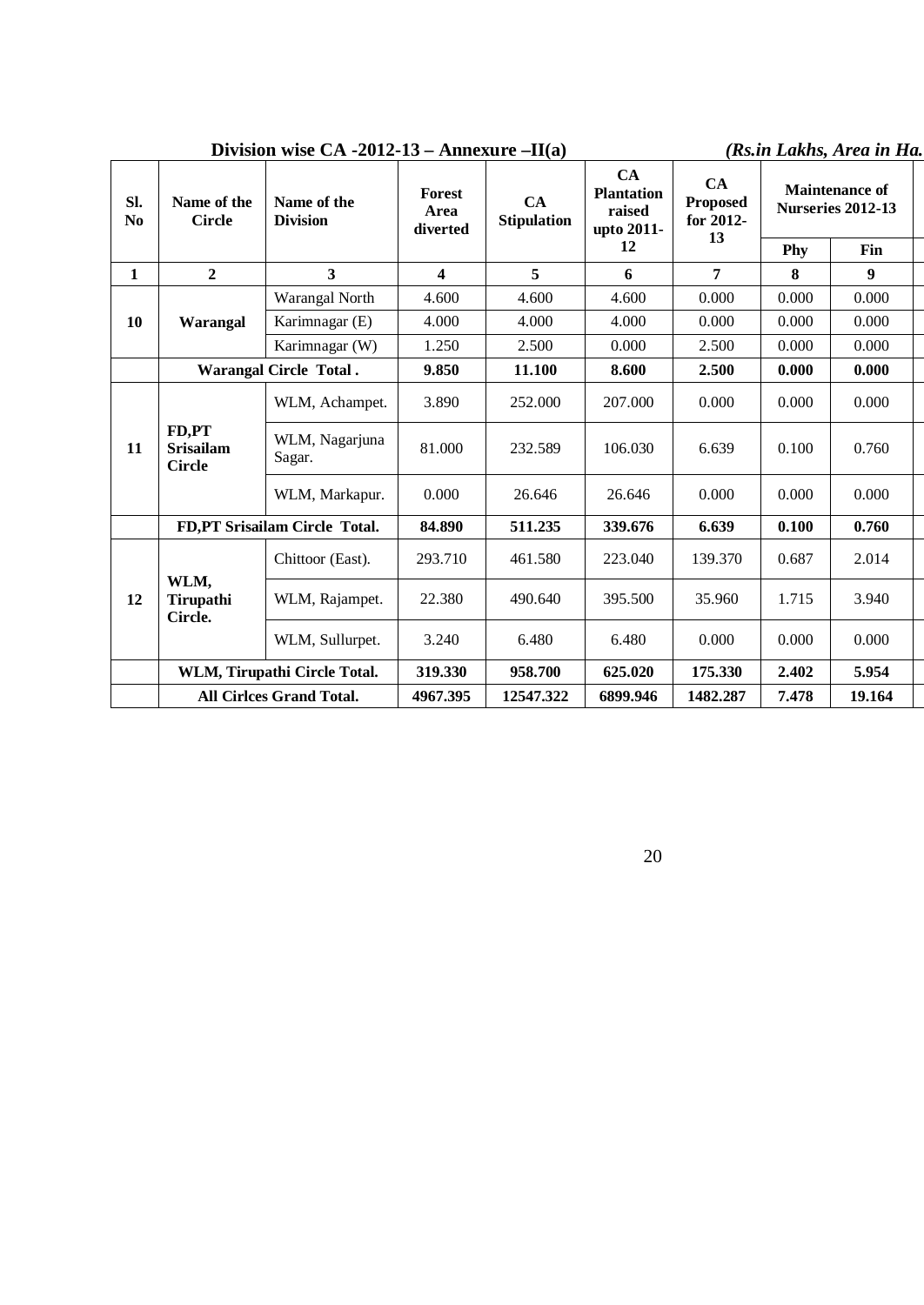|                       |                                  | DIVISION WISC CA $-2012-13-$ AMICAUTE $-11(a)$ |                                                                            |         |                                                |         | As.in Lakhs, Area in Ha.                |       |
|-----------------------|----------------------------------|------------------------------------------------|----------------------------------------------------------------------------|---------|------------------------------------------------|---------|-----------------------------------------|-------|
| SI.<br>N <sub>0</sub> | Name of the<br><b>Circle</b>     | Name of the<br><b>Division</b>                 | <b>Maintenance of already</b><br>raised Plantations of all<br><b>Years</b> |         | <b>Advance Operations for</b><br>2013 planting |         | <b>Nursery Raising</b><br>2013 planting |       |
|                       |                                  |                                                | Phy                                                                        | Fin     | Phy                                            | Fin     | Phy                                     | Fin   |
| $\mathbf{1}$          | $\overline{2}$                   | $\overline{3}$                                 | 12                                                                         | 13      | 14                                             | 15      | 16                                      | 17    |
|                       |                                  | Warangal North                                 | 4.600                                                                      | 0.083   | 0.000                                          | 0.000   | 0.000                                   | 0.00  |
| 10                    | Warangal                         | Karimnagar (E)                                 | 4.000                                                                      | 0.270   | 0.000                                          | 0.000   | 0.000                                   | 0.00  |
|                       |                                  | Karimnagar (W)                                 | 0.000                                                                      | 0.000   | 0.000                                          | 0.000   | 0.000                                   | 0.00  |
|                       |                                  | <b>Warangal Circle Total.</b>                  | 8.600                                                                      | 0.353   | 0.000                                          | 0.000   | 0.000                                   | 0.00  |
|                       |                                  | WLM, Achampet.                                 | 6.000                                                                      | 10.102  | 0.000                                          | 0.000   | 0.000                                   | 0.00  |
| 11                    | FD,PT<br><b>Srisailam Circle</b> | WLM, Nagarjuna<br>Sagar.                       | 69.680                                                                     | 12.246  | 4.500                                          | 0.360   | 0.060                                   | 0.60  |
|                       |                                  | WLM, Markapur.                                 | 26.646                                                                     | 4.664   | 0.000                                          | 0.000   | 0.000                                   | 0.00  |
|                       |                                  | FD, PT Srisailam Circle Total.                 | 102.326                                                                    | 27.012  | 4.500                                          | 0.360   | 0.060                                   | 0.60  |
|                       |                                  | Chittoor (East).                               | 109.040                                                                    | 7.260   | 48.170                                         | 11.629  | 0.492                                   | 1.94  |
| 12                    | WLM,<br>Tirupathi<br>Circle.     | WLM, Rajampet.                                 | 366.900                                                                    | 56.558  | 0.000                                          | 0.000   | 1.535                                   | 9.24  |
|                       |                                  | WLM, Sullurpet.                                | 6.480                                                                      | 0.784   | 0.000                                          | 0.000   | 0.000                                   | 0.00  |
|                       |                                  | WLM, Tirupathi Circle Total.                   | 482.420                                                                    | 64.602  | 48.170                                         | 11.629  | 2.027                                   | 11.18 |
|                       |                                  | <b>All Cirlces Grand Total.</b>                | 6340.554                                                                   | 458.729 | 2269.355                                       | 699.404 | 7.831                                   | 68.29 |

## **Division wise CA -2012-13 – Annexure –II(a)** *(Rs.in Lakhs, Area in Ha.*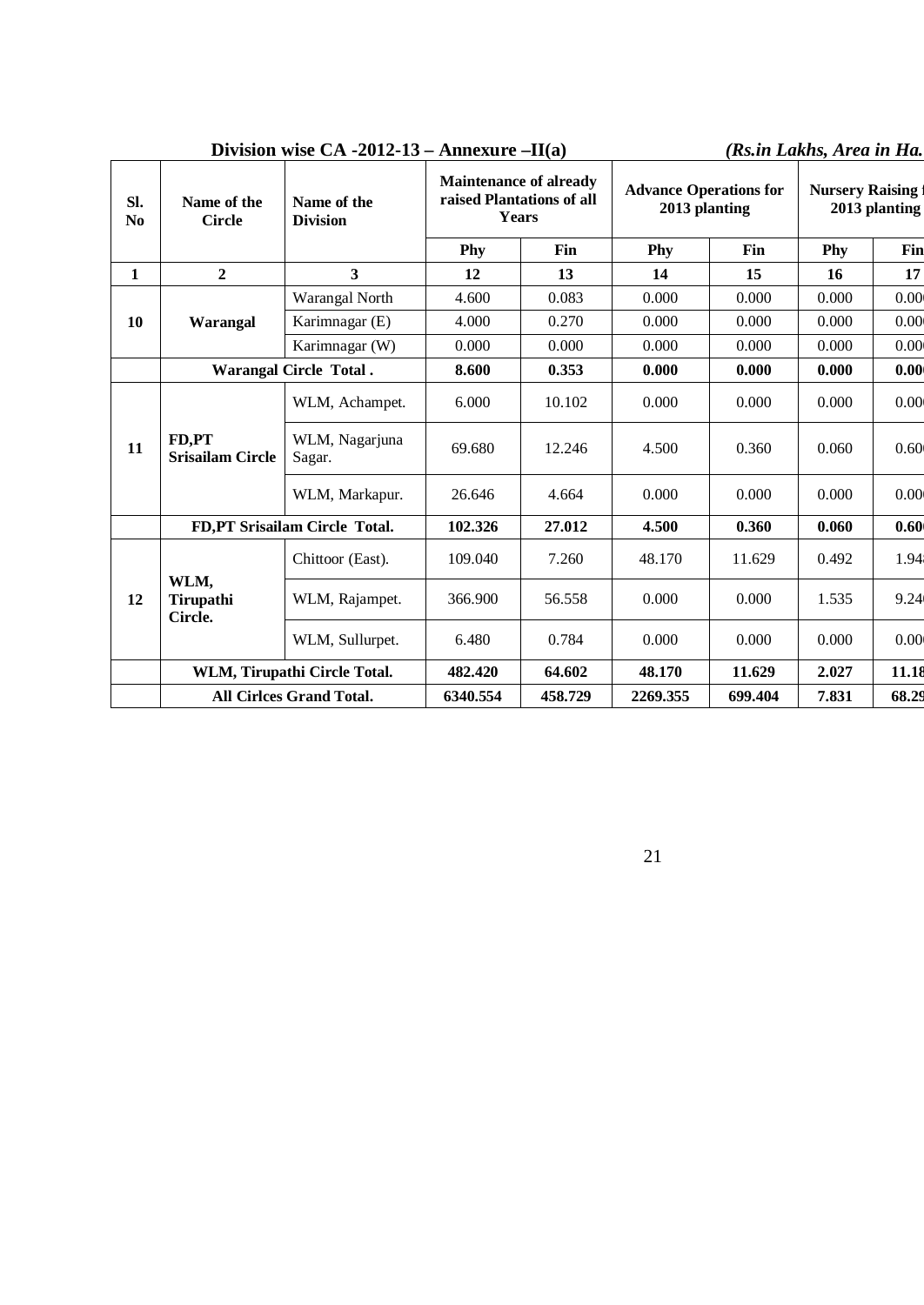| SI.            | Name of the                    | DIVISIVII WISC AGGII:CA / I CHAI CA "2012"19" AMIICAUTC<br>Name of the | <b>Forest</b>    | - 11 I V J<br><b>PCA</b> | <b>PCA</b><br><b>Plantation</b> | (Iw. <i>m Lawns, Arca m Ha.</i> x Deca<br><b>PCA</b><br><b>Proposed</b> |       | <b>Maintenance of</b><br>Nurseries 2012-13 |  |
|----------------|--------------------------------|------------------------------------------------------------------------|------------------|--------------------------|---------------------------------|-------------------------------------------------------------------------|-------|--------------------------------------------|--|
| N <sub>0</sub> | <b>Circle</b>                  | <b>Division</b>                                                        | Area<br>diverted | stipulations             | raised upto<br>2011-12          | for<br>2012-13                                                          | Phy   | Fin                                        |  |
| $\mathbf{1}$   | $\mathbf{2}$                   | $\overline{\mathbf{3}}$                                                | 4                | 5                        | 6                               | 7                                                                       | 8     | $\boldsymbol{9}$                           |  |
| $\mathbf{1}$   | <b>Adialabad Circle Total.</b> |                                                                        | 0.000            | 0.000                    | 0.000                           | 0.000                                                                   | 0.000 | 0.000                                      |  |
|                |                                | Ananthapur.                                                            | 32.480           | 66.000                   | 66.000                          | 0.000                                                                   | 0.045 | 0.126                                      |  |
| $\overline{2}$ | Ananthapur.                    | Chittoor West.                                                         | 113.150          | 259.860                  | 156.350                         | 80.710                                                                  | 0.120 | 0.400                                      |  |
|                | <b>Ananthapur Circle Total</b> |                                                                        | 145.630          | 325.860                  | 222.350                         | 80.710                                                                  | 0.165 | 0.526                                      |  |
|                |                                | Guntur.                                                                | 1.860            | 3.720                    | 3.720                           | 0.000                                                                   | 0.000 | 0.000                                      |  |
| 3              | Guntur.                        | Giddalur.                                                              | 1.140            | 2.380                    | 2.380                           | 0.000                                                                   | 0.000 | 0.000                                      |  |
|                | <b>Guntur Circle Total:</b>    |                                                                        | 3.000            | 6.100                    | 6.100                           | 0.000                                                                   | 0.000 | 0.000                                      |  |
|                |                                | Hyderabad.                                                             | 0.795            | 7.161                    | 7.161                           | 0.000                                                                   | 0.000 | 0.000                                      |  |
| 4              | Hyderabad.                     | Mahabubnagar.                                                          | 0.355            | 0.355                    | 0.355                           | 0.000                                                                   | 0.000 | 0.000                                      |  |
|                |                                | Nalgonda.                                                              | 1.299            | 3.600                    | 3.600                           | 0.000                                                                   | 0.000 | 0.000                                      |  |
|                | Hyderabad Circle Total.        |                                                                        | 2.449            | 11.116                   | 11.116                          | 0.000                                                                   | 0.000 | 0.000                                      |  |
| 5              |                                | Khammam.                                                               | 244.020          | 83.000                   | 83.000                          | 0.000                                                                   | 0.000 | 0.000                                      |  |
|                | Khammam.                       | Bhadrachalam (N)                                                       | 2.000            | 2.000                    | 2.000                           | 0.000                                                                   | 0.000 | 0.000                                      |  |
|                | <b>Khammam Circle Total</b>    |                                                                        | 246.020          | 85,000                   | 85,000                          | 0.000                                                                   | 0.000 | 0.000                                      |  |
|                | Kurnool.                       | Kadapa.                                                                | 44.799           | 16.918                   | 16.920                          | 0.000                                                                   | 0.030 | 0.060                                      |  |
| 6              |                                | Proddatur.                                                             | 26.050           | 23.120                   | 23.120                          | 0.000                                                                   | 0.000 | 0.000                                      |  |
|                | <b>Kurnool Circle Total.</b>   |                                                                        | 70.849           | 40.038                   | 40.040                          | 0.000                                                                   | 0.030 | 0.060                                      |  |
| $\overline{7}$ | Nizamabad Circle Total         |                                                                        | 0.000            | 0.000                    | 0.000                           | 0.000                                                                   | 0.000 | 0.000                                      |  |

|--|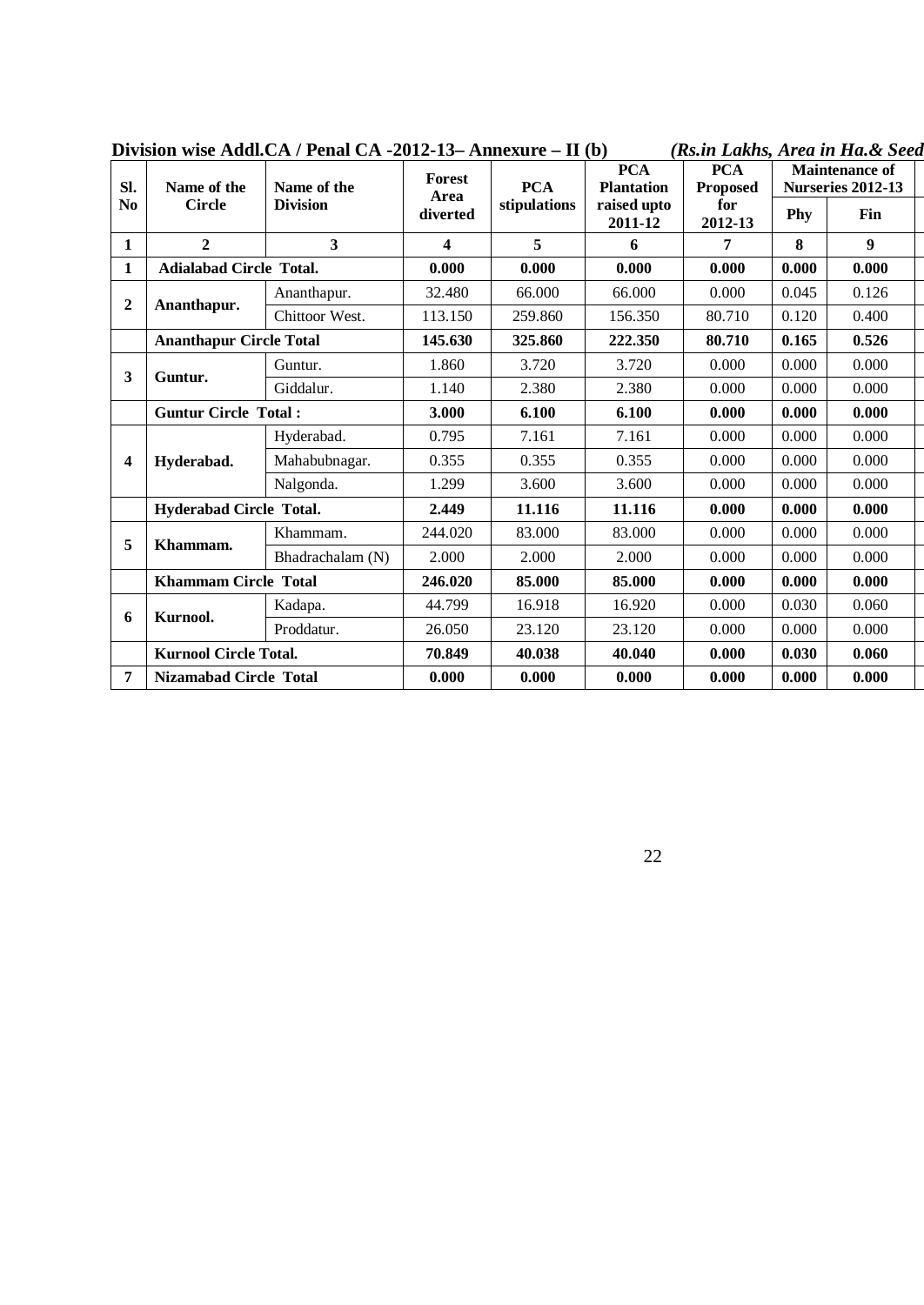|  | Division wise Addl, CA / Penal CA -2012-13- Annexure - $\Pi$ (b) | (Rs.in Lakhs, Area in Ha.& Seed |  |
|--|------------------------------------------------------------------|---------------------------------|--|
|  |                                                                  |                                 |  |

| Sl.<br>$\mathbf{N}\mathbf{0}$ | Name of the<br><b>Circle</b>   | Name of the<br><b>Division</b> | <b>Maintenance of already</b><br>raised Plantations of all<br>Years |        | <b>Advance Operations for</b><br>2013 planting |       | <b>Nursery Raising</b><br>2013 plantin |             |
|-------------------------------|--------------------------------|--------------------------------|---------------------------------------------------------------------|--------|------------------------------------------------|-------|----------------------------------------|-------------|
|                               |                                |                                | Phy                                                                 | Fin    | Phy                                            | Fin   | Phy                                    | $\mathbf F$ |
| $\mathbf{1}$                  | $\overline{2}$                 | $\overline{\mathbf{3}}$        | 12                                                                  | 13     | 14                                             | 15    | 16                                     |             |
| $\mathbf{1}$                  | <b>Adialabad Circle Total.</b> |                                | 0.000                                                               | 0.000  | 0.000                                          | 0.000 | 0.000                                  | 0.0         |
|                               |                                | Ananthapur.                    | 66.000                                                              | 5.500  | 0.000                                          | 0.000 | 0.000                                  | 0.0         |
| $\boldsymbol{2}$              | Ananthapur.                    | Chittoor West.                 | 156.350                                                             | 18.380 | 22.800                                         | 3.900 | 0.420                                  | 4.1         |
|                               | <b>Ananthapur Circle Total</b> |                                | 222,350                                                             | 23.880 | 22.800                                         | 3.900 | 0.420                                  | 4.1         |
|                               | Guntur.                        | Guntur.                        | 3.720                                                               | 0.214  | 0.000                                          | 0.000 | 0.000                                  | 0.0         |
| $\overline{\mathbf{3}}$       | Giddalur.                      |                                | 2.380                                                               | 0.291  | 0.000                                          | 0.000 | 0.000                                  | 0.0         |
|                               | <b>Guntur Circle Total:</b>    |                                | 6.100                                                               | 0.505  | 0.000                                          | 0.000 | 0.000                                  | 0.0         |
|                               |                                | Hyderabad.                     | 7.161                                                               | 0.907  | 0.000                                          | 0.000 | 0.000                                  | 0.0         |
| $\overline{\mathbf{4}}$       | Hyderabad.                     | Mahabubnagar.                  | 0.355                                                               | 0.132  | 0.000                                          | 0.000 | 0.000                                  | 0.0         |
|                               |                                | Nalgonda.                      | 3.600                                                               | 0.240  | 0.000                                          | 0.000 | 0.000                                  | 0.0         |
|                               | <b>Hyderabad Circle Total.</b> |                                | 11.116                                                              | 1.279  | 0.000                                          | 0.000 | 0.000                                  | 0.0         |
| 5                             |                                | Khammam.                       | 83.000                                                              | 7.650  | 0.000                                          | 0.000 | 0.000                                  | 0.0         |
|                               | Khammam.                       | Bhadrachalam (N)               | 2.000                                                               | 1.123  | 0.000                                          | 0.000 | 0.000                                  | 0.0         |
|                               | <b>Khammam Circle Total</b>    |                                | 85,000                                                              | 8.773  | 0.000                                          | 0.000 | 0.000                                  | 0.0         |
| 6                             |                                | Kadapa.                        | 16.920                                                              | 2.090  | 0.000                                          | 0.000 | 0.000                                  | 0.0         |
|                               | Kurnool.<br>Proddatur.         |                                | 23.120                                                              | 1.815  | 0.000                                          | 0.000 | 0.000                                  | 0.0         |
|                               | <b>Kurnool Circle Total.</b>   |                                | 40.040                                                              | 3.905  | 0.000                                          | 0.000 | 0.000                                  | 0.0         |
| $\overline{7}$                | <b>Nizamabad Circle Total</b>  |                                | 0.000                                                               | 0.000  | 0.000                                          | 0.000 | 0.000                                  | 0.0         |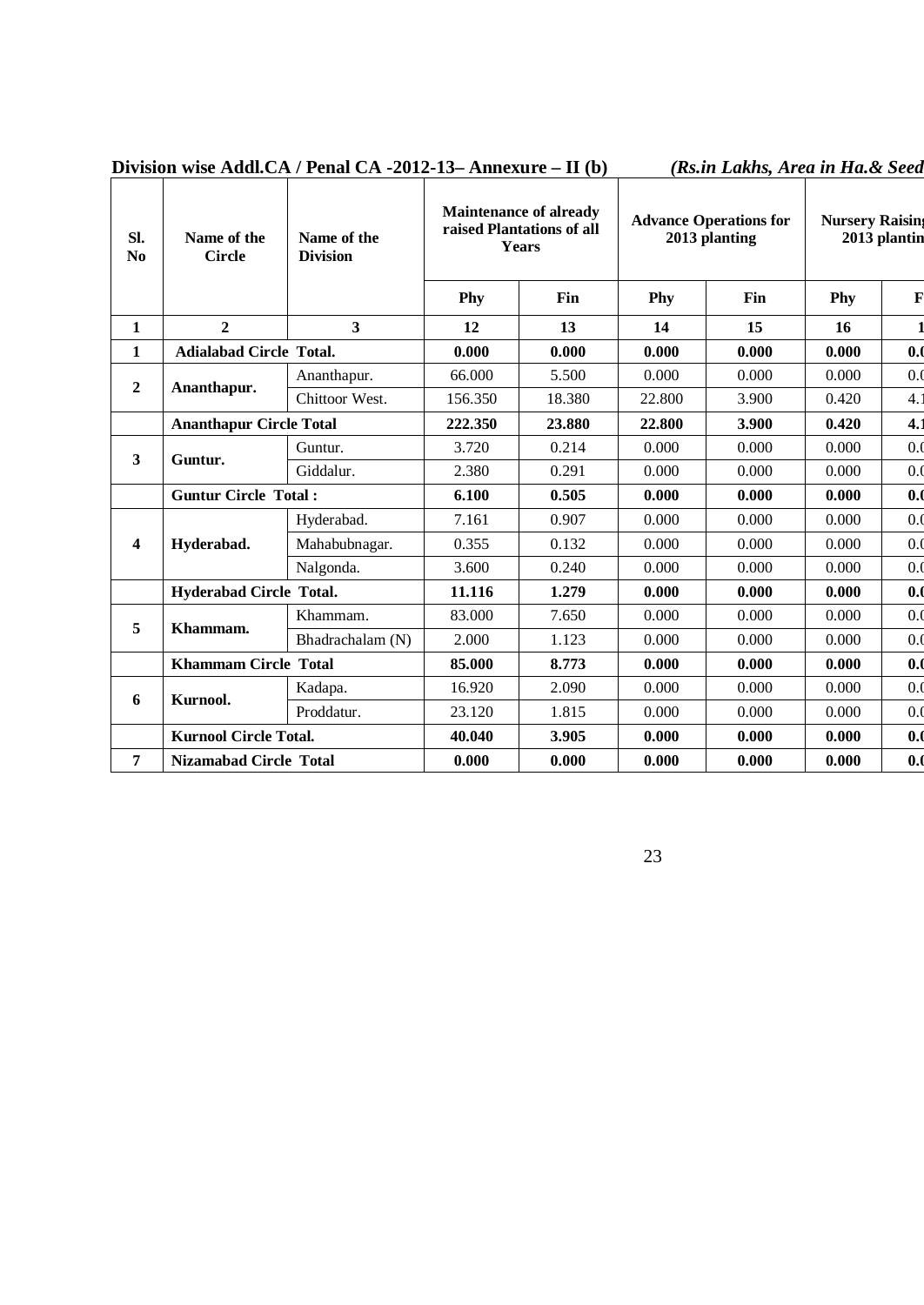| SI.<br>N <sub>0</sub> | Name of the<br><b>Circle</b>    | Name of the<br><b>Division</b> | <b>Forest Area</b><br>diverted | <b>PCA</b><br>stipulations | <b>PCA</b><br><b>Plantation</b><br>raised upto | <b>PCA</b><br><b>Proposed</b><br>for | <b>Maintenance</b><br><b>Nurseries 201</b> |             |
|-----------------------|---------------------------------|--------------------------------|--------------------------------|----------------------------|------------------------------------------------|--------------------------------------|--------------------------------------------|-------------|
|                       |                                 |                                |                                |                            | 2011-12                                        | 2012-13                              | Phy                                        | $\mathbf F$ |
| 1                     | $\mathbf{2}$                    | 3                              | 4                              | 5                          | 6                                              | 7                                    | 8                                          |             |
| 8                     | Rajahmundry                     | Krishna.                       | 792.902                        | 774.640                    | 145.420                                        | 0.000                                | 0.000                                      | 0.0         |
|                       | <b>Rajahmundry Circle Total</b> |                                | 792.902                        | 774.640                    | 145.420                                        | 0.000                                | 0.000                                      | 0.0         |
| 9                     | Visakhapatnam Circle Total.     |                                | 0.000                          | 0.000                      | 0.000                                          | 0.000                                | 0.000                                      | 0.0         |
| 10                    |                                 | <b>Warangal Circle Total.</b>  |                                | 0.000                      | 0.000                                          | 0.000                                | 0.000                                      | 0.0         |
| 11                    | FD, PT Srisailam                | WLM,<br>Nagarjuna Sagar.       | 0.000                          | 1.900                      | 0.000                                          | 0.000                                | 0.000                                      | 0.0         |
|                       | FD,PT Srisailam Circle Total.   |                                | 0.000                          | 1.900                      | 0.000                                          | 0.000                                | 0.000                                      | 0.0         |
|                       |                                 | Chittoor (East).               | 0.030                          | 1.000                      | 1.000                                          | 0.000                                | 0.000                                      | 0.0         |
| 12                    | WLM, Tirupathi                  | WLM, Tirupathi                 | 4.440                          | 8.880                      | 8.880                                          | 0.000                                | 0.000                                      | 0.0         |
|                       |                                 | WLM, Rajampet.                 | 17.980                         | 35.960                     | 0.000                                          | 0.000                                | 0.000                                      | 0.0         |
|                       | WLM, Tirupathi Circle Total.    |                                | 22.450                         | 45.840                     | 9.880                                          | 0.000                                | 0.000                                      | 0.0         |
|                       | <b>All Circles Grand Total.</b> |                                | 1283.300                       | 1290.494                   | 519.906                                        | 80.710                               | 0.195                                      | 0.5         |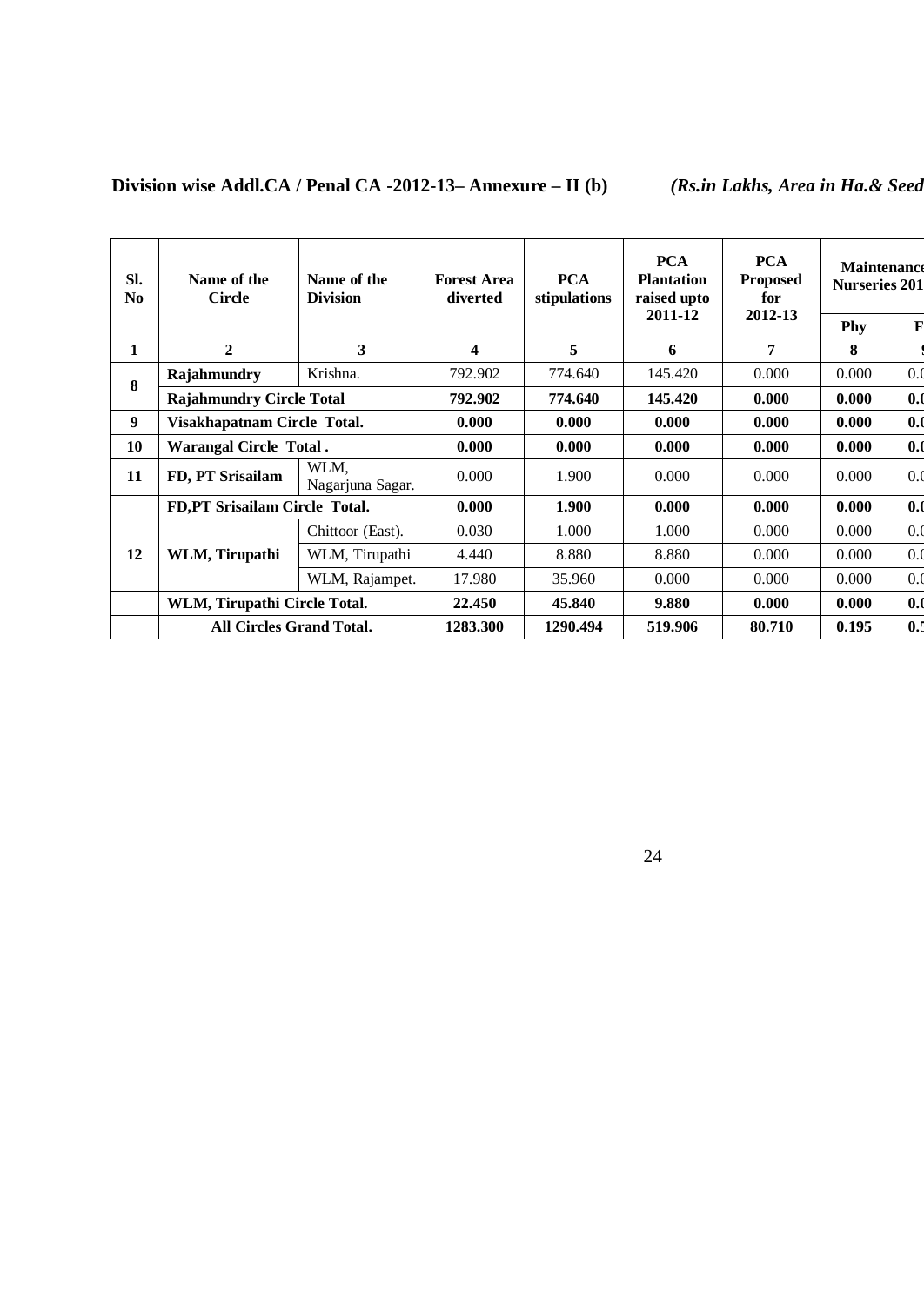## **Division wise Addl.CA / Penal CA -2012-13– Annexure – II (b)** *(Rs.in Lakhs, Area in Ha.& Seedlings in Lakhs)*

| SI.<br>N <sub>0</sub> | Name of the<br><b>Circle</b>    | Name of the<br><b>Division</b>  | <b>Maintenance of</b><br>already raised<br><b>Plantations of all</b><br><b>Years</b> |        |         | <b>Advance Operations</b><br>for 2013 planting |       | <b>Nursery Raising</b><br>for 2013 planting | re     |
|-----------------------|---------------------------------|---------------------------------|--------------------------------------------------------------------------------------|--------|---------|------------------------------------------------|-------|---------------------------------------------|--------|
|                       |                                 |                                 | Phy                                                                                  | Fin    | Phy     | Fin                                            | Phy   | Fin                                         | $(9+)$ |
| 1                     | $\mathbf{2}$                    | 3                               | 12                                                                                   | 13     | 14      | 15                                             | 16    | 17                                          |        |
| 8                     | Rajahmundry                     | Krishna.                        | 76.900                                                                               | 3.197  | 175.000 | 46.540                                         | 1.920 | 7.550                                       |        |
|                       | <b>Rajahmundry Circle Total</b> |                                 | 76.900                                                                               | 3.197  | 175.000 | 46.540                                         | 1.920 | 7.550                                       |        |
| 9                     | Visakhapatnam Cirlce Total.     |                                 | 0.000                                                                                | 0.000  | 0.000   | 0.000                                          | 0.000 | 0.000                                       |        |
| 10                    | <b>Warangal Circle Total.</b>   |                                 | 0.000                                                                                | 0.000  | 0.000   | 0.000                                          | 0.000 | 0.000                                       |        |
| 11                    | FD, PT<br><b>Srisailam</b>      | WLM, Nagarjuna<br>Sagar.        | 0.000                                                                                | 0.000  | 1.900   | 0.150                                          | 0.025 | 0.250                                       |        |
|                       | FD,PT Srisailam Circle Total.   |                                 | 0.000                                                                                | 0.000  | 1.900   | 0.150                                          | 0.025 | 0.250                                       |        |
|                       |                                 | Chittoor (East).                | 1.000                                                                                | 0.046  | 0.000   | 0.000                                          | 0.000 | 0.000                                       |        |
| 12                    | WLM,<br><b>Tirupathi</b>        | WLM, Tirupathi                  | 8.880                                                                                | 0.300  | 0.000   | 0.000                                          | 0.000 | 0.000                                       |        |
|                       |                                 | WLM, Rajampet.                  | 35.960                                                                               | 2.960  | 0.000   | 0.000                                          | 0.000 | 0.000                                       |        |
|                       | WLM, Tirupathi Circle Total.    |                                 | 45.840                                                                               | 3.306  | 0.000   | 0.000                                          | 0.000 | 0.000                                       |        |
|                       |                                 | <b>All Cirlces Grand Total.</b> | 487.346                                                                              | 44.845 | 199.700 | 50.590                                         | 2.365 | 11.900                                      |        |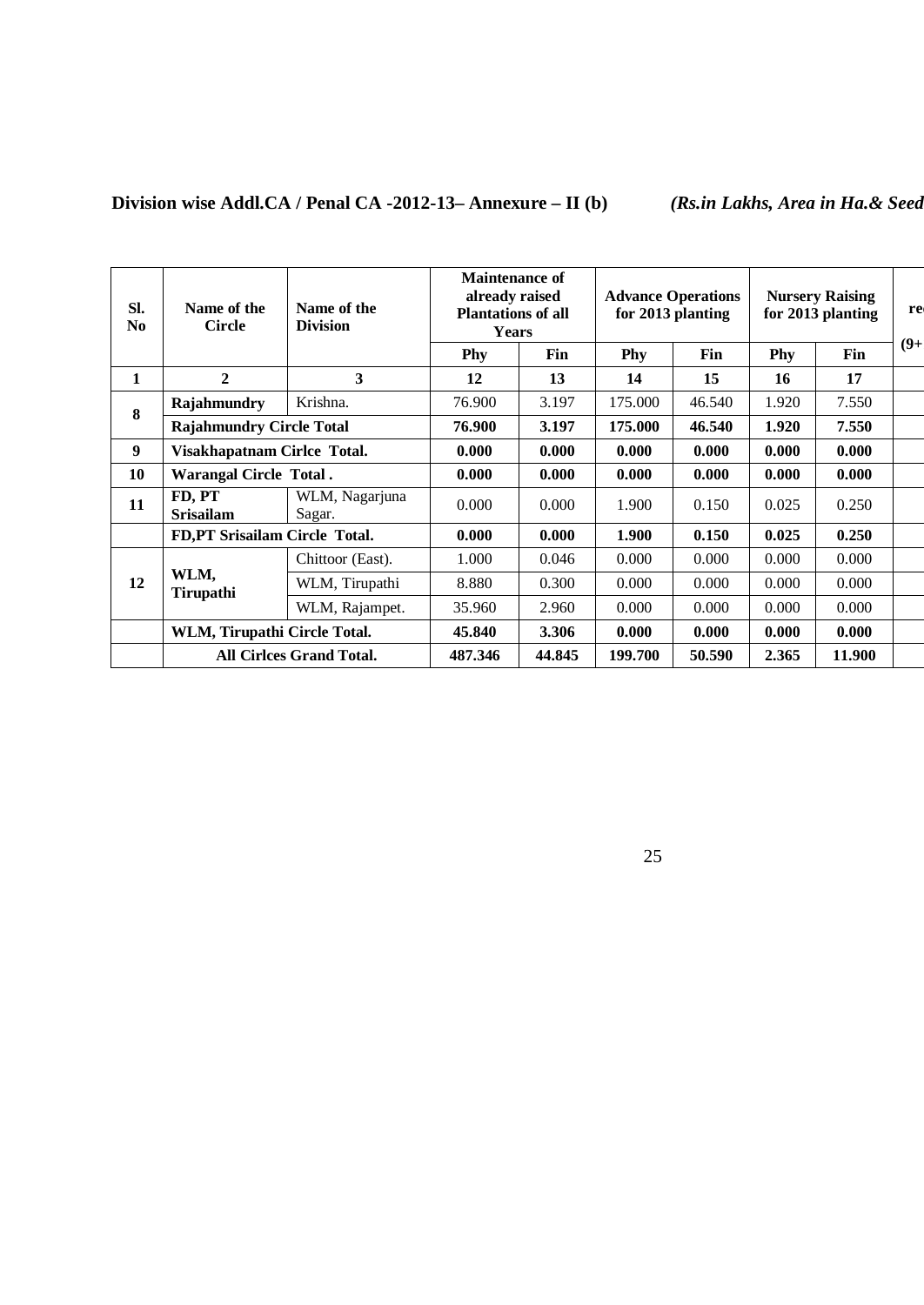## **Division wise Safety Zone -2012-13 – Annexure – II** (c) *(Rs.in Lakhs, Area in Ha.& Seed*

| SI.<br>N <sub>0</sub>   | Name of the<br>Circle. | Name of the<br><b>Division</b>   | <b>Forest</b><br>Area<br>diverted | <b>Safety</b><br><b>Zone Area</b><br>stipulated | <b>SZA</b><br><b>Plantation</b><br>raised<br>upto<br>2011-12 | <b>SZA</b><br><b>Proposed</b><br>for 2012-<br>13 | <b>Nurseries 2012-13</b> | <b>Mainteance of</b> | Rais      |
|-------------------------|------------------------|----------------------------------|-----------------------------------|-------------------------------------------------|--------------------------------------------------------------|--------------------------------------------------|--------------------------|----------------------|-----------|
|                         |                        |                                  |                                   |                                                 |                                                              |                                                  | Phy                      | Fin                  | Phy       |
| 1                       | $\overline{2}$         | $\overline{\mathbf{3}}$          | $\overline{\mathbf{4}}$           | 5                                               | 6                                                            | $\overline{7}$                                   | 8                        | 9                    | <b>10</b> |
| 1                       | Adilabad.              | Mancherial.                      | 100.820                           | 3.795                                           | 3.795                                                        | 0.000                                            | 0.000                    | 0.000                | 0.00      |
|                         |                        | <b>Adialabad Circle Total.</b>   | 100.820                           | 3.795                                           | 3.795                                                        | 0.000                                            | 0.000                    | 0.000                | 0.00      |
|                         |                        | Ananthapur.                      | 132.600                           | 16.560                                          | 15.460                                                       | 0.000                                            | 0.000                    | 0.000                | 0.00      |
| $\overline{2}$          | Ananthapur.            | Chittoor West.                   | 77.850                            | 28.600                                          | 24.850                                                       | 1.650                                            | 0.000                    | 0.010                | 1.65      |
|                         |                        | <b>Ananthapur Circle. Total.</b> | 210.450                           | 45.160                                          | 40.310                                                       | 1.650                                            | 0.000                    | 0.010                | 1.65      |
|                         |                        | Guntur.                          | 48.233                            | 17.526                                          | 10.206                                                       | 1.850                                            | 0.001                    | 0.030                | 1.85      |
| 3                       | Guntur.                | Giddalur.                        | 7.690                             | 2.440                                           | 0.660                                                        | 0.000                                            | 0.000                    | 0.000                | 0.00      |
|                         |                        | Nellore.                         | 2.000                             | 0.750                                           | 0.750                                                        | 0.000                                            | 0.000                    | 0.000                | 0.00      |
|                         |                        | <b>Guntur Circle Total:</b>      | 57.923                            | 20.716                                          | 11.616                                                       | 1.850                                            | 0.001                    | 0.030                | 1.85      |
| $\overline{\mathbf{4}}$ | Hyderabad.             | Hyderabad.                       | 4.000                             | 1.000                                           | 1.000                                                        | 0.000                                            | 0.000                    | 0.000                | 0.00      |
|                         |                        | <b>Hyderabad Circle Total.</b>   | 4.000                             | 1.000                                           | 1.000                                                        | 0.000                                            | 0.000                    | 0.000                | 0.00      |
|                         |                        | Khammam.                         | 244.020                           | 7.010                                           | 7.010                                                        | 0.000                                            | 0.000                    | 0.000                | 0.00      |
| 5                       | Khammam.               | Kothagudem.                      | 398.860                           | 29.480                                          | 26.300                                                       | 3.180                                            | 0.000                    | 0.000                | 3.18      |
|                         |                        | Paloncha.                        | 0.000                             | 5.330                                           | 5.330                                                        | 0.000                                            | 0.000                    | 0.000                | 0.00      |
|                         |                        | <b>Khammam Circle Total</b>      | 642.880                           | 41.820                                          | 38.640                                                       | 3.180                                            | 0.000                    | 0.000                | 3.18      |
| 6                       | <b>Kurnool</b>         | Kurnool.                         | 55.160                            | 6.950                                           | 6.950                                                        | 0.000                                            | 0.000                    | 0.000                | 0.00      |
|                         |                        | <b>Kurnool Circle Total.</b>     | 55.160                            | 6.950                                           | 6.950                                                        | 0.000                                            | 0.000                    | 0.000                | 0.00      |
|                         |                        |                                  |                                   |                                                 |                                                              |                                                  |                          |                      |           |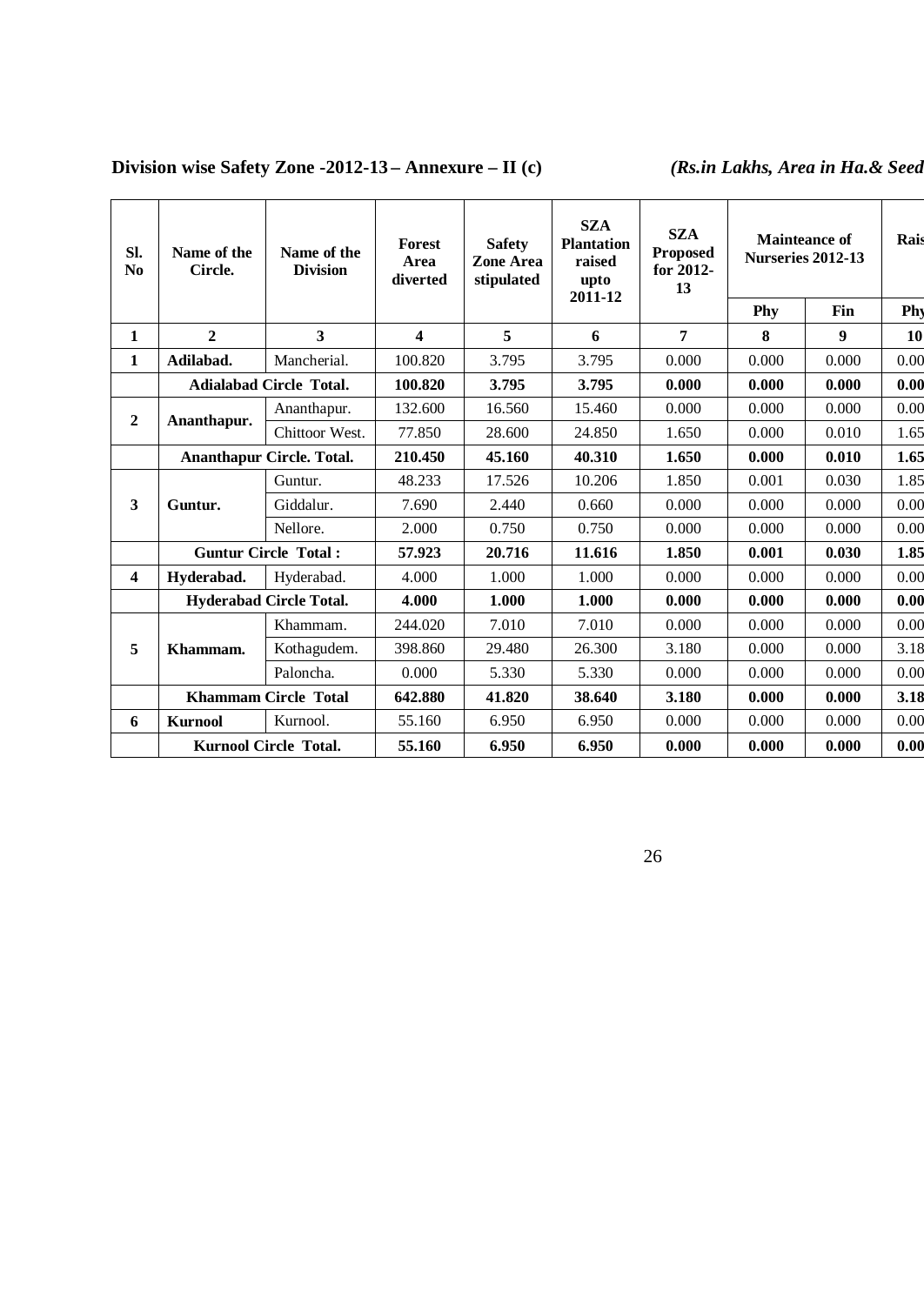## **Division wise Safety Zone -2012-13 – Annexure – II** (c) *(Rs.in Lakhs, Area in Ha.& Seed*

| SI.<br>$\bf No$ | Name of the<br>Circle.           | Name of the<br><b>Division</b> | <b>Mainteance of already</b><br>raised Plantations of all<br><b>Years</b> |       |       | <b>Advance Operations for</b><br>2013 planting | <b>Nursery Raising for 2013</b><br>planting |       |  |
|-----------------|----------------------------------|--------------------------------|---------------------------------------------------------------------------|-------|-------|------------------------------------------------|---------------------------------------------|-------|--|
|                 |                                  |                                | Phy                                                                       | Fin   | Phy   | Fin                                            | Phy                                         | Fin   |  |
| $\mathbf{1}$    | $\overline{2}$                   | $\overline{\mathbf{3}}$        | 12                                                                        | 13    | 14    | 15                                             | 16                                          | 17    |  |
| 1               | Adilabad.                        | Mancherial.                    | 3.795                                                                     | 0.569 | 0.000 | 0.000                                          | 0.000                                       | 0.000 |  |
|                 | <b>Adialabad Circle Total.</b>   |                                | 3.795                                                                     | 0.569 | 0.000 | 0.000                                          | 0.000                                       | 0.000 |  |
| $\mathbf{2}$    |                                  | Ananthapur.                    | 15.460                                                                    | 1.550 | 1.100 | 0.340                                          | 0.190                                       | 0.000 |  |
|                 | Ananthapur.                      | Chittoor West.                 | 24.850                                                                    | 5.580 | 2.100 | 0.360                                          | 0.010                                       | 0.110 |  |
|                 | <b>Ananthapur Circle. Total.</b> |                                | 40.310                                                                    | 7.130 | 3.200 | 0.700                                          | 0.200                                       | 0.110 |  |
|                 |                                  | Guntur.                        | 10.206                                                                    | 0.747 | 5.470 | 8.504                                          | 0.037                                       | 0.370 |  |
| $\mathbf{3}$    | Guntur.                          | Giddalur.                      | 0.660                                                                     | 0.030 | 1.780 | 0.243                                          | 0.010                                       | 0.035 |  |
|                 |                                  | Nellore.                       | 0.750                                                                     | 0.052 | 0.000 | 0.000                                          | 0.000                                       | 0.000 |  |
|                 | <b>Guntur Circle Total:</b>      |                                | 11.616                                                                    | 0.829 | 7.250 | 8.747                                          | 0.047                                       | 0.405 |  |
| 4               | Hyderabad.                       | Hyderabad.                     | 1.000                                                                     | 0.110 | 0.000 | 0.000                                          | 0.000                                       | 0.000 |  |
|                 | <b>Hyderabad Circle Total.</b>   |                                | 1.000                                                                     | 0.110 | 0.000 | 0.000                                          | 0.000                                       | 0.000 |  |
|                 |                                  | Khammam.                       | 7.010                                                                     | 0.650 | 0.000 | 0.000                                          | 0.000                                       | 0.000 |  |
| 5               | Khammam.                         | Kothagudem.                    | 22.100                                                                    | 1.581 | 0.000 | 0.000                                          | 0.000                                       | 0.000 |  |
|                 |                                  | Paloncha.                      | 5.330                                                                     | 0.410 | 0.000 | 0.000                                          | 0.000                                       | 0.000 |  |
|                 | <b>Khammam Circle Total</b>      |                                | 34.440                                                                    | 2.641 | 0.000 | 0.000                                          | 0.000                                       | 0.000 |  |
| 6               | <b>Kurnool</b>                   | Kurnool.                       | 6.950                                                                     | 1.350 | 0.000 | 0.000                                          | 0.000                                       | 0.000 |  |
|                 | <b>Kurnool Circle Total.</b>     |                                | 6.950                                                                     | 1.350 | 0.000 | 0.000                                          | 0.000                                       | 0.000 |  |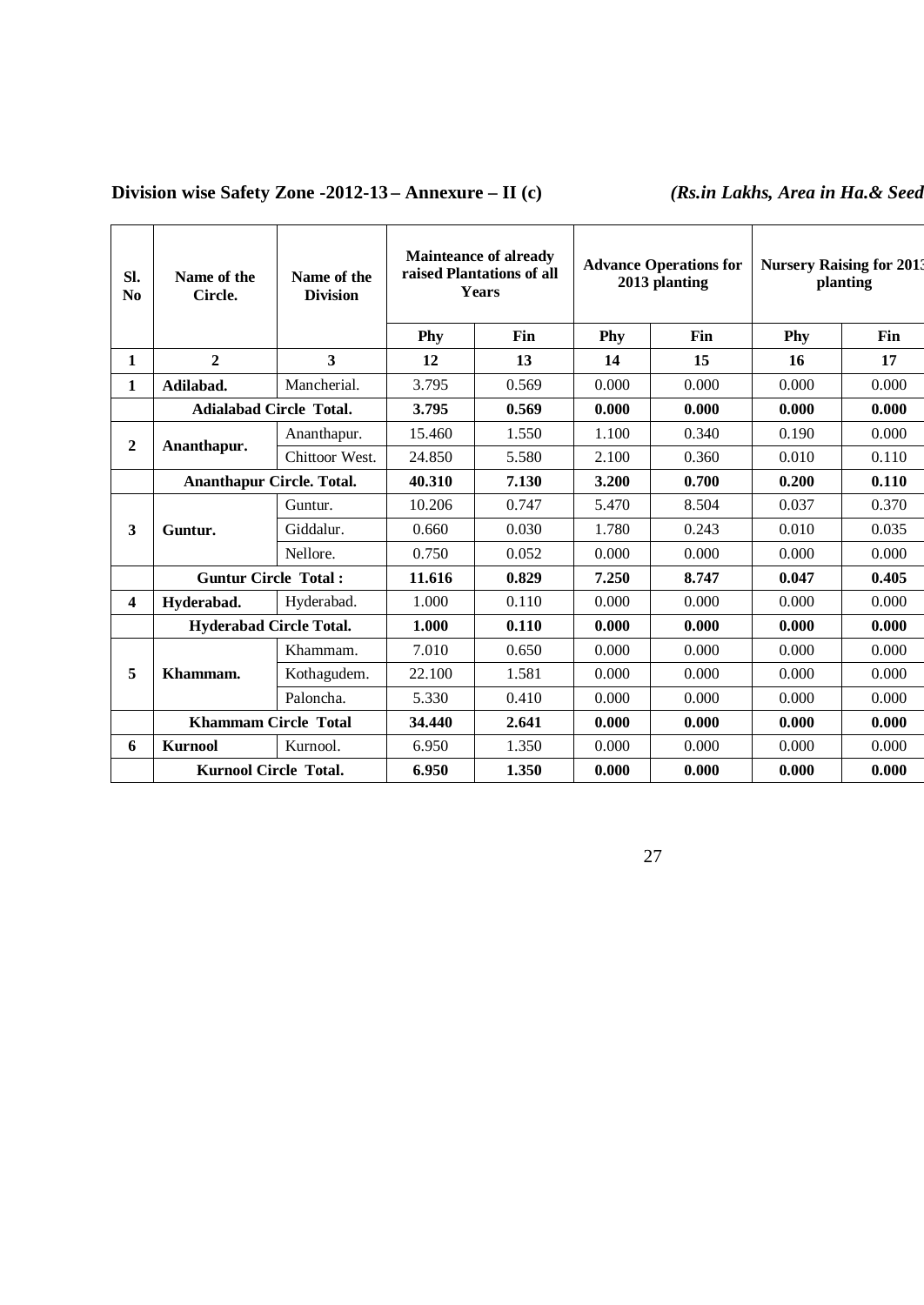## **Division wise Safety Zone -2012-13 – Annexure – II** (c) *(Rs.in Lakhs, Area in Ha.& Seed*

| Sl.<br>N <sub>0</sub> | Name of the Circle.             | Name of the<br><b>Division</b> | <b>Forest</b><br>Area<br>diverted | <b>Safety</b><br>Zone Area<br>stipulated | <b>SZA</b><br><b>Plantation</b><br>raised<br>upto | <b>SZA</b><br><b>Proposed</b><br>for $2012 - 13$ | Mainteance of<br>Nurseries 2012-13 |       |
|-----------------------|---------------------------------|--------------------------------|-----------------------------------|------------------------------------------|---------------------------------------------------|--------------------------------------------------|------------------------------------|-------|
|                       |                                 |                                |                                   |                                          | 2011-12                                           |                                                  | Phy                                | Fin   |
| 1                     | $\mathbf{2}$                    | 3                              | 4                                 | 5                                        | 6                                                 | 7                                                | 8                                  | 9     |
| 7                     | <b>Nizamabad Circle Total</b>   |                                | 0.000                             | 0.000                                    | 0.000                                             | 0.000                                            | 0.000                              | 0.000 |
| 8                     | Rajahmundry                     | Krishna.                       | 979.726                           | 33.786                                   | 33.786                                            | 12.000                                           | 0.000                              | 0.228 |
|                       | <b>Rajahmundry Circle Total</b> |                                | 979.726                           | 33.786                                   | 33.786                                            | 12.000                                           | 0.000                              | 0.228 |
| 9                     | Visakhapatnam                   | Vizianagaram.                  | 0.000                             | 1.200                                    | 1.200                                             | 0.000                                            | 0.000                              | 0.000 |
|                       | Visakhapatnam Cirlce Total.     |                                | 0.000                             | 1.200                                    | 1.200                                             | 0.000                                            | 0.000                              | 0.000 |
| 10                    | Warangal                        | Karimnagar<br>(East).          | 4.000                             | 2.300                                    | 2.300                                             | 0.000                                            | 0.000                              | 0.000 |
|                       | <b>Warangal Circle Total.</b>   |                                | 4.000                             | 2.300                                    | 2.300                                             | 0.000                                            | 0.000                              | 0.000 |
| 11                    | FD,PT Srisailam Circle Total.   |                                | 0.000                             | 0.000                                    | 0.000                                             | 0.000                                            | 0.000                              | 0.000 |
| 12                    | WLM, Tirupathi<br>Circle.       | Chittoor<br>(East).            | 10.587                            | 3.755                                    | 0.000                                             | 3.755                                            | 0.013                              | 0.087 |
|                       | WLM, Tirupathi Circle Total.    |                                | 10.587                            | 3.755                                    | 0.000                                             | 3.755                                            | 0.013                              | 0.087 |
|                       | <b>All Cirlces Grand Total.</b> |                                | 2065.546                          | 160.482                                  | 139.597                                           | 22.435                                           | 0.014                              | 0.355 |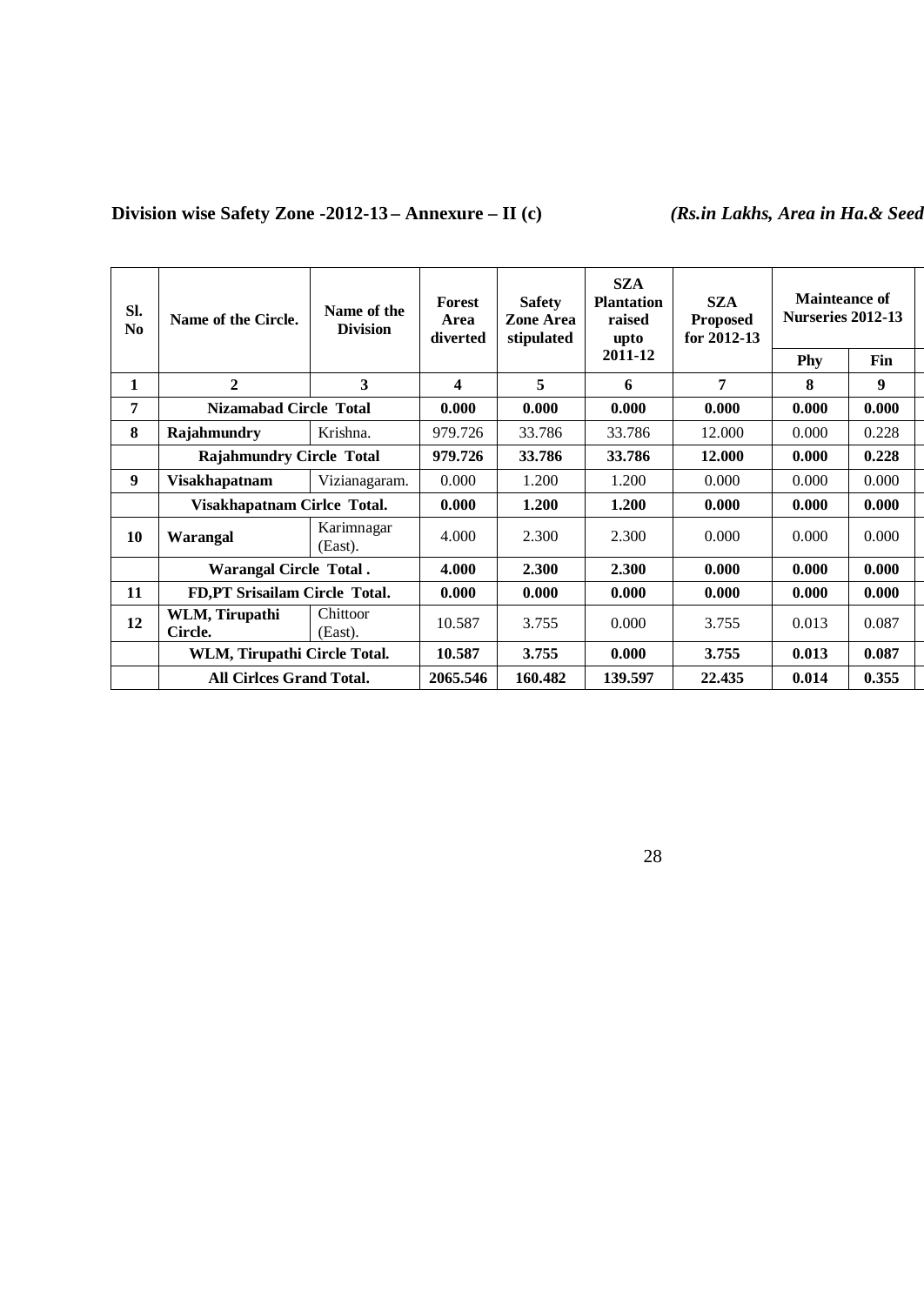## **Division wise Safety Zone -2012-13 – Annexure – II(c)** *(Rs.in Lakhs, Area in Ha.& Seed***)**

| Sl.<br>No | Name of the<br>Circle.          | Name of the<br><b>Division</b> | <b>Mainteance of already</b><br>raised Plantations of all<br><b>Years</b> |           |           | <b>Advance Operations</b><br>for 2013 planting |           | <b>Nursery Raising for</b><br>2013 planting |
|-----------|---------------------------------|--------------------------------|---------------------------------------------------------------------------|-----------|-----------|------------------------------------------------|-----------|---------------------------------------------|
| 1         | $\mathbf{2}$                    | 3                              | Phy<br>12                                                                 | Fin<br>13 | Phy<br>14 | Fin<br>15                                      | Phy<br>16 | Fin<br>17                                   |
| 7         | <b>Nizamabad Circle Total</b>   |                                | 0.000                                                                     | 0.000     | 0.000     | 0.000                                          | 0.000     | 0.000                                       |
| 8         | Rajahmundry                     | Krishna.                       | 33.786                                                                    | 0.608     | 0.000     | 0.000                                          | 0.000     | 0.000                                       |
|           | <b>Rajahmundry Circle Total</b> |                                | 33.786                                                                    | 0.608     | 0.000     | 0.000                                          | 0.000     | 0.000                                       |
| 9         | <b>Visakhapatnam</b>            | Vizianagaram.                  | 1.200                                                                     | 0.026     | 0.000     | 0.000                                          | 0.000     | 0.000                                       |
|           | Visakhapatnam Cirlce Total.     |                                | 1.200                                                                     | 0.026     | 0.000     | 0.000                                          | 0.000     | 0.000                                       |
| 10        | Warangal                        | Karimnagar<br>(East).          | 2.300                                                                     | 0.069     | 0.000     | 0.000                                          | 0.000     | 0.000                                       |
|           | <b>Warangal Circle Total.</b>   |                                | 2.300                                                                     | 0.069     | 0.000     | 0.000                                          | 0.000     | 0.000                                       |
| 11        | FD, PT Srisailam Circle Total.  |                                | 0.000                                                                     | 0.000     | 0.000     | 0.000                                          | 0.000     | 0.000                                       |
| 12        | WLM, Tirupathi<br>Circle.       | Chittoor<br>(East).            | 0.000                                                                     | 0.000     | 0.000     | 0.000                                          | 0.000     | 0.000                                       |
|           | WLM, Tirupathi Circle Total.    |                                | 0.000                                                                     | 0.000     | 0.000     | 0.000                                          | 0.000     | 0.000                                       |
|           | <b>All Cirlces Grand Total.</b> |                                | 135.397                                                                   | 13.332    | 10.450    | 9.447                                          | 0.247     | 0.515                                       |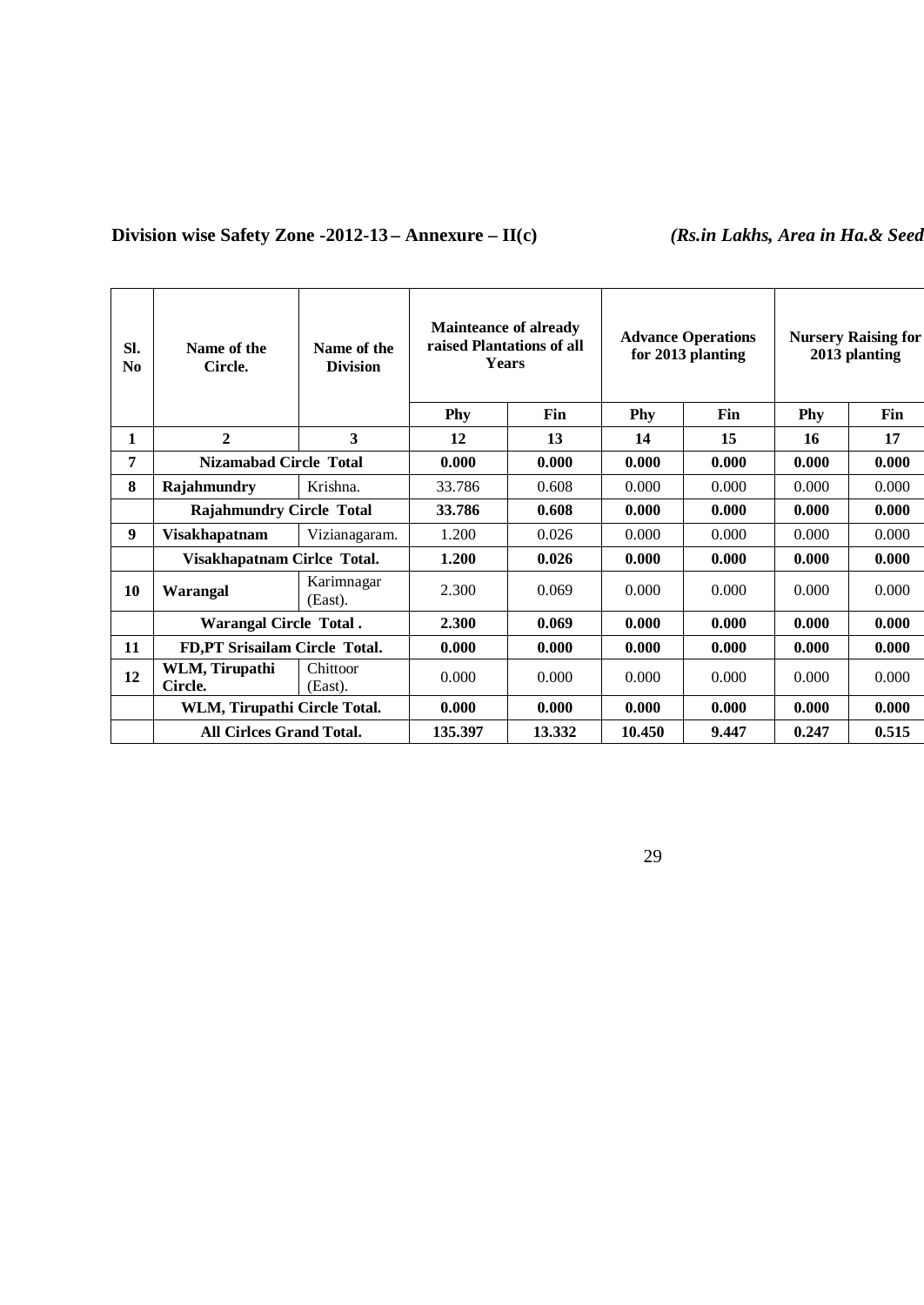|                |                                | <b>Area proposed for Extra</b> |                                |         |                              |  |
|----------------|--------------------------------|--------------------------------|--------------------------------|---------|------------------------------|--|
| Sl.<br>No.     | Name of the<br>Circle.         | Name of the<br><b>Division</b> | <b>Forest Area</b><br>diverted | Area    | <b>No. of Trees</b><br>to be |  |
|                |                                |                                |                                |         | <b>Extracted</b>             |  |
| 1              | $\overline{2}$                 | 3                              | 5                              | 6       | 7                            |  |
|                |                                | Bellampally                    | 126.710                        | 94.710  | 33000                        |  |
| $\mathbf{1}$   | Adilabad                       | <b>Total</b>                   | 126.710                        | 94.710  | 33000                        |  |
| $\overline{2}$ | Anantapur                      |                                | 22.030                         | 22.030  | 2296                         |  |
| 3              | Guntur                         |                                | 0.000                          | 0.000   | 0                            |  |
| $\overline{4}$ | Hyderabad                      |                                |                                | 0.000   | $\bf{0}$                     |  |
| 5              | Khammam                        |                                | 0.000                          | 0.000   | $\bf{0}$                     |  |
| 6              | Kurnool                        |                                | 0.000                          | 0.000   | $\bf{0}$                     |  |
| 7              | Nizamabad                      |                                | 0.000                          | 0.000   | $\bf{0}$                     |  |
|                |                                | Kakinada                       | 212.540                        | 52.030  | 20864                        |  |
| 8              | Rajahmundry                    | Eluru                          | 136.260                        | 6.000   | 120                          |  |
|                |                                | Krishna                        | 629.220                        | 629.220 | 149579                       |  |
|                |                                | <b>Total</b>                   | 978.020                        | 687.250 | 170563                       |  |
| 9              | Visakhapatnam                  |                                | 0.000                          | 0.000   | 0                            |  |
| 10             | Warangal                       |                                | 0.000                          | 0.000   | $\bf{0}$                     |  |
| 11             | FDPT, Srisailam                |                                | 0.000                          | 0.000   | $\bf{0}$                     |  |
| 12             | WLM, Tirupathi                 |                                | 0.000                          | 0.000   | $\bf{0}$                     |  |
|                | <b>All Circles Grand Total</b> |                                | 1126.76                        | 803.99  | 205859                       |  |

**Division wise Tree Growth Extraction -2012-13– Annexure – <b>II** (d) *(Rs*)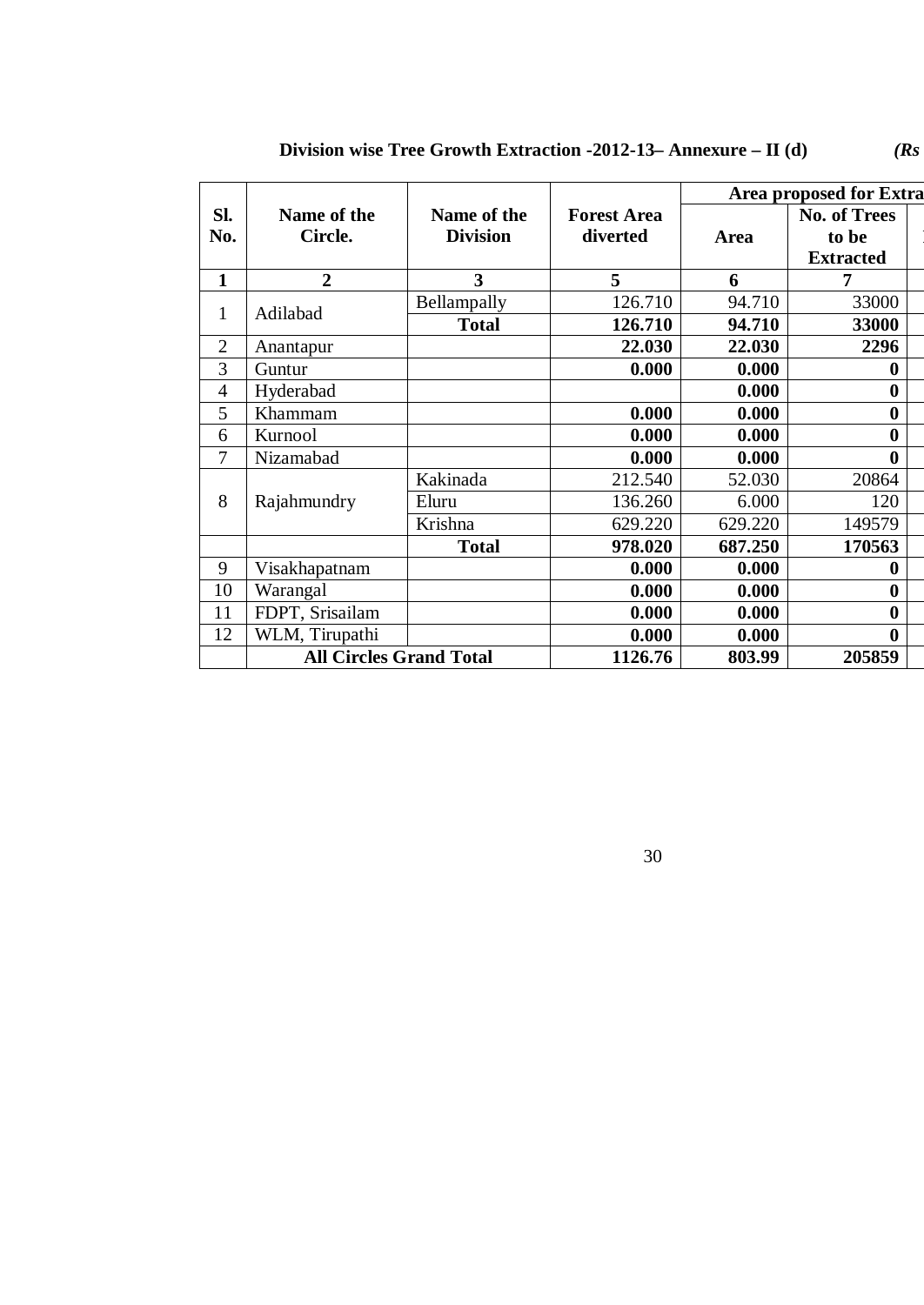## **Division wise Action Plan for the year 2012-13 under Catchment Area Treatment Component –**

| SI.            | Name of the     | Name of the                    | <b>Forest Area</b>      | <b>Funds</b>                       | <b>APO Propos</b>         |
|----------------|-----------------|--------------------------------|-------------------------|------------------------------------|---------------------------|
| No.            | Circle.         | <b>Division</b>                | diverted                | deposited by<br><b>User Agency</b> | Quantity<br>(No/Cmt/Area) |
| $\mathbf{1}$   | $\overline{2}$  | $\overline{3}$                 | $\overline{\mathbf{4}}$ | 5                                  | 6                         |
| $\mathbf{1}$   | Adilabad        |                                | 176.76                  | 529.129                            |                           |
| $\overline{2}$ | Ananthapur      |                                | 0.000                   | 0.000                              |                           |
| $\overline{3}$ | Guntur          |                                | 0.000                   | 0.000                              |                           |
| $\overline{4}$ | Hyderabad       |                                | 0.000                   | 0.000                              |                           |
| 5              | Khamamm         |                                | 0.000                   | 0.000                              |                           |
| 6              | Kurnool         |                                | 0.000                   | 0.000                              |                           |
| 7              | Nizamabad       |                                | 0.000                   | 0.000                              |                           |
| 8              | Rajahmundry     | Kakinada                       | 149.45                  | 300.00                             |                           |
|                |                 | Eluru                          | 136.26                  | 319.55                             |                           |
|                |                 | <b>Total</b>                   | 285.71                  | 619.55                             |                           |
| 9              | Visakhapatnam   | Vizianagaram                   | 38.40                   | 859.82                             |                           |
| 10             | Warangal        |                                | 0.00                    | 0.00                               |                           |
| 11             | FDPT, Srisailam |                                | 0.000                   | 0.000                              |                           |
| 12             | WLM, Tirupathi  | Chittoor (West)                | 59.620                  | 192.240                            |                           |
|                |                 | WLM, Tirupathi                 | 80.000                  | 24.000                             |                           |
|                |                 | <b>Total</b>                   | 139.620                 | 216.240                            |                           |
|                |                 | <b>All Circles Grand Total</b> | 640.49                  | 2224.74                            |                           |

(Rs.in Lakhs, Area in Ha.& So.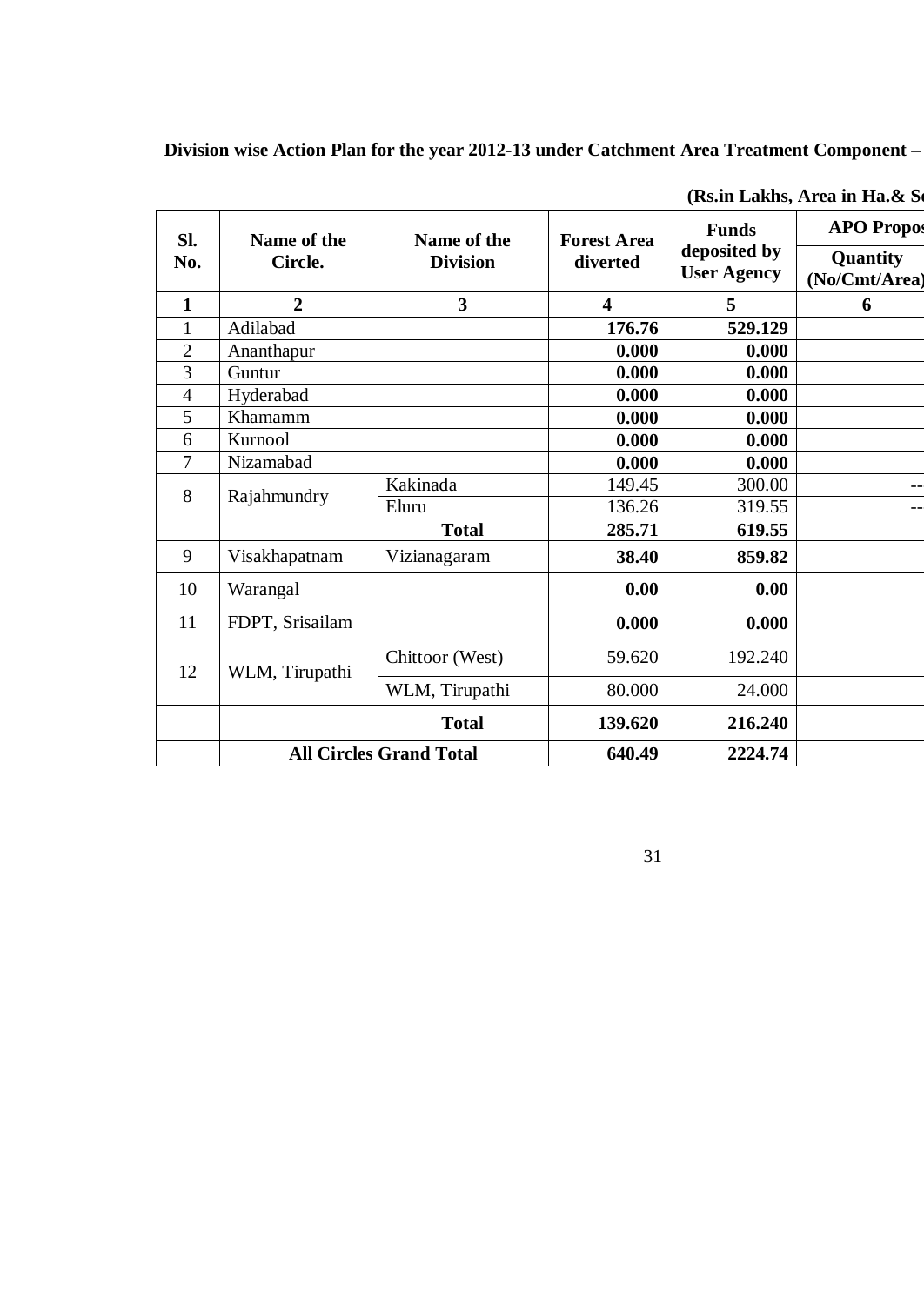# **ANNEXURE – III**

## *ABSTRACT*

32

# Annual Plan of Operations for Net Present Value for the year 2

| SI.<br>N <sub>0</sub>       | <b>Components</b>                      | Tota<br>Rs. |
|-----------------------------|----------------------------------------|-------------|
| $\mathbf{1}$                | Natural Forest Management              |             |
| $\mathcal{D}_{\mathcal{L}}$ | <b>Forest Protection</b>               |             |
| 3                           | <b>Forest Fire Management</b>          |             |
| $\overline{4}$              | <b>Biodiversity Conservation</b>       |             |
| 5                           | Research & Development                 |             |
| 6                           | Capacity building                      |             |
| 7                           | Information Technology & Communication |             |
|                             | <b>Grand Total:</b>                    |             |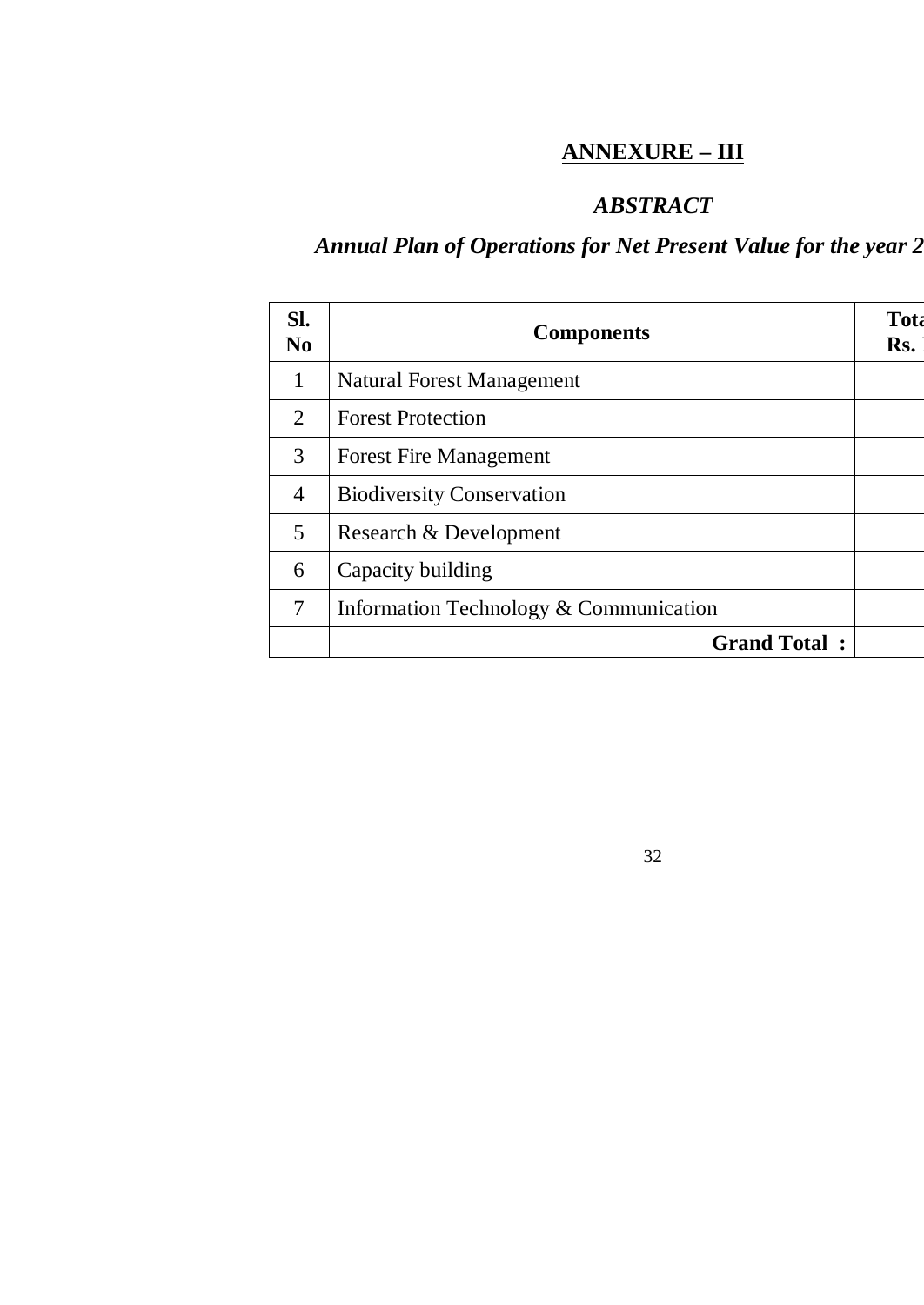# **ANNEXURE – IV NATURAL FOREST MANAGEMENT**

| Sl.<br>N <sub>0</sub> | Name of the Sub-component/ sub-activities                                                                                                                 | Unit<br>cost |
|-----------------------|-----------------------------------------------------------------------------------------------------------------------------------------------------------|--------------|
| $\mathbf{1}$          | $\overline{2}$                                                                                                                                            | 3            |
| $\mathbf I$           | <b>Management of plantations and forests</b>                                                                                                              |              |
| a                     | & Management of Teak plantations in which mechanical<br>$\&$<br>Improvement<br>silvicultural thinnings not carried out as per Working Plan Prescriptions. | 0.200        |
| $\mathbf b$           | Improvement and Management of natural bamboo bearing forests (Adilabad, Guntur,<br>Khammam, Kurnool, RJY, Vizag, Warangal & FDPT Circles only)            | 0.010        |
| $\mathbf{C}$          | Rehabilitation of degraded Teak bearing areas, destroyed teak plantations and felled<br><b>Teak Plantations.</b>                                          | 0.018        |
| d                     | Improvement and Management of red sanders bearing forests                                                                                                 | 0.048        |
|                       | <b>Sub-Total I</b>                                                                                                                                        |              |
| $\mathbf{I}$          | <b>Artificial Regeneration</b>                                                                                                                            |              |
| 1                     | <b>Teak Plantations</b>                                                                                                                                   |              |
| a                     | Raising of teak plantation in 2X2 mt. espacement                                                                                                          |              |
|                       | i) Spill over advance operations including balance cost of stumps                                                                                         | 0.166        |
|                       | i) Maintenance of nurseries                                                                                                                               | 0.003        |
|                       | ii) Raising of plantation in 2012 season                                                                                                                  | 0.154        |
| $\mathbf b$           | 1st year maintenance of plantation                                                                                                                        | 0.101        |
| $\mathbf{C}$          | Advance operations for teak plantations to be carried out in next planting season<br>(2013) including raising of nursery                                  |              |
|                       | i) Advance operations                                                                                                                                     | 0.035        |
|                       | ii) Raising of nurseries                                                                                                                                  | 0.019        |

33

**Rs. In lakhs**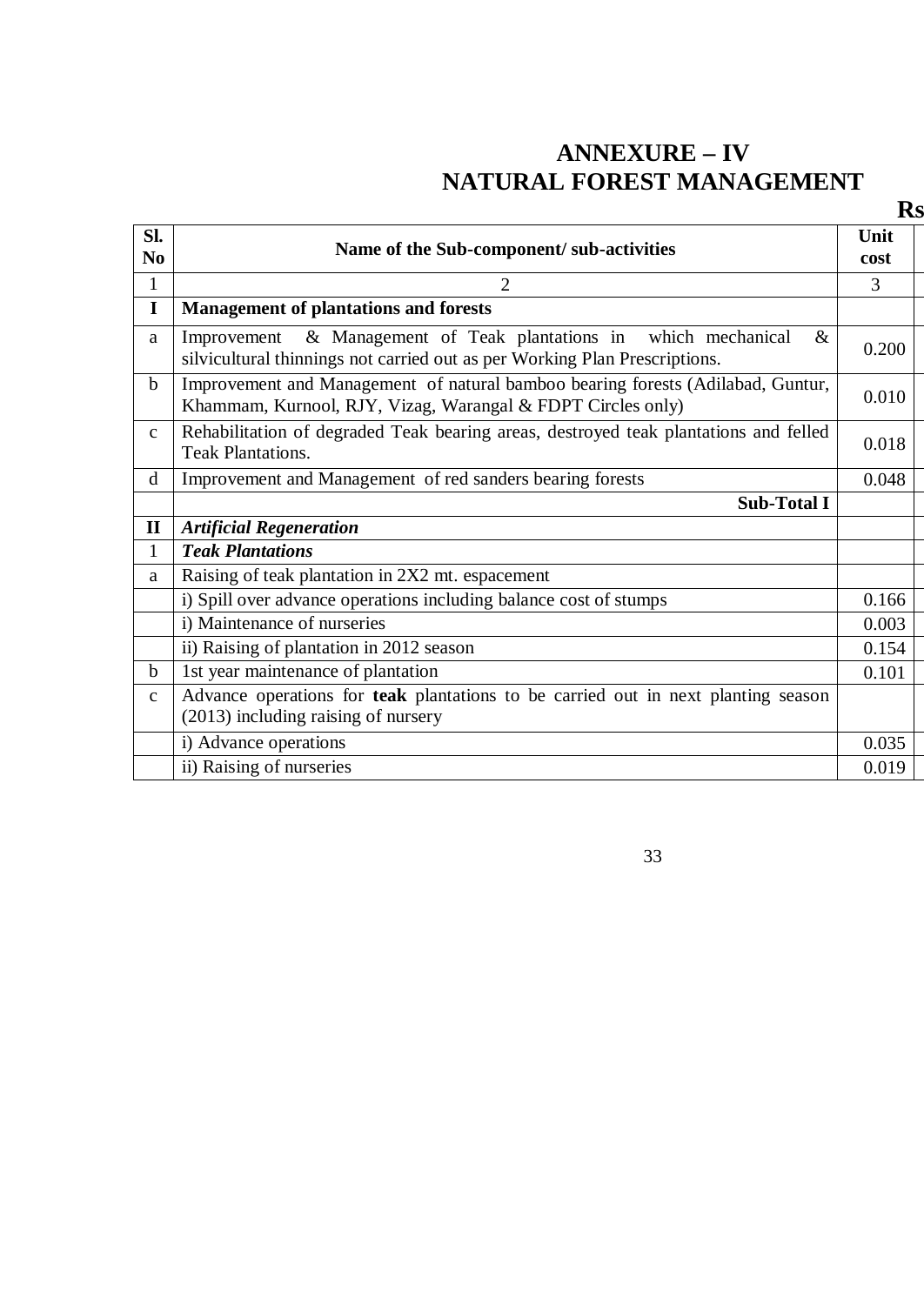| SI.<br>N <sub>0</sub> | Name of the Sub-component/ sub-activities                                                                                        | Unit<br>cost |  |
|-----------------------|----------------------------------------------------------------------------------------------------------------------------------|--------------|--|
| $\overline{2}$        | <b>Eucalyptus Plantations</b>                                                                                                    |              |  |
| a                     | Rasing of Eucalyptus plantation in 3X2 mt espacement                                                                             |              |  |
|                       | i) Spill over advance operations                                                                                                 | 0.206        |  |
|                       | ii) Maintenance of nurseries                                                                                                     | 0.010        |  |
|                       | iii) Raising of plantation in 2012 season                                                                                        | 0.199        |  |
| b                     | 1st year maintenance of (Eucalyptus) plantation                                                                                  | 0.107        |  |
| $\mathbf{c}$          | 2nd Year maintenance of (Eucalyptus) plantation                                                                                  | 0.056        |  |
| $\mathbf d$           | Advance Operations for Clonal Eucalyptus to be raised in next planting season(2013)<br>including raising of nursery              |              |  |
|                       | i) Advance operations                                                                                                            | 0.253        |  |
|                       | ii) Raising of nurseries                                                                                                         | 0.071        |  |
| 3                     | <b>Red Sanders Plantations</b>                                                                                                   |              |  |
| a                     | Rasing of Red Sanders plantation in 3X3 mt espacement                                                                            |              |  |
|                       | i) Maintenance of nurseries                                                                                                      | 0.016        |  |
|                       | ii) Raising of plantation in 2012 season (Labour Intensive)                                                                      | 0.084        |  |
| $\mathbf b$           | 1st year maintenance                                                                                                             | 0.307        |  |
| $\mathbf{C}$          | Advance Operations for Raising Red sanders Plantations to be raised in next planting<br>season(2013) including rasing of nursery |              |  |
|                       | i) Advance operations                                                                                                            | 0.090        |  |
|                       | ii) Raising of nurseries                                                                                                         | 0.107        |  |
| $\overline{4}$        | <b>Bamboo plantations</b>                                                                                                        |              |  |
| a                     | Raising of bamboo plantations - (5X5 espacement)                                                                                 |              |  |
|                       | i) Maintenance of nurseries                                                                                                      |              |  |
|                       | ii) Raising of plantation in 2012 season                                                                                         |              |  |
| $\mathbf b$           | 1st year maintenance                                                                                                             |              |  |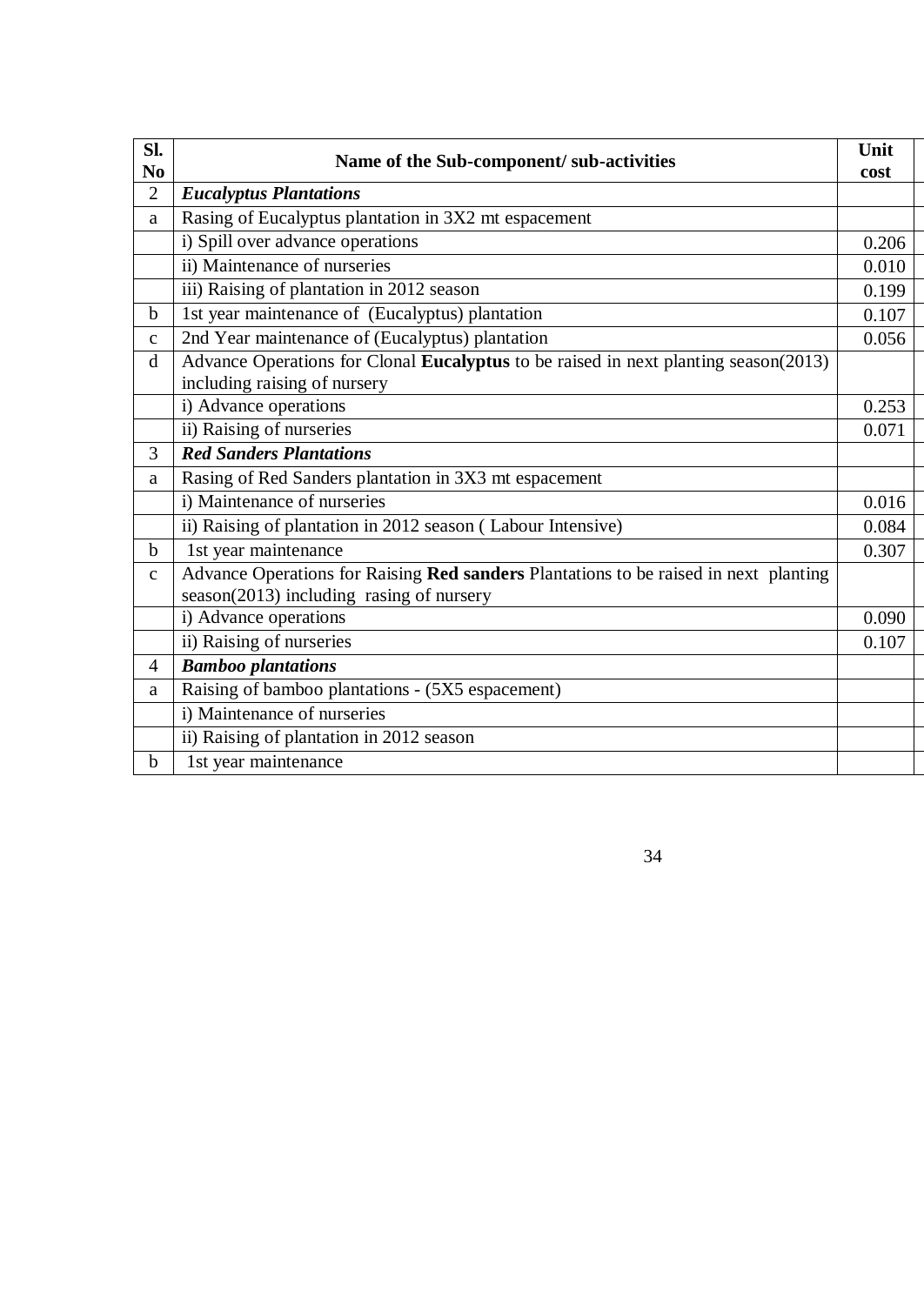| Sl.<br>N <sub>0</sub> | Name of the Sub-component/ sub-activities                                                                                           | Unit<br>cost |
|-----------------------|-------------------------------------------------------------------------------------------------------------------------------------|--------------|
| 4c                    | Advance Operations for raising Bamboo plantation in next planting season 2013                                                       |              |
|                       | including raising of nursery                                                                                                        |              |
|                       | i) Advance operations                                                                                                               | 0.030        |
|                       | ii) Raising of nurseries                                                                                                            | 0.031        |
| 5                     | <b>Bamboo plantations mixed with Eucalyptus</b>                                                                                     |              |
| a                     | Raising of bamboo plantations mixed with Eucalyptus - (5X5 espacement - 400<br>Bamboo and 380 Eucalyptus per ha.)                   |              |
|                       | i) Maintenance of nurseries                                                                                                         | 0.016        |
|                       | ii) Raising of plantation in 2012 season                                                                                            | 0.152        |
| $\mathbf b$           | 1st year maintenance                                                                                                                | 0.078        |
| $\mathbf{C}$          | Advance Operations for raising Bamboo plantation mixed with Eucalyptus in next<br>planting season 2013 including raising of nursery |              |
|                       | i) Advance operations                                                                                                               | 0.256        |
|                       | ii) Raising of nurseries                                                                                                            | 0.039        |
| 6                     | <b>Silver Oak plantations</b>                                                                                                       |              |
| a                     | Raising of silver oak plantations (3X3 espacement)                                                                                  |              |
|                       | i) Maintenance of nurseries                                                                                                         | 0.012        |
|                       | ii) Raising of plantation in 2012 season                                                                                            | 0.082        |
| $\mathbf b$           | 1st year maintenance                                                                                                                | 0.067        |
| $\mathbf{C}$          | Advance Operations and raising of Silver Oak including nursery raising                                                              |              |
|                       | i) Advance operations                                                                                                               | 0.071        |
|                       | ii) Raising of nurseries                                                                                                            | 0.059        |
| 7                     | <b>Barren Hill Afforestation</b>                                                                                                    |              |
| a                     | Raising of plantations (3X3 espacement)                                                                                             |              |
|                       | i) Maintenance of nurseries                                                                                                         | 0.009        |
|                       | ii) Raising of plantation in 2012 season                                                                                            | 0.099        |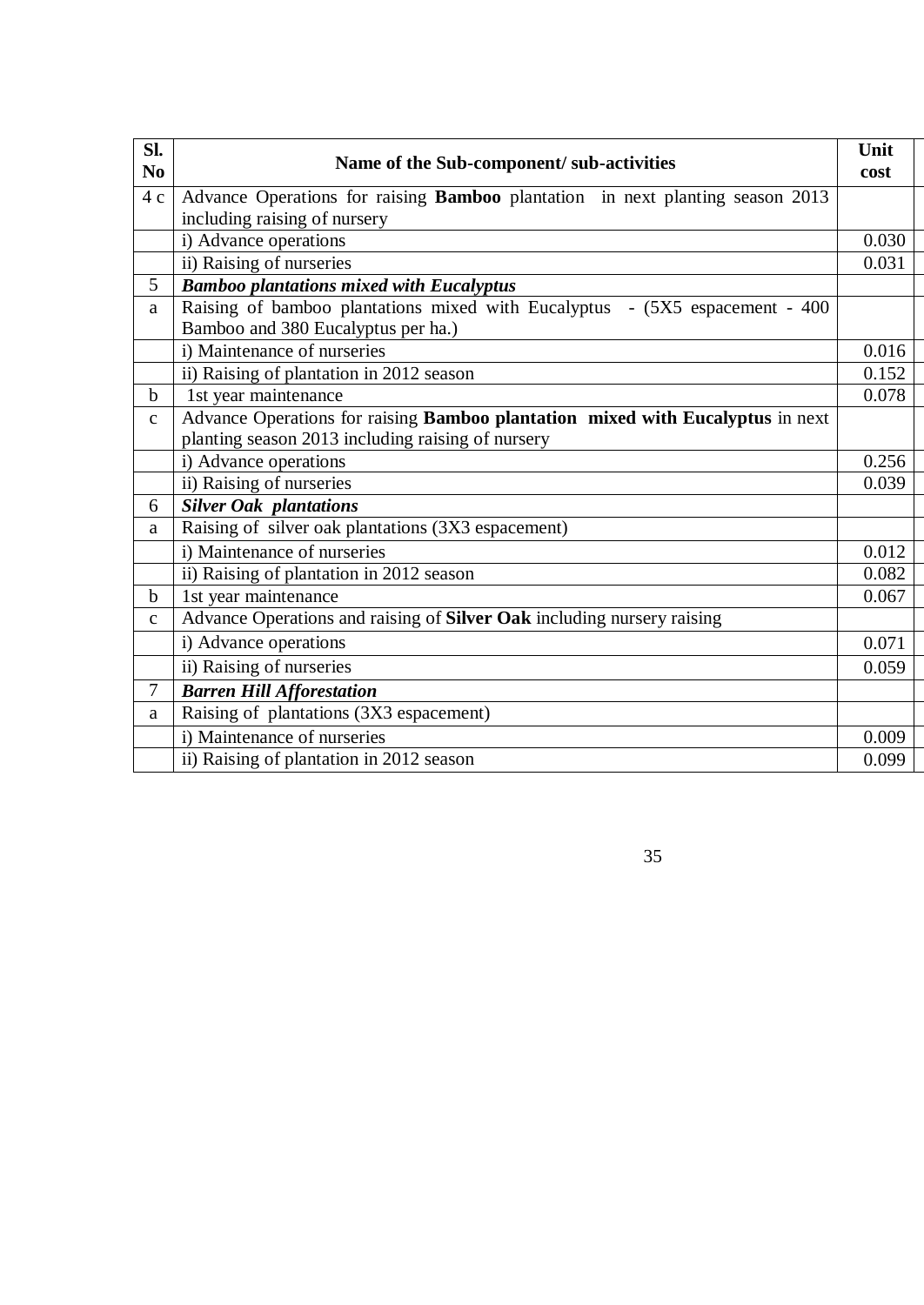| SI.            | Name of the Sub-component/ sub-activities                                                                                                  | Unit  |
|----------------|--------------------------------------------------------------------------------------------------------------------------------------------|-------|
| N <sub>0</sub> |                                                                                                                                            | cost  |
| 7 <sub>b</sub> | 1st year maintenance (Casurina Plantation)                                                                                                 | 0.223 |
| $\mathbf{C}$   | Advance operations for barren Hill Afforestation with mixed miscellaneous species<br>to be raised during 2012 including raising of nursery |       |
|                | i) Advance operations                                                                                                                      | 0.118 |
|                | ii) Raising of nurseries                                                                                                                   | 0.045 |
| 8              | <b>Sandalwood plantations</b>                                                                                                              |       |
| a              | Raising of plantations                                                                                                                     |       |
|                | i) Maintenance of nurseries                                                                                                                | 1.000 |
|                | ii) Raising of plantation in 2012 season                                                                                                   | 0.125 |
| $\mathbf b$    | 1st year maintenance                                                                                                                       | 0.070 |
| $\mathbf{C}$   | Advance operations and nursery raising of Sandal wood for 2012 planting                                                                    |       |
|                | i) Advance operations                                                                                                                      |       |
|                | ii) Raising of nurseries                                                                                                                   | 0.022 |
| 9              | <b>Non-Teak Secondary Hardwood species Plantations</b>                                                                                     |       |
| a              | Raising of plantations                                                                                                                     |       |
|                | i) Spill over advance operations                                                                                                           | 0.000 |
|                | ii) Maintenance of nurseries                                                                                                               | 0.022 |
|                | iii) Raising of plantation (Labour Intensive) in 2012 season                                                                               | 0.056 |
|                | iv) Raising of plantation (SMM) in 2012 season                                                                                             | 0.231 |
| $\mathbf b$    | 1st year maintenance                                                                                                                       | 0.064 |
| $\mathbf{C}$   | Advance operations and Raising of Non-teak secondary hard wood species                                                                     |       |
|                | plantation in 2011                                                                                                                         |       |
|                | i) Advance operations                                                                                                                      | 0.229 |
|                | ii) Raising of nurseries                                                                                                                   | 0.067 |
|                | Sub-Total 1 to 9 of II                                                                                                                     |       |
|                | <b>Grand Total:</b>                                                                                                                        |       |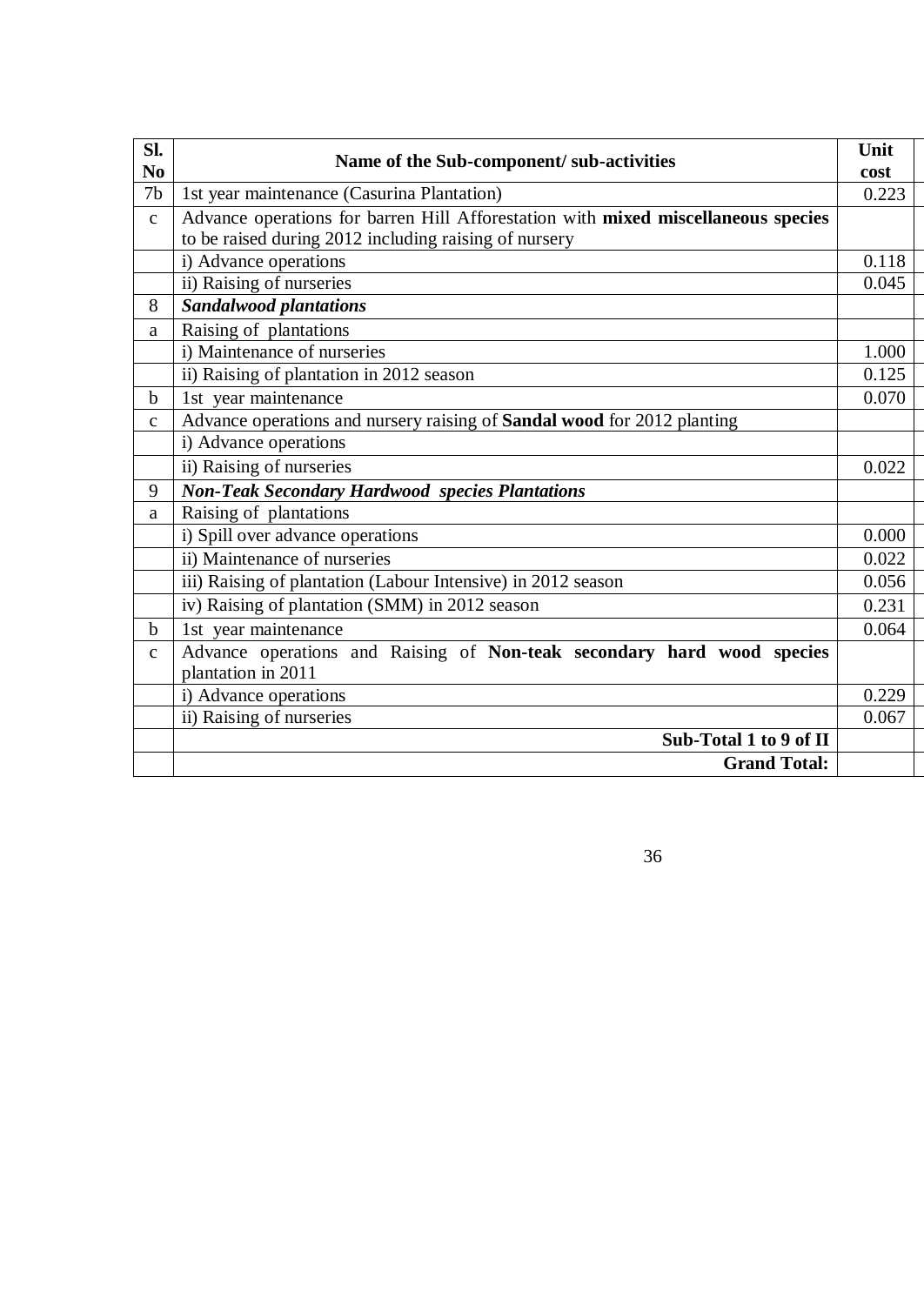|                                                                                                                                                | Rs. in                                                                                       |
|------------------------------------------------------------------------------------------------------------------------------------------------|----------------------------------------------------------------------------------------------|
| Name of the Sub-component/ sub-activities                                                                                                      | <b>Unit Cost</b>                                                                             |
| $\overline{2}$                                                                                                                                 | $\overline{3}$                                                                               |
| Illicit fellings, Smuggling, poaching and mining                                                                                               |                                                                                              |
| Base camps- 5 Tribal helpers + Ration                                                                                                          | 4.00                                                                                         |
| Strike forces / Anti-poaching squad with Local helpers and hiring of vehicle(5 persons<br>in each unit under the control of a Forest Official) | 5.34                                                                                         |
| Check posts (2 helpers)                                                                                                                        | 1.32                                                                                         |
| Hire / operation Charges for boats                                                                                                             |                                                                                              |
| Maintenance of police parties + ration                                                                                                         | 22.06                                                                                        |
| Seizures safeguarding, feeding of accused, conduct of raids etc.                                                                               | 0.10                                                                                         |
| Maintenance of dog squads for checking the illicit transportation of the Red sanders                                                           | 1.25                                                                                         |
| Forest Protection Force (5 parties with 25 armed men each with mobility)                                                                       | 48.60                                                                                        |
| Sub total I                                                                                                                                    |                                                                                              |
| <b>Protection of Forests:</b>                                                                                                                  |                                                                                              |
|                                                                                                                                                |                                                                                              |
| Construction of protection wall for urban forest blocks                                                                                        |                                                                                              |
| i) Spill over of works started in 2011-12                                                                                                      | 26.90                                                                                        |
| ii) Fresh works in $2012-13$                                                                                                                   | 36.85                                                                                        |
| Construction of quarters for protection staff.                                                                                                 |                                                                                              |
| i) Spill over of Qtrs. commenced in 2011-12                                                                                                    | 5.56                                                                                         |
| ii) Fresh Qtrs of 2012-13                                                                                                                      | 15.58                                                                                        |
| Improvements to the Residential Quarters of Frontline staff                                                                                    |                                                                                              |
| Improvement of Camping facilities to the Field Officers to supervise<br>and monitor<br>protection of Forests                                   |                                                                                              |
| Sub total II                                                                                                                                   |                                                                                              |
|                                                                                                                                                | <b>FOREST PROTECTION</b><br>Translation, Scanning & Documentation of R.F.Block notifications |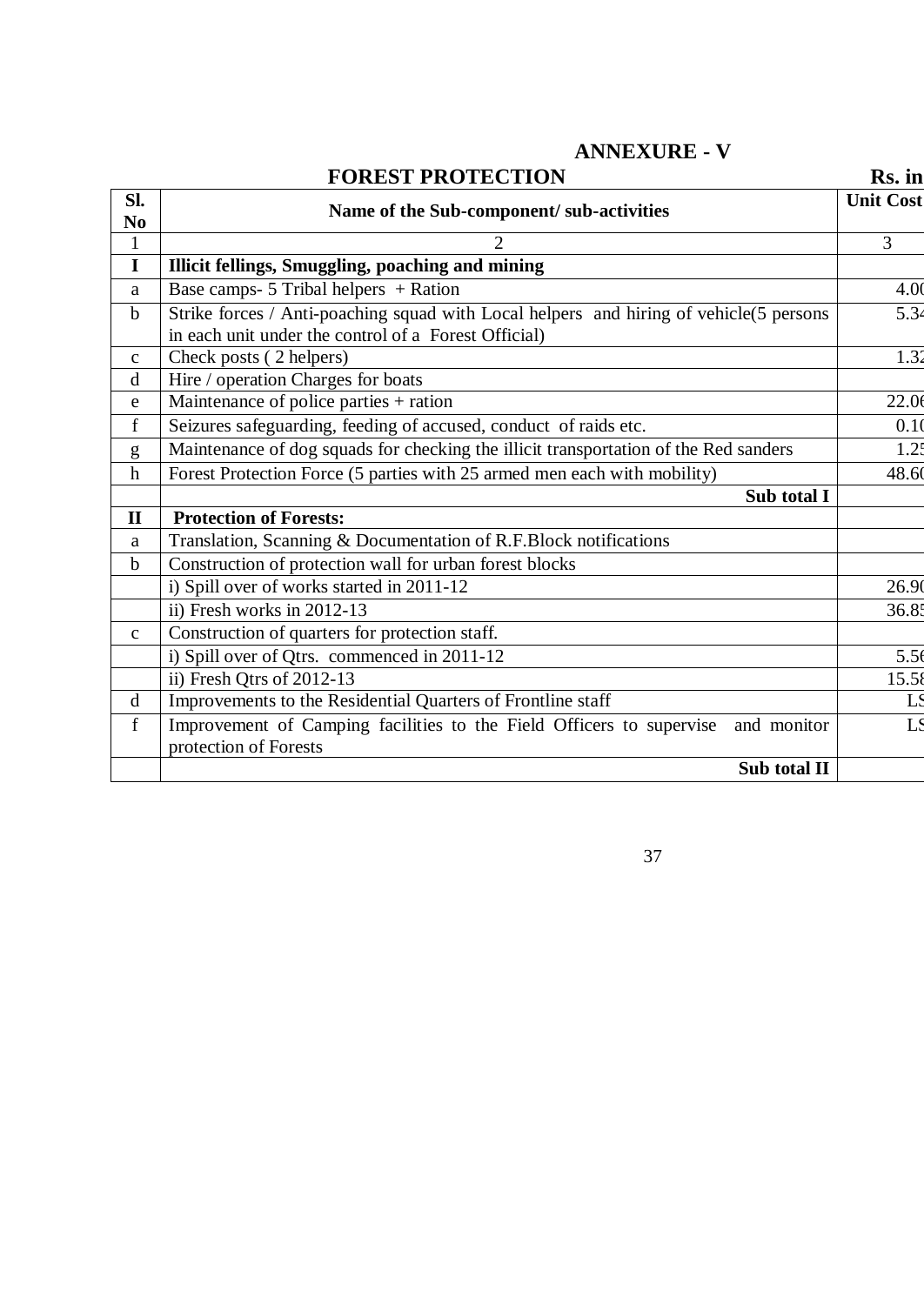| Sl.<br>N <sub>0</sub> | Name of the Sub-component/ sub-activities                                       | <b>Unit Cost</b> |
|-----------------------|---------------------------------------------------------------------------------|------------------|
| III                   | <b>Legal charges and Miscellaneous charges:</b>                                 |                  |
| a                     | 1. Legal charges and charges to legal consultants                               | 0.20             |
| $\mathbf b$           | 2. Organizing Martyr's day and service medal function (Only Director Zoo Parks) | LS               |
| $\mathbf{c}$          | 3. Patrolling Charges:                                                          | 1.6314           |
| d                     | 4. Procurement of Vehicles for patrolling                                       | 7.0 <sub>0</sub> |
| e                     | 5. Purchase of arms and ammunition (DB Guns)                                    | LS               |
| $\mathbf{f}$          | 6. Improvement to Communications/Wireless network                               | 0.04             |
|                       | Sub total III                                                                   |                  |
|                       | <b>GRAND TOTAL</b>                                                              |                  |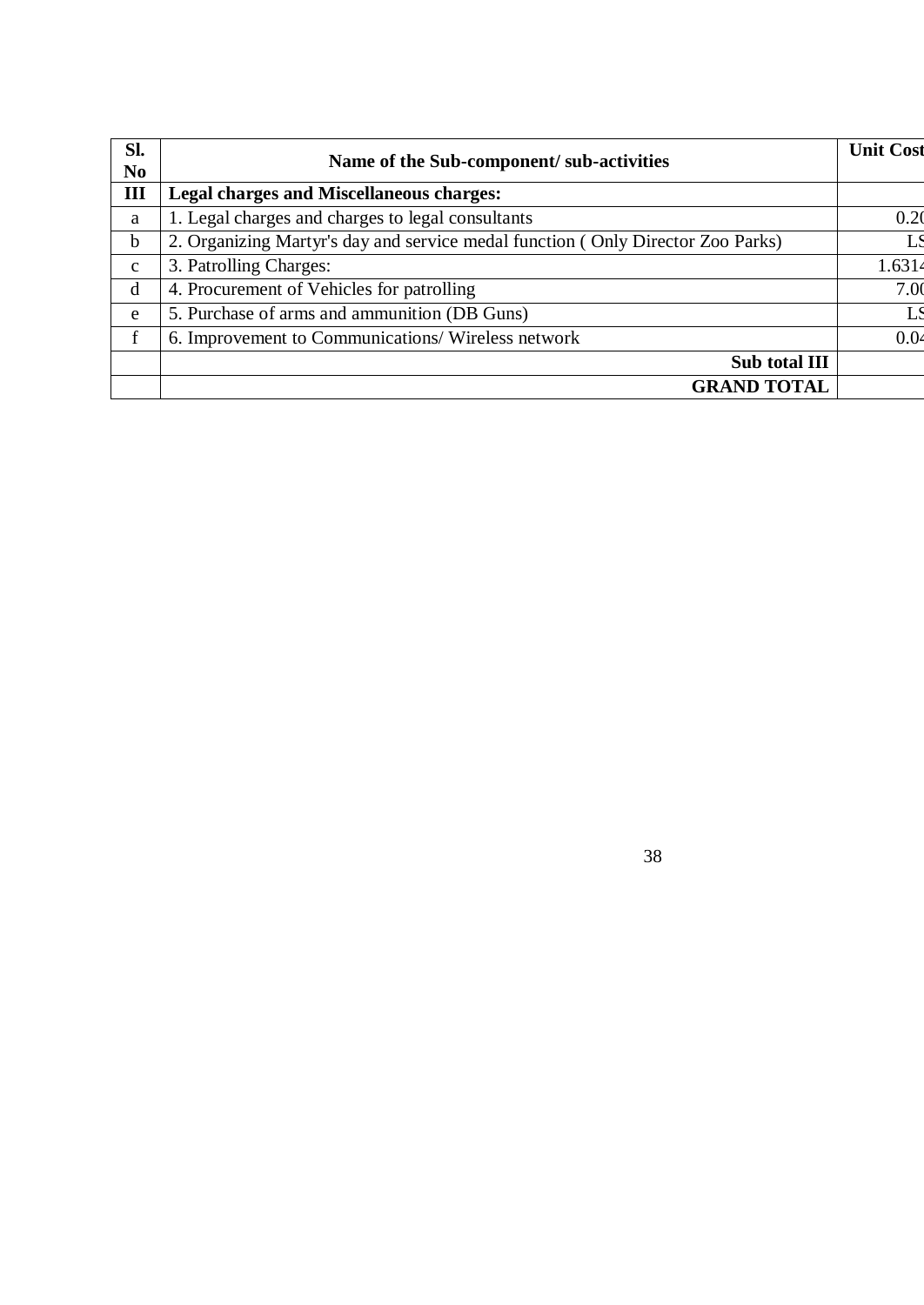# **ANNEXURE – VI**

# **FOREST FIRE MANAGEMENT**

#### **Rs. In lakh**

| Sl.          | <b>Name of the Component</b>                                       | Unit | <b>Quar</b> |
|--------------|--------------------------------------------------------------------|------|-------------|
| No.          |                                                                    | Cost |             |
| $\mathbf{1}$ | Creation of new fire lines the fire lines which are not maintained |      |             |
|              | since $(5)$ years -Kms                                             | 0.51 |             |
| 2            | Fire Watchers for maintaining the existing fire lines and control  |      |             |
|              | burning along extraction / briddle paths (for 5 months per year in |      |             |
|              | fire season i.e. April, May, 2012 and January, February, March,    |      |             |
|              | 2013)                                                              | 1.87 |             |
| 3            | Construction of Fire Watch Towers (in areas highly vulnerable to   |      |             |
|              | fire risk and must be located where base camps are stationed.)     |      |             |
|              |                                                                    | 7.00 |             |
|              | <b>Total</b>                                                       |      |             |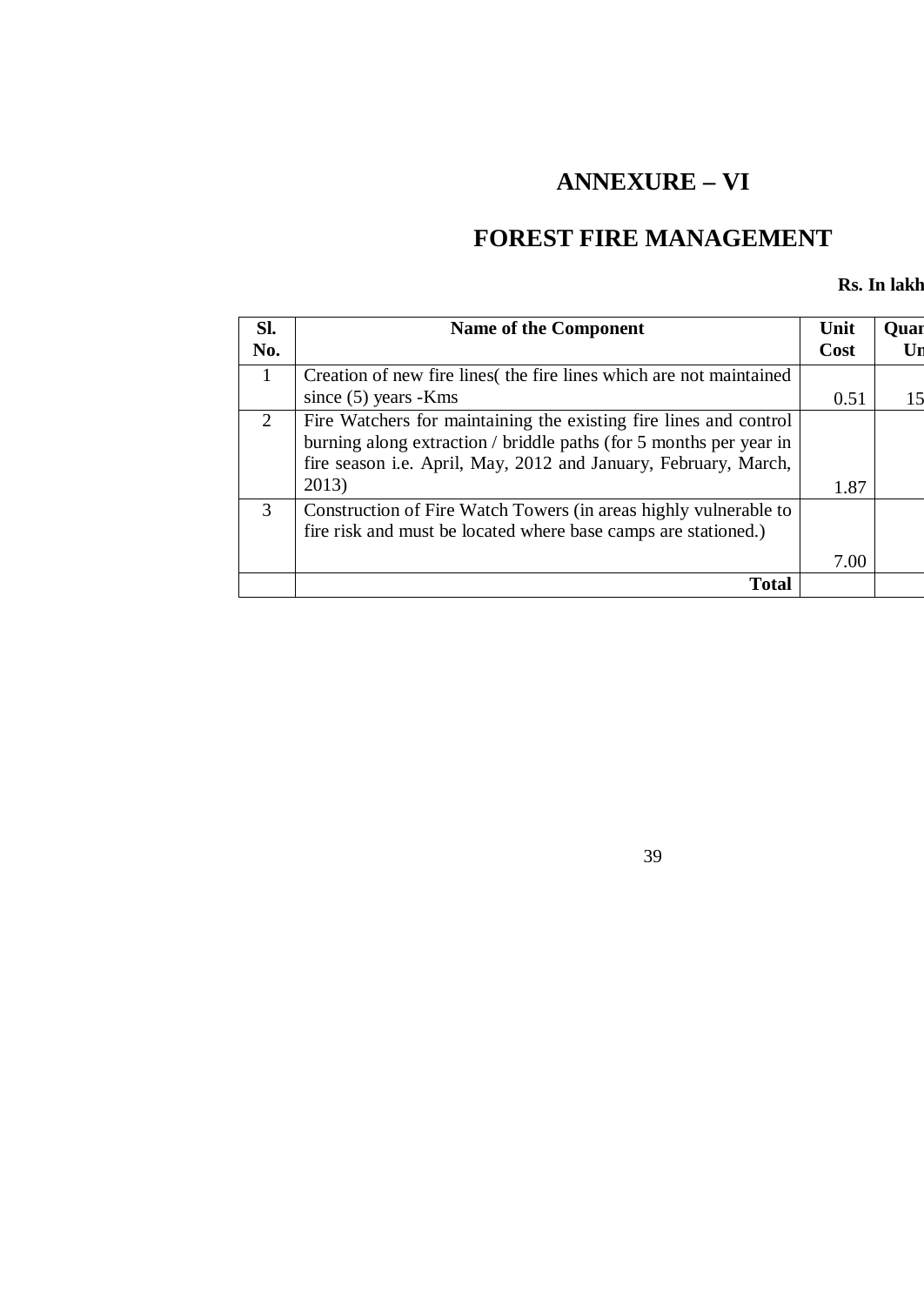## **ANNEXURE – VII**

## **BIODIVERSITY CONSERVATION**

|                |                                          | Rs. In lakh |
|----------------|------------------------------------------|-------------|
| SI.            | <b>Item of Work</b>                      | Financia    |
| No.            |                                          |             |
| 1              | Habitat Improvement in Protected Areas*  | 119         |
| $\overline{2}$ | Water Resource Management                | 211         |
| 3              | Man-animal conflict reduction            | 137         |
| $\overline{4}$ | WL Protection & Anti-Poaching activities | 51          |
| 5              | Fringe Area Development                  | 101         |
| 6              | Wildlife Extension & Education           | 156         |
| $\overline{7}$ | Animal Conservation & Breeding Centres   | 98          |
| 8              | Wildlife Research & Data Collection      | 55          |
| 9              | Development of WL Prominence Areas       | 72          |
| 10             | Ex-situ Conservation*                    | 416         |
|                | <b>TOTAL</b>                             | 250         |
|                |                                          |             |

*\* Spillover works of 2011-12 included in these components*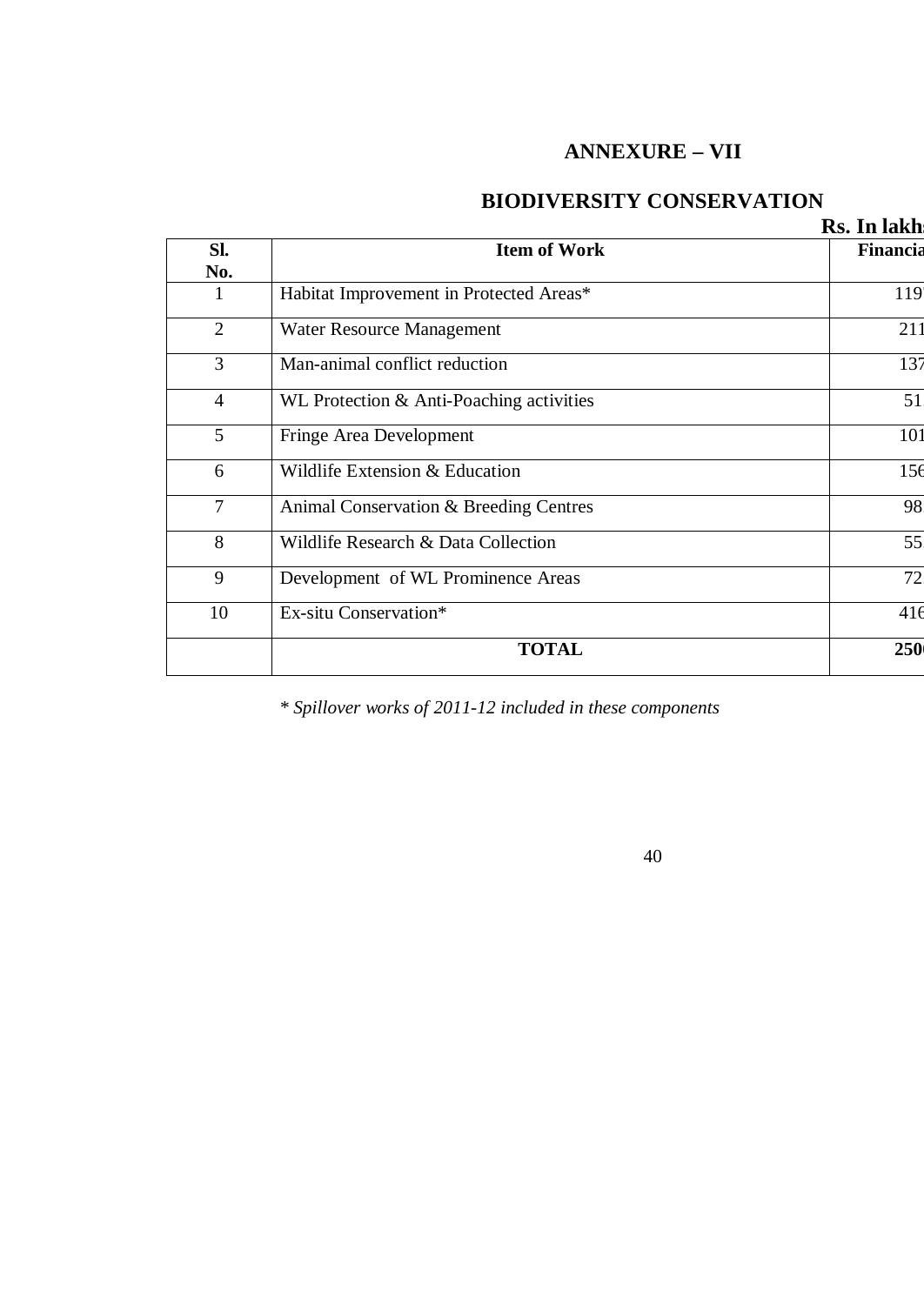## **ANNEXURE – VIII**

## **RESEARCH AND DEVELOPMENT**

 $\mathsf R$ 

| Sl.<br>No.     | <b>Name of the Component</b>                                                                        | F |
|----------------|-----------------------------------------------------------------------------------------------------|---|
| $\mathbf{1}$   | Strengthening research infrastructure $\&$ creation / maint. of central<br>nurseries                |   |
| 2              | Procurement of machinery & equipment                                                                |   |
| 3              | Documentation $&$ strengthening of library                                                          |   |
| $\overline{4}$ | Tree breeding activities                                                                            |   |
| 5              | Clonal forestry research and domestication of indigenous forest species                             |   |
| 6              | Seed technology, laboratory research, production of bio-fertilizer, etc.                            |   |
| $\overline{7}$ | Improvement of nursery tech. & production of QPM, clonal & tissue<br>cultured seedlings             |   |
| 8              | Natural forest management & conservation of eastern ghat flora                                      |   |
| 9              | Special Research Topics, Maintenance of Research Plots, Data<br>capturing, Analysis & documentation |   |
| 10             | Miscellaneous such as chemical $\&$ glass wares $\&$ contingencies                                  |   |
|                | <b>TOTAL</b>                                                                                        |   |
|                |                                                                                                     |   |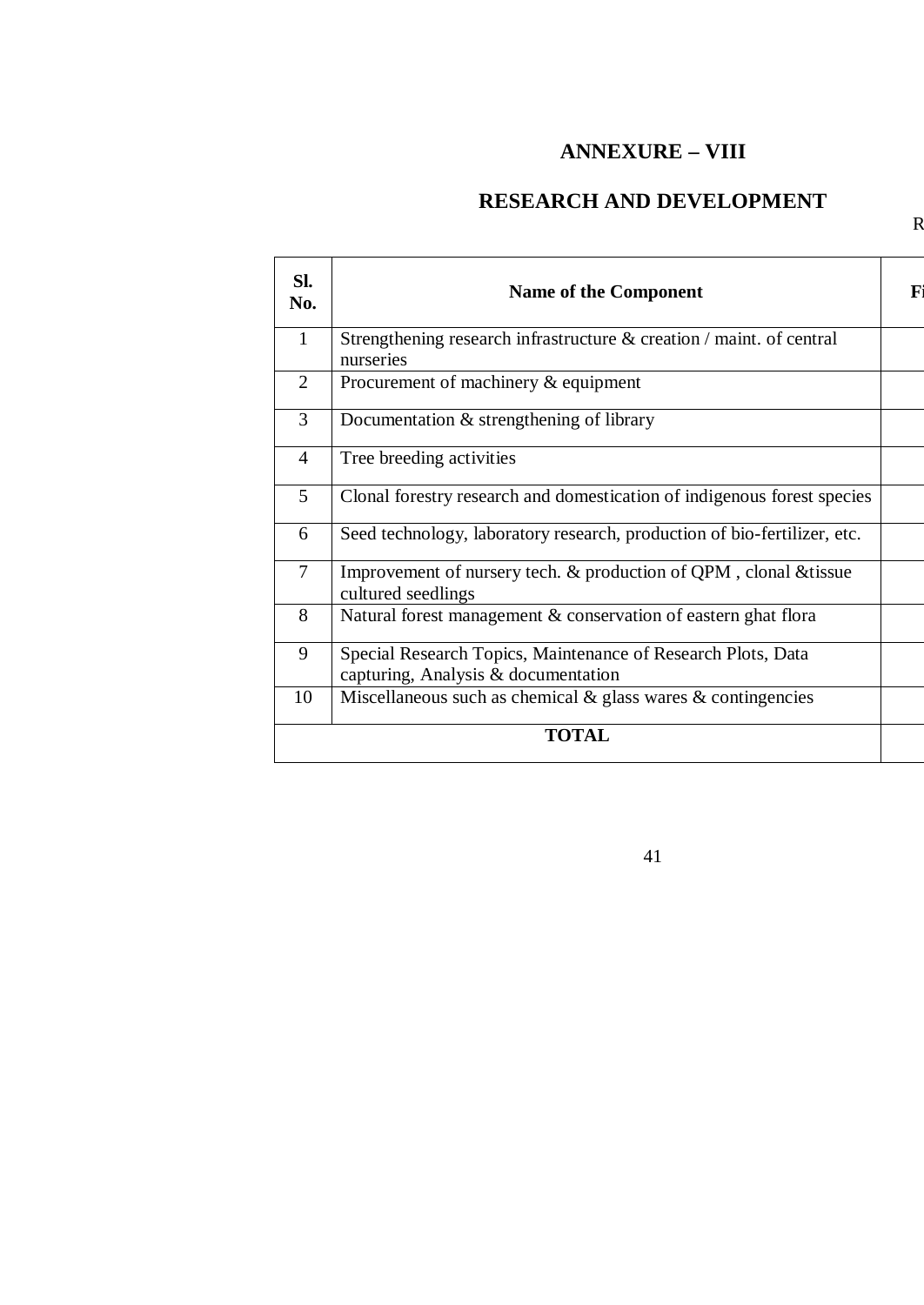# **ANNEXURE – IX**

## **CAPACITY BUILDING**

|                |                                                                                                                                             | $\rm{Rs}$ |
|----------------|---------------------------------------------------------------------------------------------------------------------------------------------|-----------|
| S.No           | <b>Name of the Component</b>                                                                                                                | Unit      |
| $\mathbf{A}$ . | <b>Infrastructure for Capacity Building</b>                                                                                                 |           |
|                | Spill over Construction of Hostel Building for FRO Trainees-<br>Ground Floor including fittings and axillary services                       |           |
| 2              | Spill over Construction of First Floor and auditorium for Hostel<br>building of FRO Trainees, including Project management and<br>Technical |           |
| 3              | Furnishing of Ground Floor of Hostel Building for FRO Trainees                                                                              |           |
| 4              | Furnishing of First Floor of Hostel Building for FRO Trainees                                                                               |           |
| 5              | Spill over Construction of Training Centre for Capacity Building<br>(excluding Rs. 140.00 lakhs as share from CEFNARM)                      |           |
|                | <b>Total A</b>                                                                                                                              |           |
| <b>B.</b>      | Trainings, Workshops, Study tours & Publications Proposed                                                                                   |           |
| $\mathbf{C}$ . | Specialized trainings and workshops on                                                                                                      |           |
| D.             | <b>Training of frontline staff</b>                                                                                                          |           |
|                | <b>Grand Total</b>                                                                                                                          |           |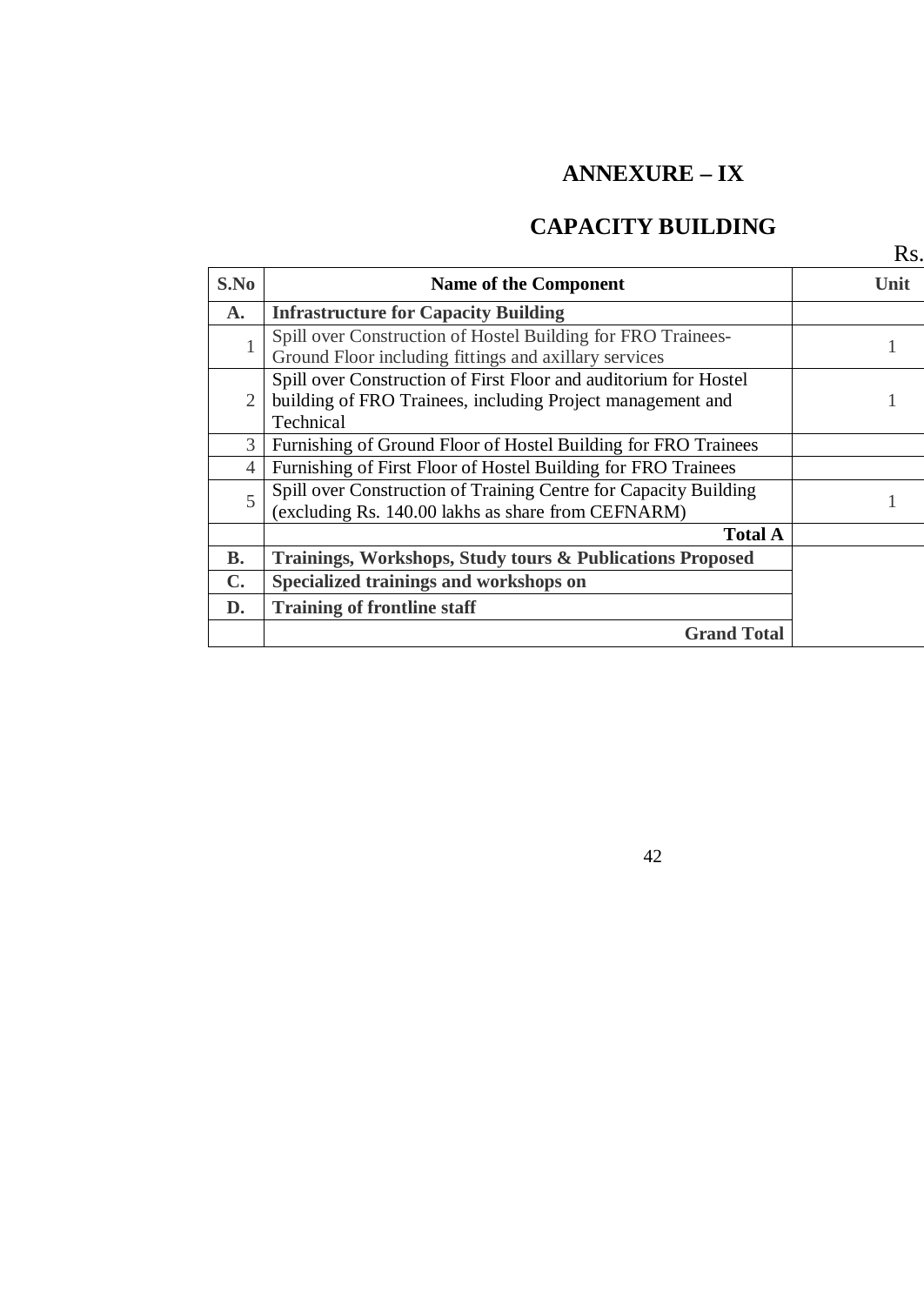## **ANNEXURE - X INFORMATION TECHNOLOGY AND COMMUNICAT**

| S.                  | <b>Name of the Component</b>                                                                                                                                              |  |
|---------------------|---------------------------------------------------------------------------------------------------------------------------------------------------------------------------|--|
| N <sub>0</sub><br>I | Spill Over of 2011-12                                                                                                                                                     |  |
|                     |                                                                                                                                                                           |  |
| $\mathbf{A}$        | Geomatics Activities In-house and Outsourcing - Trees outside forest density mapping,<br>development of FMIS package, survey of notified forest blocks, FCA areas etc.    |  |
| B                   | Improvement of Infrastructure and communication -Purchase of software and hardware                                                                                        |  |
|                     |                                                                                                                                                                           |  |
|                     | Sub 1                                                                                                                                                                     |  |
|                     |                                                                                                                                                                           |  |
| $\mathbf{I}$        | 2012-13 plan                                                                                                                                                              |  |
|                     |                                                                                                                                                                           |  |
| $\mathbf{A}$        | Geomatics Activities – Inhouse and Outsourcing-vegetation cover, change monitoring in<br>and outside forest density mapping, DEM, stock mapping, analysis of RoFR claims, |  |
|                     | development of FMIS package, survey of notified forest blocks, FCA areas, Systems,                                                                                        |  |
|                     | network and website, refining of Forest Atlas etc.                                                                                                                        |  |
| B                   | Improvement of Infrastructure and communication – improvement in Communication                                                                                            |  |
|                     | infrastructure, IT infrastructure, Purchase of software and hardware                                                                                                      |  |
|                     | Sub to                                                                                                                                                                    |  |
|                     | <b>GRAND TO</b>                                                                                                                                                           |  |
|                     |                                                                                                                                                                           |  |